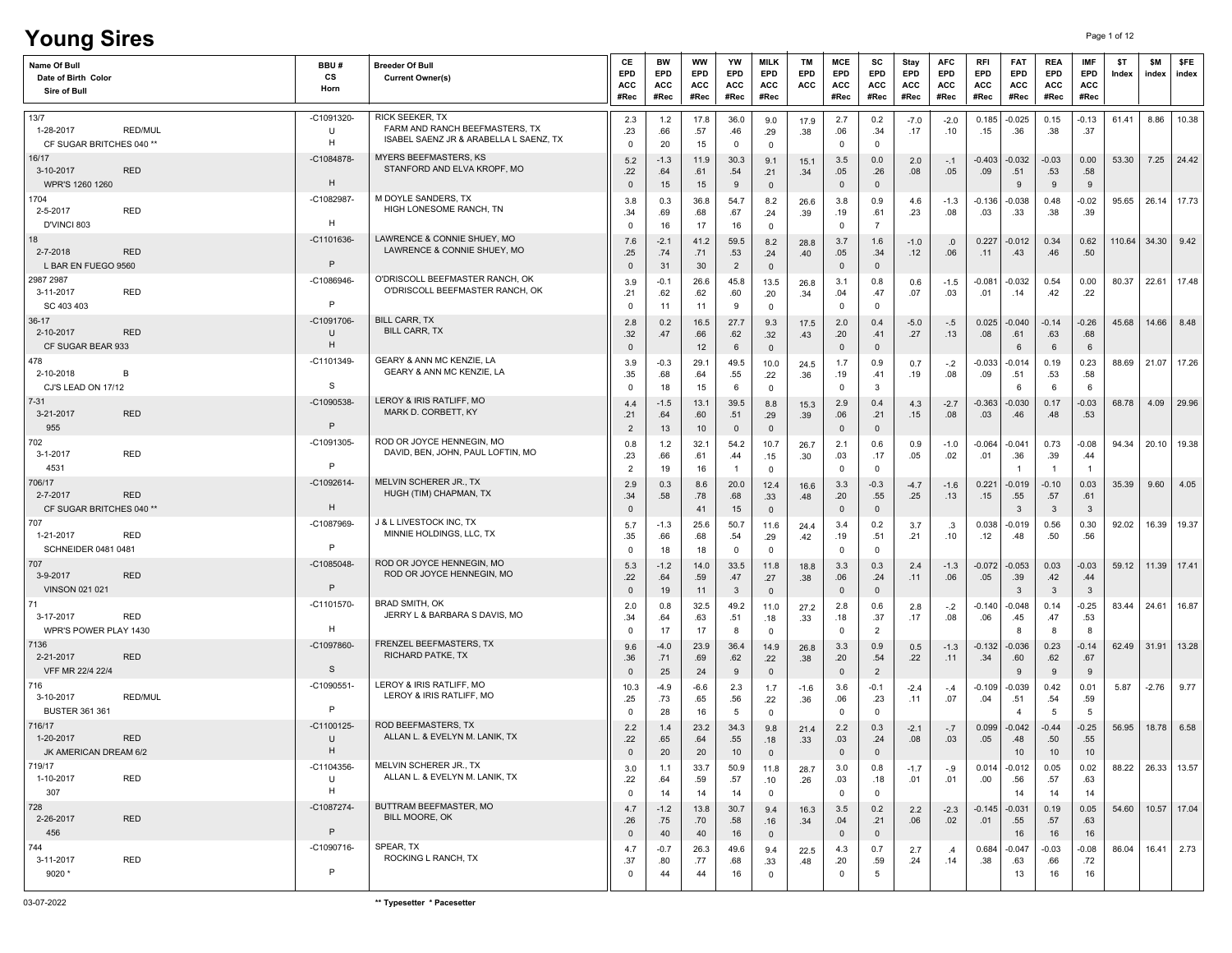# **Young Sires** Page 2 of 12

| Name Of Bull<br>Date of Birth Color<br>Sire of Bull                   | BBU#<br>cs<br>Horn | <b>Breeder Of Bull</b><br><b>Current Owner(s)</b>                                                   | CE<br>EPD<br><b>ACC</b><br>#Rec | BW<br>EPD<br><b>ACC</b><br>#Rec | <b>WW</b><br>EPD<br>ACC<br>#Rec | YW<br>EPD<br><b>ACC</b><br>#Rec | <b>MILK</b><br><b>EPD</b><br><b>ACC</b><br>#Rec | <b>TM</b><br>EPD<br>ACC  | MCE<br>EPD<br>ACC<br>#Rec    | SC<br>EPD<br><b>ACC</b><br>#Rec | Stay<br><b>EPD</b><br><b>ACC</b><br>#Rec | <b>AFC</b><br>EPD<br>ACC<br>#Rec | <b>RFI</b><br>EPD<br><b>ACC</b><br>#Rec | <b>FAT</b><br>EPD<br>ACC<br>#Rec  | <b>REA</b><br>EPD<br><b>ACC</b><br>#Rec | <b>IMF</b><br><b>EPD</b><br>ACC<br>#Rec | \$T<br>Index | \$M<br>index | \$FE<br>index          |
|-----------------------------------------------------------------------|--------------------|-----------------------------------------------------------------------------------------------------|---------------------------------|---------------------------------|---------------------------------|---------------------------------|-------------------------------------------------|--------------------------|------------------------------|---------------------------------|------------------------------------------|----------------------------------|-----------------------------------------|-----------------------------------|-----------------------------------------|-----------------------------------------|--------------|--------------|------------------------|
| 7563<br>8-28-2017<br><b>RED</b><br><b>BUSTER 436 436</b>              | $-C1096401$<br>P   | <b>GENESIS BEEFMASTERS, TX</b><br>BUTTRAM BEEFMASTER, MO                                            | 8.8<br>.25<br>$\mathbf 0$       | $-3.7$<br>.73<br>33             | 11.7<br>.67<br>33               | 28.5<br>.43<br>$\overline{4}$   | 8.0<br>.12<br>$\overline{\mathbf{0}}$           | 13.8<br>.30 <sub>1</sub> | 3.8<br>.03<br>$\overline{0}$ | 0.3<br>.18<br>$\mathbf{0}$      | 2.2<br>.06                               | $-1.3$<br>.03                    | -0.050<br>.01                           | $-0.038$<br>.25<br>3              | 0.39<br>.32<br>4                        | $-0.07$<br>.29<br>$\mathbf{3}$          | 49.88        |              | 11.38 14.77            |
| 757<br>RED<br>3-3-2017<br>955                                         | -C1087746-<br>н    | LEROY & IRIS RATLIFF, MO<br>LONG L F BEEFMASTERS, TX                                                | 6.9<br>.17<br>0                 | $-2.3$<br>.52                   | 17.2<br>.59<br>11               | 43.4<br>.50<br>$\overline{2}$   | 10.2<br>.30<br>$\overline{0}$                   | 18.8<br>.40              | 3.3<br>.07<br>$\mathbf 0$    | 0.4<br>.23<br>$\mathbf 0$       | 2.9<br>.14                               | $-2.5$<br>.09                    | $-0.245$<br>.03                         | $-0.038$<br>.43<br>$\overline{2}$ | 0.33<br>.46<br>2                        | $-0.11$<br>.51<br>$\overline{2}$        | 75.00        | 9.92         | 26.98                  |
| 766<br>9-7-2017<br><b>RED</b><br>KID ROCK 4218                        | -C1095465-<br>H    | LARRY LAIRMORE, AR<br>FRENZEL & MEACHAM, LLC, TX                                                    | 2.3<br>.39<br>5                 | 0.9<br>.74<br>33                | 22.1<br>.64<br>15               | 46.8<br>.63<br>13               | 10.4<br>.24<br>$\overline{\mathbf{0}}$          | 21.5<br>.37              | 2.7<br>.21<br>$\mathbf{0}$   | 0.3<br>.43<br>$\mathbf{3}$      | 1.8<br>.19                               | $-1.6$<br>.09                    | $-0.578$<br>.39                         | $-0.046$<br>.61<br>13             | 0.08<br>.62<br>12                       | 0.08<br>.68<br>13                       | 83.17        |              | 10.08 33.61            |
| 769<br>RED<br>10-4-2017<br>KID ROCK 4218                              | -C1095469-<br>H    | LARRY LAIRMORE, AR<br>GEORGE E. VINSON, TX                                                          | 1.9<br>.34<br>0                 | 0.9<br>.61<br>6                 | 29.5<br>.67<br>16               | 54.2<br>.58<br>$\overline{2}$   | 15.3<br>.28<br>$\overline{0}$                   | 30.1<br>.41              | 3.0<br>.21<br>$\mathbf 0$    | 0.8<br>.42<br>$\mathbf 0$       | 5.8<br>.21                               | $-1.8$<br>.10                    | -0.294<br>.41                           | -0.054<br>.54<br>$\overline{2}$   | 0.49<br>.56<br>2                        | $-0.15$<br>.61<br>$\overline{2}$        | 93.64        |              | 21.61 26.90            |
| 791<br>3-18-2017<br><b>RED</b><br>LASATER BEEFMASTER 3705 3705        | $-C1094145$<br>H   | SMITH BEEFMASTER, AL<br>SMITH BEEFMASTER, AL                                                        | 3.4<br>.06<br>$\mathbf{0}$      | $-0.1$<br>.30                   | 13.8<br>.64<br>18               | 32.0<br>.34<br>$\mathbf 0$      | 9.3<br>.23<br>$\mathbf 0$                       | 16.2<br>.37              | 3.5<br>.03<br>$\mathbf 0$    | 0.3<br>.25<br>$\mathbb O$       | $-2.1$<br>.11                            | $-1.8$<br>.07                    | -0.129<br>.02                           | $-0.019$<br>.16                   | 0.32<br>.21                             | 0.10<br>.18                             | 57.14        | 8.16         | 17.78                  |
| 794<br>9-15-2017<br><b>RED/MF</b><br><b>BUSTER 436 436</b>            | $-C1103969$<br>S   | <b>GENESIS BEEFMASTERS, TX</b><br>KADER CATTLE COMPANY, TX                                          | 5.8<br>.19<br>$\Omega$          | $-1.2$<br>.54<br>10             | 18.5<br>.48<br>11               | 37.8<br>.31<br>$\mathbf 0$      | 7.1<br>.15<br>$\overline{0}$                    | 16.3<br>.26              | 4.1<br>.04<br>$\mathbf 0$    | 0.4<br>.13<br>$^{\circ}$        | $-1.1$<br>.07                            | $-.2$<br>.03                     | -0.066<br>.02                           | $-0.034$<br>.17                   | 0.45<br>.21                             | $-0.01$<br>.19                          | 66.61        |              | 11.02 17.19            |
| 7R 6/17 6/17<br>2-25-2017<br>RED<br>LYSSY 34/729 34/729               | $-C1087570$<br>H   | SEVEN - R RAABE RANCH, TX<br>STEVEN AND MARY RAABE, TX                                              | 5.1<br>.05<br>$\mathbf{0}$      | 0.4<br>.21                      | 27.9<br>.53<br>19               | 44.4<br>.26<br>$\mathbf 0$      | 9.8<br>.11<br>$\overline{\mathbf{0}}$           | 23.8<br>.25              | 2.8<br>.02<br>$\mathsf 0$    | 0.6<br>.18<br>$\mathbb O$       | $-2.0$<br>.05                            | $-.7$<br>.02                     | 0.217<br>.04                            | $-0.033$<br>.12                   | 0.21<br>.16                             | $-0.09$<br>.13                          | 76.65        | 21.03        | 8.21                   |
| 805<br>RED<br>3-9-2018<br><b>BUSTER 934 934</b>                       | $-C1104641$<br>D   | LEROY & IRIS RATLIFF, MO<br>LEROY & IRIS RATLIFF, MO                                                | 5.8<br>.22<br>0                 | $-1.6$<br>.64<br>11             | $-2.5$<br>.63<br>12             | 24.6<br>.50<br>$\mathbf 0$      | 10.5<br>.25<br>$\overline{0}$                   | 9.3<br>.38               | 4.3<br>.06<br>$\mathbf{0}$   | $-0.1$<br>.20<br>$\mathbf 0$    | 0.1<br>.14                               | $-1.7$<br>.06                    | $-0.332$<br>.02                         | $-0.015$<br>.45                   | 0.62<br>.47                             | 0.26<br>.52                             | 46.51        | $-7.92$      | 29.73                  |
| 807<br>2-23-2018<br><b>RED</b><br>5250                                | $-C1103938$<br>P   | ROD OR JOYCE HENNEGIN, MO<br>LONG L F BEEFMASTERS, TX                                               | 4.2<br>.10<br>$\mathbf 0$       | $-0.3$<br>.39<br>-1             | 17.3<br>.63<br>21               | 41.9<br>.49<br>$\mathbf{3}$     | 8.9<br>.14<br>$\overline{\mathbf{0}}$           | 17.6<br>.30 <sub>1</sub> | 3.8<br>.03<br>$\mathbf{0}$   | 0.2<br>.20<br>$\mathbf 0$       | 2.1<br>.05                               | $-1.0$<br>.03                    | $-0.100$<br>.02                         | $-0.015$<br>.44<br>3              | 0.46<br>.47<br>$\overline{3}$           | 0.02<br>.52<br>$\overline{3}$           | 73.21        | 6.41         | 22.26                  |
| 812<br><b>RED</b><br>3-29-2018<br>KID ROCK 4218                       | -C1095760          | LEE CREEK FARM, AR<br>BRYARWOOD RANCH, TX                                                           | 6.8<br>.35<br>0                 | $-1.7$<br>.64<br>10             | 33.0<br>.62<br>10               | 53.8<br>.57<br>$\overline{2}$   | 10.2<br>.26<br>$\mathbf 0$                      | 26.7<br>.38              | 3.0<br>.21<br>$\mathbf 0$    | 1.0<br>.51<br>$\mathbf 0$       | 3.8<br>.20                               | $-1.5$<br>.10                    | -0.882<br>.38                           | $-0.049$<br>.53<br>$\overline{2}$ | 0.21<br>.55<br>$\overline{2}$           | $-0.15$<br>.61<br>$\overline{2}$        | 92.65        |              | 26.31 37.64            |
| 8125<br>4-22-2018<br><b>RED/MF</b><br>4611                            | -C1107243-<br>H    | SPEAR, TX<br>PINE VALLEY FARM, TX                                                                   | 6.3<br>.36<br>$\mathbf{0}$      | $-0.8$<br>.74<br>29             | 24.8<br>.71<br>26               | 49.0<br>.59<br>6                | 8.4<br>.22<br>$\overline{\mathbf{0}}$           | 20.8<br>.38              | 4.3<br>.19<br>$\mathbf{0}$   | 0.4<br>.38<br>$\mathbf{0}$      | $-0.2$<br>.19                            | $-.7$<br>.10                     | 0.728<br>.17                            | $-0.021$<br>.53<br>5              | 0.88<br>.57<br>6                        | 0.20<br>.61<br>5                        | 88.25        | 13.23        | 2.42                   |
| 826<br>3-12-2018<br>RED<br>63                                         | $-C1104640$<br>S   | LEROY & IRIS RATLIFF, MO<br>BILL AND ANGIE BRUCE, OK                                                | 5.2<br>.17<br>$\mathbf 0$       | $-2.2$<br>.50<br>$\overline{2}$ | 3.9<br>.58<br>11                | 19.0<br>.47<br>$\mathbf 0$      | 7.5<br>.12<br>$\mathbf 0$                       | 9.4<br>.27               | 3.2<br>.03<br>$\mathbf 0$    | 0.1<br>.18<br>$\mathbf 0$       | $-0.7$<br>.08                            | $-.3$<br>.04                     | -0.053<br>.01                           | $-0.032$<br>.43                   | 0.05<br>.46                             | $-0.11$<br>.52                          | 32.57        | 3.44         | 13.53                  |
| 829<br><b>RED</b><br>3-17-2018<br><b>VINSON 021 021</b>               | $-C1103950$<br>P   | ROD OR JOYCE HENNEGIN, MO<br>JAMES R. & KATHY SANDERS, KY                                           | 3.0<br>.21<br>$\mathbf{0}$      | $-0.1$<br>.63<br>13             | 22.2<br>.62<br>13               | 46.0<br>.52<br>$\overline{4}$   | 12.7<br>.24<br>$\overline{\mathbf{0}}$          | 23.8<br>.37              | 3.3<br>.06<br>$\mathbf{0}$   | 0.3<br>.31<br>$\overline{2}$    | 5.0<br>.09                               | $-1.5$<br>.04                    | $-0.082$<br>.03                         | $-0.029$<br>.40                   | 0.32<br>.43                             | 0.00<br>.47                             | 80.46        |              | 14.10 21.22            |
| 835<br>4-30-2018<br><b>RED/MUL</b><br>5808                            | $-C1110409$        | LANCE & SKYE WRIGHT, AR<br>JACK W. JOHNSON JR., FL                                                  | 5.1<br>.35<br>$\mathbf 0$       | $-0.7$<br>.70<br>22             | 37.6<br>.69<br>22               | 58.8<br>.65<br>14               | 8.5<br>.17<br>$\overline{\mathbf{0}}$           | 27.4<br>.34              | 4.3<br>.19<br>$\mathbf 0$    | 0.9<br>.50<br>$^{\circ}$        | 3.1<br>.19                               | $-.2$<br>.08                     | $-0.523$<br>.10                         | $-0.040$<br>.64<br>14             | 0.56<br>.66<br>14                       | $-0.04$<br>.71<br>14                    | 102.67       |              | 26.34 29.52            |
| 8436<br>9-10-2018<br><b>RED</b><br>5314                               | $-C1109081-$       | RICK & PAULIA SACKET, TX<br><b>MOSS BEEFMASTERS, OK</b><br>ALEX MAGEE, OK                           | 2.5<br>.35<br>$\mathbf{0}$      | 1.1<br>.71<br>21                | 41.2<br>.67<br>15               | 69.0<br>.55<br>0                | 9.0<br>.22<br>$\mathbf 0$                       | 29.6<br>.37              | 2.7<br>.19<br>$\mathbf{0}$   | 1.1<br>.39<br>$\mathbf 0$       | 2.4<br>.20                               | $-1.2$<br>.09                    | -0.491<br>.38                           | -0.018<br>.49                     | 0.96<br>.51                             | 0.13<br>.56                             |              |              | 121.79 23.00 34.15     |
| 8690 8690<br>RED<br>12-20-2017<br>L BAR 8675 8675                     | -C1100529-<br>H    | PINE TREE ACRES, AR<br>LORENZO LASATER, TX<br>I - O - C BEEFMASTERS, LA<br><b>GEORGE FULLER, LA</b> | 4.2<br>.33                      | $-1.0$<br>.59<br>$\overline{7}$ | 18.9<br>.62<br>12               | 34.4<br>.58<br>6                | 5.9<br>.19<br>$\Omega$                          | 15.4<br>.33              | 4.3<br>.19<br>$\Omega$       | 0.6<br>.54<br>$\mathcal{R}$     | 2.1<br>.19                               | $\cdot$ 1<br>.09                 | -0.014<br>.02                           | $-0.030$<br>.52<br>6              | 0.27<br>.56                             | 0.11<br>.63<br>6                        | 61.90        |              | 12.70 12.89            |
| 870<br>3-26-2018<br><b>RED</b><br>CF DREAM CATCHER 914                | -C1103185-<br>H    | HANS R. WITTENBURG, TX<br>HANS R. WITTENBURG, TX                                                    | 2.0<br>.32<br>$\mathbf 0$       | 2.2<br>.41                      | 26.9<br>.62<br>11               | 47.3<br>.44<br>$\overline{0}$   | 10.6<br>.32<br>$\overline{0}$                   | 24.1<br>.42              | 3.6<br>.20<br>$\overline{0}$ | 0.4<br>.39<br>$\mathbb O$       | $-2.0$<br>.24                            | $-1.6$<br>.11                    | 0.185<br>.15                            | $-0.043$<br>.36                   | $-0.10$<br>.38                          | $-0.10$<br>.41                          |              |              | 81.59   15.17   12.12  |
| A1 RED RIVER 714<br>3-22-2017<br>RED<br><b>BUSTER 220 220</b>         | $-C1084801-$<br>Н  | KENT AEBISCHER, OK<br><b>BOWMAN FARMS, TX</b>                                                       | $-0.1$<br>.22<br>$\mathbf{1}$   | 2.0<br>.62<br>16                | 45.9<br>.59<br>15               | 71.5<br>.53<br>$\overline{7}$   | 8.8<br>.18<br>$\mathbf 0$                       | 31.7<br>.32              | 2.9<br>.05<br>$\mathbf 0$    | 1.0<br>.22<br>$\mathbf 0$       | 2.0<br>.09                               | .0<br>.04                        | $-0.178$<br>.07                         | $-0.024$<br>.49<br>$\overline{7}$ | 0.27<br>.52<br>$\overline{7}$           | $-0.03$<br>.57<br>$\overline{7}$        |              |              | 123.73   26.49   24.98 |
| ANS MR SUPERIOR 27<br>1-30-2017<br><b>RED</b><br>PANHANDLE DREAM 830A | $-C1086148-$<br>H  | STEVEN R. & LYN ANDERSON, TX<br><b>FLYING B RANCHES. TX</b>                                         | 1.3<br>.37<br>$\mathbf{0}$      | 2.8<br>.80<br>48                | 43.9<br>.75<br>42               | 67.3<br>.62<br>12               | 9.1<br>.21<br>$\overline{0}$                    | 31.1<br>.39              | 2.8<br>.19<br>$\mathbf 0$    | 0.7<br>.37<br>$\mathbf{0}$      | $-3.1$<br>.20                            | $-1.4$<br>.09                    | 0.184<br>.08                            | $-0.027$<br>.57<br>11             | 0.38<br>.60<br>12                       | 0.01<br>.66<br>12                       |              |              | 117.17 24.87 14.56     |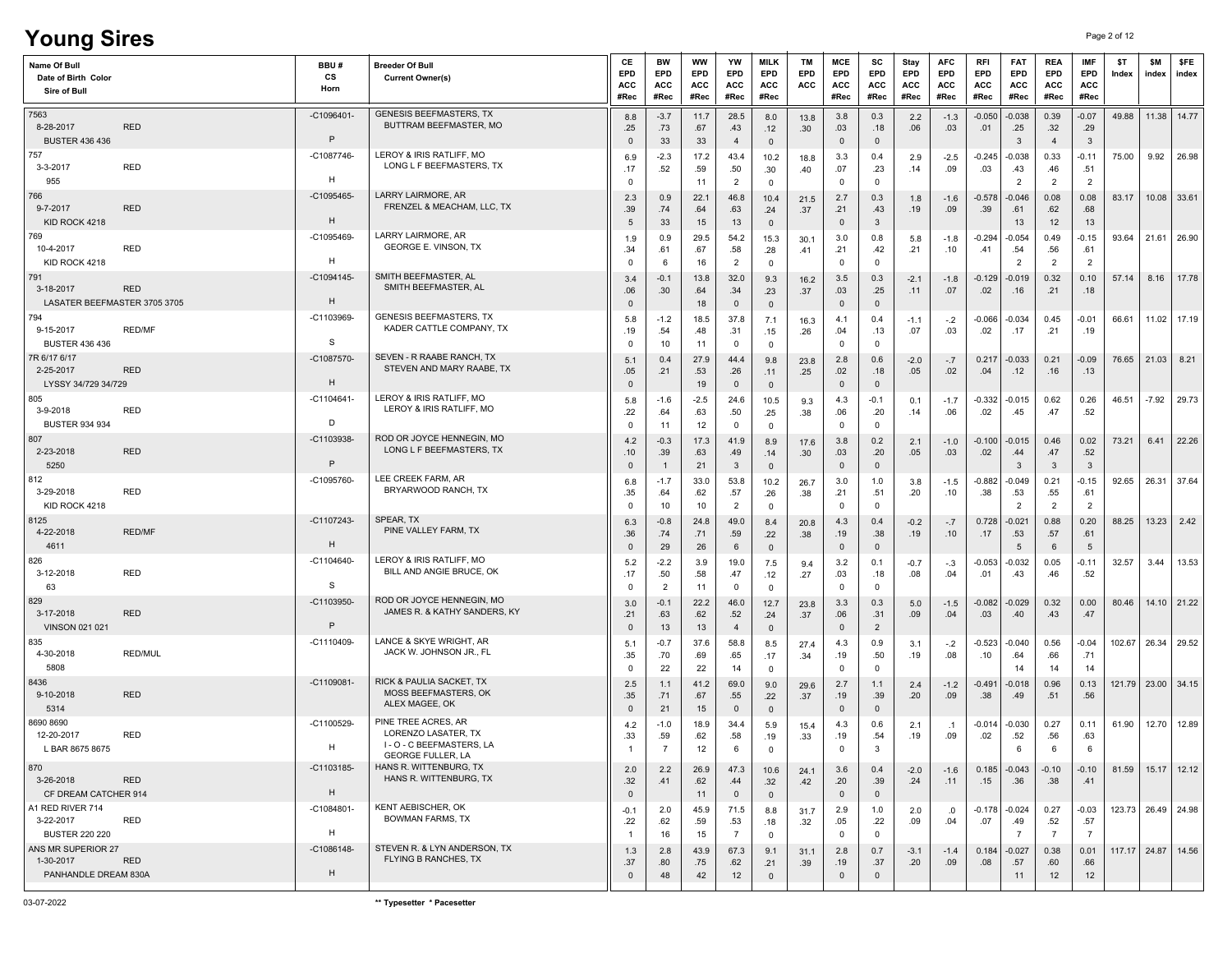# **Young Sires** Page 3 of 12

| Name Of Bull<br>Date of Birth Color<br>Sire of Bull                              | BBU#<br>CS<br>Horn         | <b>Breeder Of Bull</b><br><b>Current Owner(s)</b>                                         | CE<br>EPD<br>ACC<br>#Rec     | BW<br><b>EPD</b><br>ACC<br>#Rec | ww<br>EPD<br>ACC<br>#Rec | YW<br><b>EPD</b><br>ACC<br>#Rec | MILK<br>EPD<br>ACC<br>#Rec    | TM<br>EPD<br>ACC | MCE<br><b>EPD</b><br>ACC<br>#Rec | sc<br><b>EPD</b><br>ACC<br>#Rec | Stay<br>EPD<br>ACC<br>#Rec | <b>AFC</b><br>EPD<br>ACC<br>#Rec | RFI<br><b>EPD</b><br>ACC<br>#Rec | <b>FAT</b><br>EPD<br>ACC<br>#Rec  | <b>REA</b><br><b>EPD</b><br>ACC<br>#Rec | IMF<br>EPD<br>ACC<br>#Rec        | \$T<br>Index | \$M<br>index | \$FE<br>index         |
|----------------------------------------------------------------------------------|----------------------------|-------------------------------------------------------------------------------------------|------------------------------|---------------------------------|--------------------------|---------------------------------|-------------------------------|------------------|----------------------------------|---------------------------------|----------------------------|----------------------------------|----------------------------------|-----------------------------------|-----------------------------------------|----------------------------------|--------------|--------------|-----------------------|
| BCE 42/8 42/8<br><b>RED</b><br>4-2-2018<br>CLASSIC COTTON 89/135 ** *            | -C1095331<br>H             | SAUNDRA & ELTON LIEKE, TX<br>SAUNDRA & ELTON LIEKE, TX                                    | 3.8<br>.24<br>$\overline{2}$ | 1.4<br>.70<br>22                | 27.3<br>.66<br>19        | 55.4<br>.56<br>6                | 12.9<br>.33<br>$\mathbf 0$    | 26.5<br>.44      | 3.0<br>.07<br>0                  | 0.6<br>.32<br>$\Omega$          | $-1.2$<br>.15              | -.8<br>.13                       | 0.003<br>.03                     | $-0.052$<br>.51<br>6              | $-0.01$<br>.53<br>- 6                   | $-0.53$<br>.58<br>- 6            | 90.68        |              | 14.35 22.68           |
| <b>BUSTER 7002 7002</b><br><b>RED/MF</b><br>1-13-2017<br>0/38                    | -C1092997-<br>H            | <b>BUSTER BEEFMASTERS, OK</b><br>RIDGEWAY'S BEEFMASTER FARM. AL                           | 4.3<br>.23<br>$\mathbf{0}$   | $-0.1$<br>.68<br>26             | 25.1<br>.68<br>26        | 43.2<br>.50<br>$\overline{1}$   | 8.0<br>.24<br>$\mathbf{0}$    | 20.6<br>.39      | 4.5<br>.04<br>$\mathbf{0}$       | 0.6<br>.26<br>$\mathbf 0$       | 8.0<br>.12                 | $-.7$<br>.06                     | $-0.047$<br>.04                  | $-0.027$<br>.41                   | 0.80<br>.44<br>$\overline{1}$           | 0.02<br>.49<br>$\overline{1}$    | 76.23        | 16.57        | 15.78                 |
| <b>BUSTER 7007 7007</b><br>2-3-2017<br><b>RED</b><br><b>BUSTER 124 124</b>       | -C1093002-<br>$\mathsf{P}$ | <b>BUSTER BEEFMASTERS, OK</b><br>MIKE OLDACRE, OK                                         | 6.2<br>.20<br>$\mathbf 0$    | $-2.2$<br>.59<br>16             | 20.4<br>.58<br>19        | 33.1<br>.48<br>$\overline{2}$   | 14.8<br>.20<br>$\mathbf 0$    | 25.0<br>.33      | 4.0<br>.04<br>$\Omega$           | 0.6<br>.18<br>$^{\circ}$        | $-0.3$<br>.11              | $-1.9$<br>.05                    | $-0.100$<br>.02                  | -0.015<br>.44<br>$\overline{2}$   | 0.52<br>.46<br>$\overline{2}$           | 0.28<br>.52<br>$\overline{2}$    | 61.41        | 25.90        | 12.63                 |
| <b>BUSTER 701 701</b><br><b>DUN</b><br>1-29-2017<br>231                          | $-C1093005$<br>P           | <b>BUSTER BEEFMASTERS, OK</b><br><b>WILSON FARMS, MO</b>                                  | 5.7<br>.35<br>$\mathbf{0}$   | $-1.3$<br>.74<br>41             | 15.2<br>.74<br>40        | 34.7<br>.61<br>17               | 12.6<br>.16<br>$\overline{0}$ | 20.2<br>.35      | 4.2<br>.18<br>$\mathbf 0$        | 0.2<br>.33<br>$\mathbf 0$       | $-0.3$<br>.21              | -.6<br>.08                       | $-0.082$<br>.01                  | -0.021<br>.58<br>16               | 0.32<br>.61<br>17                       | 0.04<br>.66<br>17                | 61.14        |              | 13.04 17.65           |
| <b>BUSTER 714 714</b><br>1-4-2017<br><b>RED</b><br>231                           | -C1096882-<br>P            | <b>BUSTER BEEFMASTERS, OK</b><br>BUTTRAM BEEFMASTER, MO                                   | 1.1<br>.24<br>$\Omega$       | 1.9<br>.71<br>31                | 34.9<br>.70<br>32        | 58.9<br>.49<br>-5               | 11.1<br>.15<br>$\mathbf 0$    | 28.6<br>.33      | 3.5<br>.02<br>$\mathbf 0$        | 0.7<br>.21<br>0                 | 1.4<br>.11                 | 1.1<br>.04                       | $-0.212$<br>.02                  | $-0.020$<br>.40<br>5              | 0.48<br>.44<br>-5                       | 0.19<br>.48<br>-5                | 104.73       | 20.80        | 24.42                 |
| <b>BUSTER 812 812</b><br>4-23-2018<br><b>RED</b><br><b>BUSTER 454 454</b>        | -C1107987<br>P             | <b>BUSTER BEEFMASTERS, OK</b><br>LONG L F BEEFMASTERS, TX                                 | 4.3<br>.05<br>$\mathbf{0}$   | 0.1<br>.25                      | 29.6<br>.59<br>20        | 50.0<br>.36<br>$\mathbf{0}$     | 11.7<br>.12<br>$\mathbf 0$    | 26.5<br>.28      | 3.7<br>.02<br>$\mathbf{0}$       | 0.7<br>.16<br>$\mathbf{0}$      | 0.9<br>.07                 | .4<br>.03                        | $-0.164$<br>.01                  | 0.031<br>.30                      | 0.43<br>.34                             | 0.04<br>.37                      | 87.99        |              | 21.97 20.37           |
| C-C LAW DAWG 9818<br>4-15-2018<br><b>RED</b><br>SONNY'S DREAM 69Z                | $-C1102541$<br>S           | KELLY CUPP, TX<br>WALSH BEEFMASTER, OK                                                    | 1.6<br>.28                   | 2.1<br>.73<br>42                | 20.9<br>.53<br>20        | 42.2<br>.43<br>6                | 8.7<br>.17<br>$\mathbf 0$     | 19.1<br>.29      | 3.5<br>.05<br>0                  | 0.2<br>.20<br>$\mathbf 0$       | $-1.4$<br>.05              | $-1.4$<br>.03                    | 0.129<br>.05                     | $-0.025$<br>.24<br>5              | $-0.01$<br>.28<br>-5                    | $-0.05$<br>.27<br>-5             | 72.97        | 7.69         | 14.24                 |
| C805<br><b>RED</b><br>2-26-2018<br>LASATER BEEFMASTER 3705 3705                  | $-C1102423$<br>H           | C CROSS BEEFMASTERS, MO<br>C CROSS BEEFMASTERS, MO                                        | 4.4<br>.31<br>$\mathbf{0}$   | $-0.1$<br>.42                   | 24.4<br>.66<br>20        | 45.5<br>.51<br>$\overline{1}$   | 12.3<br>.25<br>$\mathsf 0$    | 24.5<br>.39      | 4.2<br>.19<br>$\mathbf 0$        | 0.7<br>.38<br>$\mathbf 0$       | 0.4<br>.20                 | $-1.8$<br>.10                    | $-0.156$<br>.03                  | $-0.022$<br>.44                   | 0.66<br>.47                             | 0.07<br>.53                      | 80.52        |              | 18.31 20.76           |
| CAIN 611F8 OF 435 611F8<br>3-2-2018<br>RED/MF/MUL<br>TITAN 5616 5616             | -C1108525<br>H             | CAIN CATTLE COMPANY, MS<br>REAPIN GREEN BEEFMASTERS, OK                                   | 6.2<br>.35<br>-1             | $-1.0$<br>.71<br>24             | 18.5<br>.67<br>22        | 40.0<br>.54<br>$\Omega$         | 9.4<br>.17<br>$\mathbf 0$     | 18.7<br>.34      | 4.4<br>.18<br>0                  | 0.3<br>.49<br>$^{\circ}$        | 0.9<br>.18                 | $-1.6$<br>.08                    | $-0.036$<br>.08                  | $-0.020$<br>.49                   | 0.68<br>.51                             | 0.32<br>.57                      | 74.03        | 11.00        | 18.25                 |
| CAIN CAPSTONE 463F8<br>2-12-2018<br>B<br>SUMMIT 5306 5306                        | $-C1108528$<br>H           | CAIN CATTLE COMPANY, MS<br>J.P. & LINDA KELLEY. AL<br>ELLA MAE FARMS, KY                  | 7.9<br>.37                   | $-1.9$<br>.80<br>53             | 33.2<br>.73<br>35        | 55.7<br>.58<br>$\mathbf 0$      | 10.8<br>.24<br>$\overline{0}$ | 27.4<br>.40      | 3.4<br>.20<br>0                  | 1.1<br>.52<br>$\mathbf 0$       | 0.4<br>.20                 | -.6<br>.11                       | 0.441<br>.17                     | $-0.017$<br>.51                   | 0.68<br>.53                             | 0.09<br>.58                      | 98.08        | 26.37        | 7.83                  |
| CAIN DAYBREAK 611F4 OF 5306 611F4<br>2-16-2018<br><b>BRN</b><br>SUMMIT 5306 5306 | $-C1108412-$               | CAIN CATTLE COMPANY, MS<br>CAIN CATTLE COMPANY, MS                                        | 5.8<br>.35<br>$\mathbf 0$    | $-1.5$<br>.72<br>23             | 28.2<br>.63<br>10        | 46.0<br>.61<br>$\overline{7}$   | 10.4<br>.23<br>$\mathbf 0$    | 24.4<br>.36      | 4.2<br>.19<br>$\mathbf 0$        | 0.5<br>.56<br>2                 | 1.1<br>.19                 | -.8<br>.10                       | 0.385<br>.14                     | $-0.020$<br>.58<br>$\overline{7}$ | 1.27<br>.60<br>$\overline{7}$           | 0.44<br>.65<br>$\overline{7}$    | 86.33        | 22.98        | 5.37                  |
| CF 101/7 101/7<br>3-1-2017<br><b>RED</b><br>TANK 376 376                         | -C1092922-<br>H            | MIKE & RHONDA COLLIER, TX<br>MIKE & RHONDA COLLIER, TX                                    | 4.2<br>.34<br>$\mathbf{0}$   | $-0.4$<br>.66<br>10             | 25.4<br>.65<br>10        | 45.7<br>.55<br>3                | 8.0<br>.25<br>$\mathbf 0$     | 20.7<br>.38      | 2.4<br>.20<br>$\mathbf{0}$       | 0.6<br>.44<br>$\mathbf{0}$      | 0.6<br>.20                 | .0<br>.11                        | 0.004<br>.22                     | $-0.030$<br>.49<br>-3             | $-0.07$<br>.51<br>$\mathbf{3}$          | $-0.18$<br>.55<br>$\overline{3}$ | 77.46        | 15.92        | 16.36                 |
| CF 171 171<br><b>RED/SF</b><br>2-15-2017<br>2-9                                  | -C1094875-<br>H            | BURNUS L. FISHER, OK<br>HAROLD WALLACE, OK                                                | 1.6<br>.12<br>$\Omega$       | 1.8<br>.37                      | 24.4<br>.51<br>16        | 43.5<br>.28<br>$^{\circ}$       | 6.2<br>.14<br>$\mathbf 0$     | 18.4<br>.26      | 3.7<br>.04<br>0                  | 0.3<br>.15<br>$\Omega$          | 0.5<br>.05                 | $-1.2$<br>.04                    | $-0.029$<br>.01                  | $-0.034$<br>.12                   | 0.22<br>.16                             | $-0.13$<br>.14                   | 74.54        | 10.16        | 16.14                 |
| CF 264/7 264/7<br><b>RED</b><br>3-19-2017<br>TANK 376 376                        | -C1093031-<br>H            | MIKE & RHONDA COLLIER, TX<br>MIKE & RHONDA COLLIER, TX                                    | 2.3<br>.35<br>$\mathbf{0}$   | 1.1<br>.68<br>12                | 46.7<br>.67<br>12        | 71.2<br>.65<br>9                | 5.5<br>.25<br>$\mathbf 0$     | 28.8<br>.39      | 2.7<br>.20<br>$\mathbf{0}$       | 0.7<br>.47<br>$\mathbf{0}$      | $-4.9$<br>.21              | $\cdot$ .1<br>.11                | 0.268<br>.26                     | $-0.030$<br>.64<br>9              | 0.40<br>.66<br>9                        | $-0.12$<br>.71<br>9              | 122.30       | 25.10        | 13.50                 |
| CF 278/7 278/7<br>2-16-2017<br><b>RED</b><br>TANK 376 376                        | -C1093058-<br>H            | MIKE & RHONDA COLLIER, TX<br>MELVIN SCHERER JR., TX                                       | $-1.3$<br>.34<br>- 0         | 2.9<br>.67<br>11                | 16.8<br>.66<br>11        | 43.8<br>.61<br>$\overline{2}$   | 9.1<br>.26<br>$\mathbf 0$     | 17.5<br>.39      | 2.4<br>.20<br>0                  | 0.1<br>.56<br>0                 | $-4.6$<br>.20              | .3<br>.11                        | 0.117<br>.20                     | $-0.037$<br>.57<br>$\overline{2}$ | $-0.03$<br>.59<br>$\overline{2}$        | $-0.36$<br>.64<br>$\overline{2}$ | 72.31        | $-0.01$      | 19.08                 |
| CF 280/7 280/7<br>1-19-2017<br><b>RED</b><br>CF RUSTON 871/3                     | -C1092797<br>H             | MIKE & RHONDA COLLIER. TX<br>F & B RANCH PROPERTIES LLC, TX<br>STEVE & PAMELA RAMIREZ, TX | 3.0<br>.35                   | 0.7<br>.66<br>13                | 12.6<br>.64<br>13        | 15.0<br>.56<br>$\Omega$         | 11.0<br>.21<br>$\Omega$       | 17.3<br>.35      | 3.1<br>.19<br>$\Omega$           | 0.2<br>.51<br>$\Omega$          | $-4.8$<br>.20              | -.4<br>.10                       | 0.030<br>.05                     | $-0.042$<br>.51                   | $-0.54$<br>.53                          | $-0.11$<br>.58                   | 25.54        | 17.97        | 1.28                  |
| CF 288/7 288/7<br>3-15-2017<br><b>RED</b><br>TANK 376 376                        | -C1093112-<br>H            | MIKE & RHONDA COLLIER, TX<br>DAVID J. MOORE, TX                                           | 3.4<br>.35<br>$\mathbf 0$    | 0.1<br>.71<br>16                | 34.5<br>.73<br>25        | 57.5<br>.69<br>18               | 7.2<br>.25<br>$\mathbf 0$     | 24.4<br>.41      | 2.9<br>.20<br>$\mathbf 0$        | 0.6<br>.57<br>$\mathbf 0$       | $-4.0$<br>.22              | $-.1$<br>.11                     | 0.268<br>.26                     | $-0.035$<br>.69<br>18             | 0.30<br>.70<br>18                       | $-0.22$<br>.75<br>18             | 97.72        |              | 19.45 12.27           |
| CF 614/8 614/8<br>1-29-2018<br><b>RED</b><br>CF 410/0 410/0                      | -C1108985-<br>P            | MIKE & RHONDA COLLIER, TX<br>RAY WALKER, TX                                               | 3.0<br>.32<br>$\mathsf 0$    | 0.5<br>.55                      | 17.7<br>.69<br>20        | 31.4<br>.56<br>$\mathbf{0}$     | 8.2<br>.25<br>$\overline{0}$  | 17.1<br>.40      | 3.2<br>.19<br>$\mathbf{0}$       | 0.3<br>.52<br>$\mathbf{0}$      | 1.0<br>.19                 | $-.5$<br>.09                     | $-0.129$<br>.04                  | $-0.026$<br>.51                   | $-0.12$<br>.53                          | 0.01<br>.58                      | 54.92        |              | $12.30$ 14.12         |
| CF 712/8 712/8<br><b>RED</b><br>1-1-2018<br>CF RIPTIDE 875/3                     | $-C1109290$<br>U<br>H      | MIKE & RHONDA COLLIER, TX<br>HUGH (TIM) CHAPMAN, TX                                       | 4.2<br>.32<br>$\mathbf 0$    | $-0.3$<br>.56                   | 34.3<br>.64<br>11        | 52.4<br>.57<br>$\mathbf 0$      | 10.3<br>.25<br>$^{\circ}$     | 27.4<br>.38      | 3.1<br>.19<br>$\mathbf{0}$       | 0.6<br>.53<br>$\mathbf 0$       | 1.7<br>.20                 | $-.5$<br>.09                     | $-0.096$<br>.08                  | $-0.035$<br>.54                   | 0.29<br>.55                             | $-0.26$<br>.60                   |              |              | 88.45   26.00   16.88 |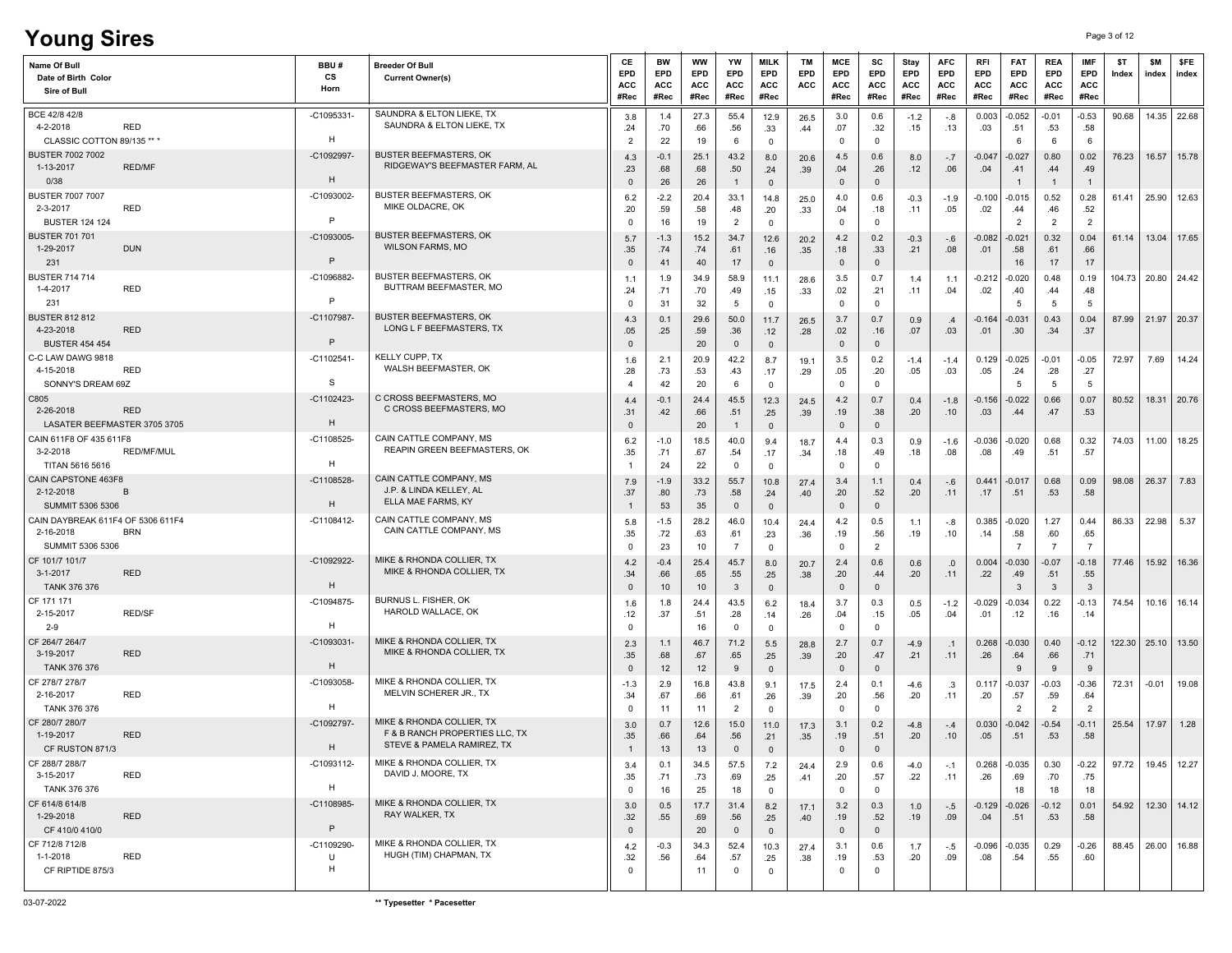| <b>Young Sires</b>                                                                    |                |                             |                                                                                 |                                        |                                       |                                 |                                    |                                             |                         |                                          |                                            |                            |                                  |                           |                                      |                                         |                                         | Page 4 of 12 |              |                     |
|---------------------------------------------------------------------------------------|----------------|-----------------------------|---------------------------------------------------------------------------------|----------------------------------------|---------------------------------------|---------------------------------|------------------------------------|---------------------------------------------|-------------------------|------------------------------------------|--------------------------------------------|----------------------------|----------------------------------|---------------------------|--------------------------------------|-----------------------------------------|-----------------------------------------|--------------|--------------|---------------------|
| Name Of Bull<br>Date of Birth Color<br>Sire of Bull                                   |                | BBU#<br>cs<br>Horn          | <b>Breeder Of Bull</b><br><b>Current Owner(s)</b>                               | CE<br>EPD<br><b>ACC</b><br>#Rec        | BW<br>EPD<br><b>ACC</b><br>#Rec       | <b>WW</b><br>EPD<br>ACC<br>#Rec | YW<br>EPD<br>ACC<br>#Rec           | <b>MILK</b><br>EPD<br><b>ACC</b><br>#Rec    | <b>TM</b><br>EPD<br>ACC | MCE<br>EPD<br>ACC<br>#Rec                | sc<br>EPD<br>ACC<br>#Rec                   | Stay<br>EPD<br>ACC<br>#Rec | <b>AFC</b><br>EPD<br>ACC<br>#Rec | RFI<br>EPD<br>ACC<br>#Rec | <b>FAT</b><br>EPD<br>ACC<br>#Rec     | <b>REA</b><br>EPD<br><b>ACC</b><br>#Rec | <b>IMF</b><br>EPD<br><b>ACC</b><br>#Rec | \$T<br>Index | \$M<br>index | <b>SFE</b><br>index |
| CF 961/7 961/7<br>1-11-2017<br>CF 410/0 410/0                                         | <b>RED</b>     | -C1092022-<br>$\mathsf{P}$  | MIKE & RHONDA COLLIER, TX<br>MELVIN SCHERER JR., TX                             | 5.4<br>.34<br>$\Omega$                 | $-0.2$<br>.69<br>16                   | 44.6<br>.66<br>16               | 59.3<br>.58<br>$\overline{4}$      | 11.6<br>.25<br>$\mathsf 0$                  | 33.9<br>.39             | 3.1<br>.19<br>$\mathbf 0$                | 1.0<br>.51<br>$\mathbf 0$                  | $-2.2$<br>.19              | .0<br>.08                        | $-0.125$<br>.04           | $-0.025$<br>.55<br>$\overline{4}$    | $-0.21$<br>.56<br>$\overline{4}$        | 0.10<br>.62<br>$\overline{4}$           | 104.01       |              | 38.49 14.88         |
| CF ABACUS 120/7<br>2-22-2017<br><b>VMAX 649/1</b>                                     | <b>RED</b>     | -C1090272-<br>$U$ 1/2<br>H  | MIKE & RHONDA COLLIER, TX<br>ARTHUR W & NANCY H EPLEY III, TX                   | 3.7<br>.35                             | 0.7<br>.73<br>27                      | 20.9<br>.69<br>20               | 46.4<br>.59<br>$\overline{4}$      | 13.2<br>.26<br>$\mathbf 0$                  | 23.7<br>.40             | 3.1<br>.19<br>$\mathbf 0$                | 0.8<br>.54<br>$\overline{2}$               | $-1.8$<br>.21              | $-1.3$<br>.09                    | $-0.176$<br>.05           | $-0.020$<br>.53<br>5                 | 0.37<br>.56<br>5                        | 0.12<br>.62<br>5                        | 82.35        |              | 12.83 24.85         |
| CF ARSENAL 249/7<br>2-22-2017                                                         | <b>RED</b>     | -C1093019<br>H              | MIKE & RHONDA COLLIER. TX<br>H-BAR BEEFMASTERS, GREG HENDRIX, TX                | 1.8<br>.35                             | 1.3<br>.71                            | 39.0<br>.69                     | 70.1<br>.62                        | 8.4<br>.25                                  | 27.9<br>.40             | 2.4<br>.20                               | 0.7<br>.58                                 | $-4.4$<br>.21              | .3<br>.10                        | 0.190<br>.21              | $-0.032$<br>.58                      | 0.04<br>.60                             | $-0.13$<br>.65                          | 120.19       |              | 17.23 20.70         |
| <b>TANK 376 376</b><br>CF BROCK'S TOP HAND 409/7<br>10-5-2017<br>CF BROCK 450/3 450/3 | <b>RED/MUL</b> | $-C1105804$<br>H            | MIKE & RHONDA COLLIER, TX<br>HANS R. WITTENBURG, TX                             | $\mathbf{0}$<br>5.0<br>.34<br>$\Omega$ | 19<br>$-0.8$<br>.59<br>$\overline{2}$ | 19<br>15.9<br>.71<br>22         | 6<br>20.9<br>.60<br>$\overline{4}$ | $\overline{0}$<br>3.3<br>.23<br>$\mathbf 0$ | 11.2<br>.39             | $\mathbf 0$<br>2.7<br>.19<br>$\mathbf 0$ | $\overline{2}$<br>0.0<br>.53<br>$^{\circ}$ | $-8.4$<br>.22              | .0<br>.10                        | $-0.081$<br>.08           | 6<br>-0.036<br>.57<br>$\overline{4}$ | 6<br>$-0.67$<br>.58<br>$\overline{4}$   | 6<br>-0.01<br>.63<br>$\overline{a}$     | 36.64        | 13.15        | 6.02                |
| CF GULF STREAM 273/7<br>2-27-2017<br>CF RIPTIDE 875/3                                 | <b>RED</b>     | $-C1092791$<br>H            | MIKE & RHONDA COLLIER, TX<br><b>BILL BOTARD, TX</b>                             | 2.9<br>.36<br>$\mathbf{0}$             | 1.2<br>.80<br>48                      | 56.7<br>.78<br>48               | 84.1<br>.70<br>22                  | 11.0<br>.26<br>$\overline{0}$               | 39.3<br>.43             | 2.7<br>.19<br>$\mathsf 0$                | 0.8<br>.53<br>$\mathbf 0$                  | 0.3<br>.20                 | $-1.5$<br>.08                    | $-0.040$<br>.05           | $-0.022$<br>.69<br>22                | 0.62<br>.70<br>22                       | $-0.03$<br>.74<br>22                    | 145.58       | 36.41        | 23.11               |
| CF OPTIMAX 125/7<br>2-23-2017<br>VMAX 649/1                                           | <b>RED</b>     | -C1092017-<br>H             | MIKE & RHONDA COLLIER, TX<br>HUGH (TIM) CHAPMAN, TX                             | 2.7<br>.32<br>0                        | 1.1<br>.54                            | 20.9<br>.66<br>15               | 32.1<br>.61<br>$\overline{7}$      | 8.8<br>.26<br>$\mathbf 0$                   | 19.2<br>.39             | 3.3<br>.19<br>$\mathbf 0$                | 0.4<br>.52<br>$\mathbf 0$                  | $-2.9$<br>.22              | $-.2$<br>.09                     | 0.020<br>.07              | $-0.039$<br>.55<br>5                 | 0.06<br>.57<br>-5                       | $-0.12$<br>.63<br>-5                    | 55.18        | 16.56        | 8.56                |
| CG 3777 3777<br>6-16-2017<br>4118                                                     | <b>RED</b>     | -C1083902<br>H              | JOHN E & SUSAN K PIERSON TRS, CA<br>JOHN E & SUSAN K PIERSON TRS, CA            | 4.3<br>.39<br>5                        | $-0.5$<br>.70<br>21                   | 34.1<br>.65<br>22               | 54.8<br>.56<br>$\overline{7}$      | 12.4<br>.20<br>$\mathsf 0$                  | 29.5<br>.35             | 3.6<br>.19<br>$\mathbf 0$                | 0.9<br>.37<br>$\mathbf{0}$                 | 1.7<br>.19                 | $-.6$<br>.09                     | -0.228<br>.22             | $-0.006$<br>.51<br>$\overline{7}$    | 0.80<br>.53<br>$\overline{7}$           | 0.16<br>.58<br>$\overline{7}$           | 97.01        |              | 27.39 22.08         |
| CHRK BOUNTY HUNTER 538E<br>4-16-2017<br>EMS HIGH PROFILE 213                          | <b>RED</b>     | $-C1086621$<br>$\mathsf{P}$ | CHANNAROCK FARM LLC, KY<br>JOHNNY SAVAGE, MS                                    | 3.3<br>.22                             | 0.8<br>.64<br>18                      | 43.8<br>.56<br>11               | 77.4<br>.54<br>9                   | 11.9<br>.20<br>$\mathbf 0$                  | 33.8<br>.32             | 1.8<br>.05<br>$\mathbf 0$                | 1.0<br>.41<br>$\overline{7}$               | 2.6<br>.13                 | $-1.7$<br>.04                    | 0.143<br>.09              | $-0.025$<br>.45<br>-8                | 0.69<br>.47<br>8                        | $-0.03$<br>.50<br>8                     | 134.23       |              | 24.28 23.81         |
| <b>CJ'S BERNARD 1724 1724</b><br>4-26-2017<br>EMS RING OF FIRE 130                    | <b>B/MUL</b>   | $-C1082445$<br>$\mathsf{P}$ | JONES BEEFMASTERS, TN<br>HURLA CATTLE COMPANY, KS                               | 4.2<br>.36<br>$\mathbf{0}$             | 0.4<br>.78<br>43                      | 45.8<br>.78<br>47               | 72.0<br>.75<br>32                  | 10.3<br>.26<br>$\mathsf 0$                  | 33.2<br>.43             | 3.0<br>.20<br>$\mathbf 0$                | 0.9<br>.58<br>5                            | $-3.6$<br>.23              | $-1.4$<br>.10                    | 0.283<br>.09              | $-0.002$<br>.74<br>32                | 0.10<br>.76<br>32                       | 0.31<br>.80<br>32                       | 127.90       |              | 29.40 14.58         |
| CJ'S CAPTAIN SUPERIOR 55/17<br>10-16-2017<br>CF DREAM CATCHER 914                     | RED            | $-C1096619-$                | JONES BEEFMASTERS, TN<br>DR. ALVARO RESTREPO, TX                                | 1.3<br>.36<br>$^{\circ}$               | 2.2<br>.71<br>18                      | 26.9<br>.64<br>10               | 48.4<br>.60<br>$\overline{4}$      | 10.2<br>.34<br>$\mathbf 0$                  | 23.7<br>.44             | 3.2<br>.21<br>$\mathbf 0$                | 0.5<br>.46<br>$\mathbf 0$                  | $-2.1$<br>.27              | $-.9$<br>.14                     | 0.310<br>.18              | $-0.044$<br>.57<br>4                 | 0.01<br>.58<br>$\overline{a}$           | 0.13<br>.63<br>$\overline{a}$           | 86.51        | 14.22        | 10.13               |
| CJ'S KING OF DIAMONDS 10/17<br>4-1-2017<br><b>EMS KING GEORGE 425</b>                 | <b>B/MUL</b>   | $-C1085462$<br>$\mathsf{P}$ | JONES BEEFMASTERS, TN<br>STEVE & CINDY EMMONS, TX                               | 5.0<br>.36<br>$\mathbf{0}$             | $-1.0$<br>.72<br>27                   | 31.4<br>.67<br>21               | 46.5<br>.62<br>8                   | 9.7<br>.28<br>$\overline{0}$                | 25.4<br>.41             | 2.8<br>.20<br>$\mathbf 0$                | 0.7<br>.54<br>$\mathbf 0$                  | 2.0<br>.23                 | $-.3$<br>.11                     | 0.216<br>.15              | $-0.022$<br>.59<br>8                 | 0.09<br>.60<br>8                        | 0.18<br>.65<br>8                        | 83.07        |              | 26.45 7.14          |
| CJ'S REVOLUTION 1772<br>12-1-2017<br>CJ'S GAME CHANGER 1316                           | <b>RED</b>     | $-C1098860$<br>$\mathsf{P}$ | JONES BEEFMASTERS, TN<br>CJ'S REVOLUTION SYNDICATE, TX<br>JONES BEEFMASTERS, TN | 5.0<br>.39<br>5                        | $-0.5$<br>.84<br>84                   | 61.6<br>.84<br>93               | 96.8<br>.79<br>49                  | 11.0<br>.25<br>$\mathsf 0$                  | 41.8<br>.45             | 2.4<br>.20<br>$\mathbf 0$                | 1.7<br>.60<br>3                            | 0.6<br>.21                 | -.9<br>.09                       | 0.412<br>.14              | $-0.040$<br>.79<br>51                | 0.81<br>.80<br>51                       | 0.14<br>.84<br>51                       | 170.28       | 39.56        | 18.75               |
| CJ'S ROYAL FLUSH 13/17<br>4-1-2017<br>CF MASTERPIECE 685                              | B              | -C1085445-<br>P             | JONES BEEFMASTERS, TN<br>WINDY HILLS BEEFMASTERS, MS                            | 4.7<br>.35<br>$\mathbf{0}$             | 0.4<br>.73<br>25                      | 52.1<br>.63<br>11               | 85.2<br>.59<br>6                   | 9.8<br>.30 <sub>1</sub><br>$\overline{0}$   | 35.8<br>.41             | 3.1<br>.20<br>$\mathbf 0$                | 1.0<br>.50<br>$\mathbf 0$                  | $-0.6$<br>.24              | $\cdot$ .2<br>.11                | 0.209<br>.15              | $-0.012$<br>.51<br>5                 | $-0.15$<br>.53<br>5                     | 0.10<br>.56<br>$\sqrt{5}$               | 148.00       | 29.71        | 21.81               |
| CJ'S TRADITION 63/17<br>11-15-2017<br>CF MASTERPIECE 685                              | B              | -C1096632<br>P              | JONES BEEFMASTERS, TN<br><b>BAILEY FARM, TN</b><br>JONES BEEFMASTERS. TN        | 7.4<br>.36<br>$\Omega$                 | $-2.1$<br>.78<br>42                   | 50.0<br>.78<br>50               | 69.3<br>.69<br>16                  | 9.5<br>.30<br>$\mathbf 0$                   | 34.5<br>.46             | 3.0<br>.20<br>$\mathbf 0$                | 1.4<br>.55<br>$\mathbf 0$                  | $-0.7$<br>.24              | .5<br>.11                        | 0.211<br>.15              | $-0.015$<br>.67<br>16                | $-0.21$<br>.69<br>16                    | 0.20<br>.73<br>16                       | 121.97       | 41.18        | 10.62               |
| D814<br>2-18-2018<br>4-28                                                             | <b>RED</b>     | $-C1102043$<br>$\mathsf{P}$ | DOUBLE DEUCE BEEFMASTER, OK<br>LAST CHANCE RANCH, MO                            | 5.2<br>.22<br>$\mathbf{0}$             | $-1.6$<br>.64<br>16                   | 21.9<br>.53<br>16               | 48.2<br>.44<br>$\mathbf{0}$        | 7.6<br>.18<br>$\mathbb O$                   | 18.5<br>.30             | 3.6<br>.04<br>$\mathbf 0$                | 0.8<br>.16<br>$\mathbf 0$                  | 6.1<br>.08                 | $-.7$<br>.04                     | -0.245<br>.03             | -0.037<br>.39                        | 0.43<br>.42                             | $-0.03$<br>.46                          | 84.13        |              | 10.98 27.02         |
| DARK LAGER 7960<br>1-29-2017<br>19 10                                                 | RED            | -C1099778-<br>H             | FRENZEL & MEACHAM, LLC, TX<br>ROCKIN G RANCH, MO                                | 4.3<br>.31<br>$\mathbf 0$              | 0.1<br>.41                            | 34.6<br>.61<br>12               | 57.9<br>.55<br>9                   | 10.7<br>.20<br>$\mathbf 0$                  | 28.0<br>.34             | 3.4<br>.19<br>$\mathbf 0$                | 0.7<br>.55<br>9                            | 1.6<br>.20                 | $-0.9$<br>.09                    | 0.230<br>.35              | $-0.032$<br>.53<br>9                 | 0.77<br>.54<br>9                        | 0.07<br>.60<br>9                        |              |              | 102.27 22.95 13.44  |
| DC 702 702<br>3-29-2017<br>CF ADONIS 647                                              | <b>RED/MUL</b> | $-C1093211-$<br>U<br>H      | CAYDEN CARPENTER, OK<br>DAVID J. MOORE, TX                                      | 3.5<br>.34<br>$\mathbf 0$              | $-0.2$<br>.67<br>13                   | 4.8<br>.71<br>27                | 5.9<br>.64<br>12                   | 8.0<br>.21<br>$\overline{0}$                | 10.4<br>.38             | 2.2<br>.19<br>$\mathbf 0$                | $-0.6$<br>.36<br>$\mathbf{0}$              | $-4.8$<br>.19              | $-.2$<br>.08                     | 0.023<br>.05              | $-0.049$<br>.62<br>12                | $-0.59$<br>.64<br>12                    | $-0.26$<br>.69<br>12                    | 8.25         | 9.28         | 0.31                |
| DC RANGE BOSS 701<br>3-21-2017<br>THE LEGEND 30-1                                     | RED            | -C1091437-<br>S             | CAYDEN CARPENTER, OK<br>CAYDEN CARPENTER, OK                                    | 5.0<br>.36<br>-1                       | $-0.1$<br>.77<br>52                   | 27.8<br>.71<br>44               | 49.4<br>.59<br>10                  | 10.5<br>.21<br>$\mathbf 0$                  | 24.4<br>.38             | 3.0<br>.19<br>$\mathbf 0$                | 0.5<br>.35<br>$\mathbf 0$                  | $-2.8$<br>.19              | $-.1$<br>.08                     | 0.082<br>.04              | -0.021<br>.54<br>10                  | $-0.06$<br>.56<br>10                    | 0.06<br>.62<br>10                       | 86.41        |              | 18.58 15.54         |
| DD706 706<br>1-21-2017<br>302                                                         | <b>RED</b>     | -C1084820-<br>H             | JERRY L & BARBARA S DAVIS, MO<br>JAKE SCHEETS, MO                               | $-1.6$<br>.36<br>$\overline{2}$        | 3.2<br>.65<br>12                      | 23.9<br>.63<br>11               | 39.1<br>.53<br>$\mathbf{1}$        | 7.6<br>.22<br>$\mathbf{0}$                  | 19.5<br>.36             | 3.5<br>.19<br>$\overline{0}$             | 0.6<br>.34<br>$\mathbf{0}$                 | 4.5<br>.20                 | $-.1$<br>.08                     | 0.152<br>.13              | $-0.014$<br>.48<br>$\mathbf{1}$      | 0.42<br>.51<br>$\overline{1}$           | $-0.22$<br>.57<br>$\overline{1}$        | 65.38        |              | $12.73$ 8.68        |
|                                                                                       |                |                             |                                                                                 |                                        |                                       |                                 |                                    |                                             |                         |                                          |                                            |                            |                                  |                           |                                      |                                         |                                         |              |              |                     |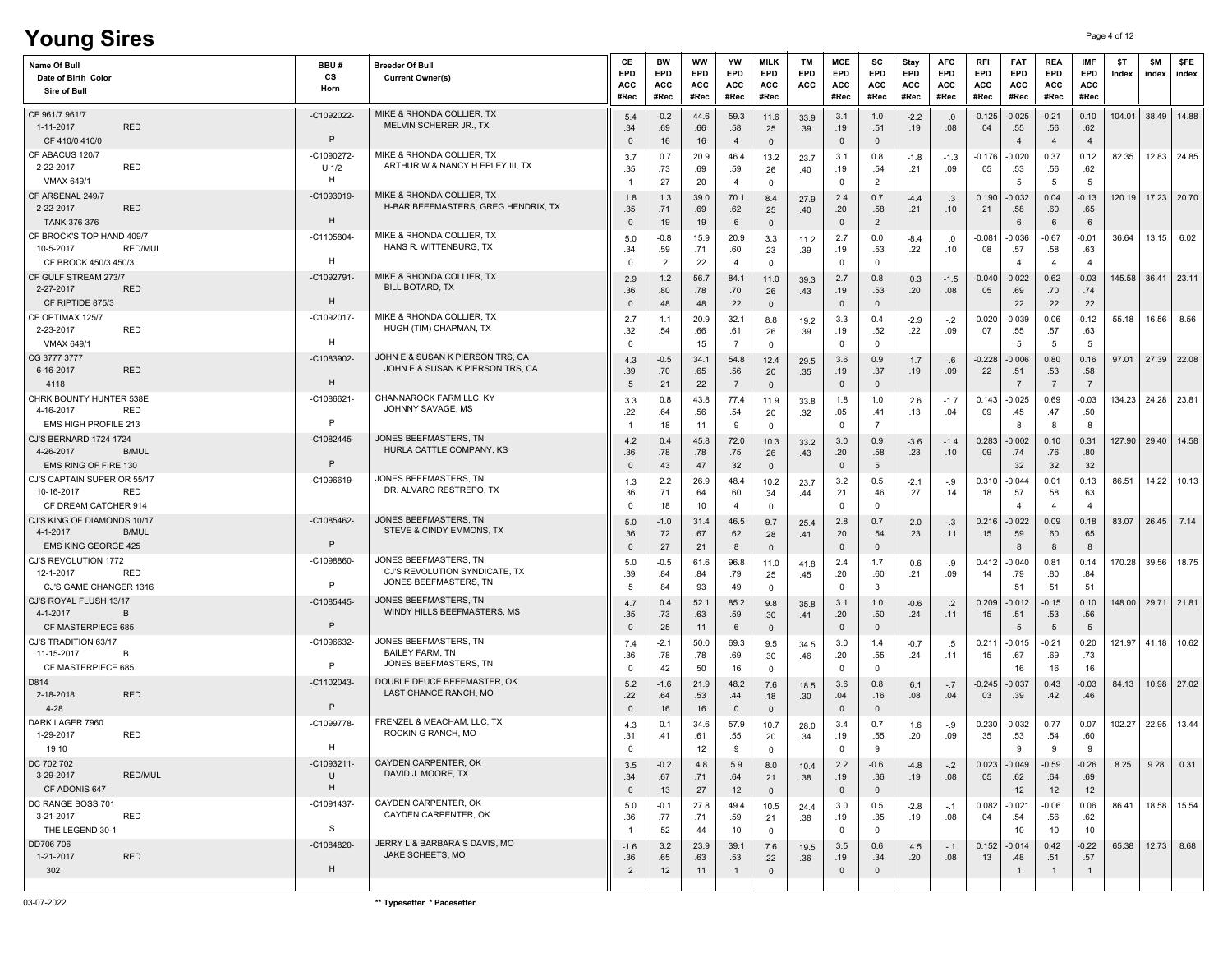# **Young Sires** Page 5 of 12

| Name Of Bull<br>Date of Birth Color<br>Sire of Bull                            | BBU#<br>СS<br>Horn        | <b>Breeder Of Bull</b><br><b>Current Owner(s)</b>                                                                 | СE<br><b>EPD</b><br>ACC<br>#Rec | BW<br>EPD<br>ACC<br>#Rec     | ww<br>EPD<br>ACC<br>#Rec | YW<br>EPD<br>ACC<br>#Rec      | <b>MILK</b><br>EPD<br>ACC<br>#Rec      | ТM<br><b>EPD</b><br>ACC  | MCE<br>EPD<br>ACC<br>#Rec  | SC<br>EPD<br>ACC<br>#Rec      | Stay<br>EPD<br>ACC<br>#Rec | <b>AFC</b><br>EPD<br>ACC<br>#Rec | RFI<br>EPD<br><b>ACC</b><br>#Rec | <b>FAT</b><br>EPD<br>ACC<br>#Rec  | REA<br>EPD<br>ACC<br>#Rec        | <b>IMF</b><br>EPD<br><b>ACC</b><br>#Rec | \$T<br>Index           | \$M<br>index           | \$FE<br>index           |
|--------------------------------------------------------------------------------|---------------------------|-------------------------------------------------------------------------------------------------------------------|---------------------------------|------------------------------|--------------------------|-------------------------------|----------------------------------------|--------------------------|----------------------------|-------------------------------|----------------------------|----------------------------------|----------------------------------|-----------------------------------|----------------------------------|-----------------------------------------|------------------------|------------------------|-------------------------|
| DD764 764<br><b>RED/MF</b><br>3-13-2017<br>302                                 | $-C1084858$<br>H          | JERRY L & BARBARA S DAVIS, MO<br>WYATT SECOR, OK                                                                  | 1.5<br>.21<br>0                 | 1.5<br>.62<br>14             | 38.6<br>.58<br>14        | 57.5<br>.53<br>11             | 9.3<br>.20<br>$\mathbf 0$              | 28.5<br>.33              | 3.1<br>.05<br>$\mathbf 0$  | 1.1<br>.24<br>$\overline{2}$  | 4.5<br>.08                 | $-.4$<br>.03                     | $-0.002$<br>.10                  | $-0.020$<br>.45<br>-6             | 0.57<br>.48<br>6                 | $-0.23$<br>.53<br>-6                    | 97.24                  |                        | 26.83 15.37             |
| <b>DESERT WARRIOR 7-24</b><br><b>RED</b><br>5-20-2017<br>L2 CAPTAIN JACK 43/07 | -C1086129<br>H            | ROGER & KAYE FULLER. TX<br>ROGER & KAYE FULLER, TX                                                                | 3.3<br>.35<br>$\mathbf{0}$      | 0.9<br>.68<br>17             | 22.0<br>.56<br>10        | 35.8<br>.52<br>$\overline{4}$ | 8.9<br>.30<br>$\overline{\mathbf{0}}$  | 19.9<br>.39              | 3.9<br>.20<br>$\mathbf 0$  | 0.0<br>.41<br>$\overline{0}$  | $-5.7$<br>.24              | .0<br>.11                        | 0.169<br>.08                     | $-0.027$<br>.43<br>$\overline{1}$ | $-0.57$<br>.45<br>$\overline{1}$ | $-0.05$<br>.48<br>$\overline{1}$        | 61.54                  | 14.84                  | 7.21                    |
| DH JH BLACK MAC 830<br>4-27-2018<br>B<br>MCALESTER 4521                        | $-C1119518-$<br>S         | WESLEY AND CARLINDA HOOD, AR<br>HEADINGS BEEFMASTERS, MO<br>TOM & DEIDRA HOOD, OK<br>WESLEY AND CARLINDA HOOD, AR | 5.3<br>.35<br>0                 | $-1.3$<br>.74<br>35          | 35.3<br>.67<br>21        | 52.1<br>.57<br>6              | 8.0<br>.24<br>$\mathbf 0$              | 25.7<br>.38              | 3.5<br>.19<br>$\mathbf 0$  | 1.2<br>.49<br>$\mathbf{3}$    | 4.7<br>.20                 | $-.5$<br>.09                     | 0.144<br>.20                     | -0.044<br>.52<br>6                | 0.91<br>.54<br>6                 | 0.07<br>.58<br>6                        | 92.89                  | 28.69                  | 10.19                   |
| DH PIONEER 856H<br>3-29-2018<br><b>RED</b><br>MCALESTER 4521                   | -C1096993<br>$\mathsf{P}$ | WESLEY AND CARLINDA HOOD, AR<br>WESLEY AND CARLINDA HOOD, AR<br>TOM & DEIDRA HOOD, OK                             | 0.1<br>.36<br>$\mathbf 0$       | 2.6<br>.76<br>33             | 77.1<br>.71<br>23        | 112.0<br>.63<br>8             | 9.1<br>.22<br>$\overline{\mathbf{0}}$  | 47.7<br>.38              | 2.8<br>.20<br>$\mathbf{0}$ | 2.1<br>.58<br>$\overline{4}$  | 2.7<br>.20                 | .3<br>.11                        | 0.172<br>.23                     | $-0.023$<br>.59<br>8              | 1.51<br>.61<br>8                 | $-0.02$<br>.66<br>8                     | 194.50                 |                        | 46.92 24.19             |
| EFF TEXAS RANGER 711<br>RED<br>1-18-2017<br>2216                               | -C1086747-<br>H           | EUBANK FAMILY FARMS, TX<br>PAUL G SR AND RHONDA WALLEN, MO<br>CEDAR SPRINGS BEEFMASTER, MO                        | $-1.5$<br>.34<br>0              | 3.4<br>.65<br>18             | 31.6<br>.63<br>17        | 61.2<br>.52<br>$\overline{7}$ | 10.7<br>.20<br>$\overline{0}$          | 26.5<br>.34              | 2.9<br>.19<br>$\mathbf{0}$ | 0.1<br>.46<br>$\overline{4}$  | 3.2<br>.20                 | $-.4$<br>.07                     | $-0.252$<br>.32                  | $-0.020$<br>.45<br>6              | 0.26<br>.47<br>6                 | 0.17<br>.52<br>-6                       | 108.40                 |                        | 10.32 29.94             |
| EMS 798 798<br>5-21-2017<br><b>B</b><br><b>EMS CAPTAIN BRITCHES 1103</b>       | -C1091907-<br>H           | STEVE & CINDY EMMONS, TX<br>STEVE & CINDY EMMONS, TX                                                              | 4.0<br>.34<br>$\mathbf 0$       | $-0.5$<br>.64<br>16          | 14.5<br>.56<br>15        | 33.9<br>.53<br>$\overline{7}$ | 7.8<br>.26<br>$\mathbf 0$              | 15.1<br>.36              | 2.4<br>.19<br>$\mathbf 0$  | 0.0<br>.35<br>$\mathbb O$     | 3.4<br>.23                 | $-1.9$<br>.09                    | 0.212<br>.07                     | $-0.035$<br>.49<br>$\overline{7}$ | 0.19<br>.51<br>$\overline{7}$    | $-0.03$<br>.55<br>$\overline{7}$        | 59.26                  | 6.49                   | 10.65                   |
| EMS ISAAC 813<br>2-2-2018<br>RED<br>EMS HEADLINER 029                          | -C1092296<br>$U$ 1/2<br>H | STEVE & CINDY EMMONS, TX<br>BRENT & MARLA SHERROD. TX                                                             | 4.3<br>.35                      | $-0.1$<br>.70<br>21          | 18.1<br>.62<br>15        | 21.7<br>.59<br>9              | 7.0<br>.28<br>$\mathbf 0$              | 16.0<br>.39              | 2.7<br>.20<br>0            | $-0.1$<br>.45<br>$\mathbf{3}$ | $-6.9$<br>.24              | $-1.3$<br>.10                    | 0.391<br>.10                     | $-0.043$<br>.54<br>-9             | $-0.19$<br>.56<br>9              | $-0.23$<br>.60<br>-9                    | 35.93                  | 17.99                  | $-6.27$                 |
| <b>ENSOR 702 702</b><br>3-12-2017<br><b>RED/MUL</b><br><b>TANK 376 376</b>     | -C1086653<br>H            | DERICK & ASHLEY ENSOR, TX<br>MIKE AND KIM HOBBS, TX<br>JONATHAN E TIPTON BENEFICIARY, TX                          | 4.3<br>.36<br>-1                | $-0.1$<br>.69<br>18          | 50.0<br>.67<br>17        | 82.1<br>.58<br>$\mathbf{3}$   | 9.2<br>.24<br>$\overline{\mathbf{0}}$  | 34.3<br>.38              | 3.1<br>.20<br>$\mathbf{0}$ | 1.6<br>.51<br>$\overline{0}$  | 1.1<br>.20                 | 1.5<br>.09                       | 0.700<br>.40                     | $-0.046$<br>.53<br>3              | 0.74<br>.55<br>$\mathbf{3}$      | $-0.24$<br>.61<br>$\mathbf{3}$          |                        | $140.43$ 30.47   9.42  |                         |
| <b>ENSOR 882 882</b><br>3-18-2018<br>RED<br>TANK 376 376                       | $-C1110180-$<br>D         | DERICK & ASHLEY ENSOR, TX<br>MARK AND LEESA BLAU, TX<br><b>DERICK &amp; ASHLEY ENSOR, TX</b>                      | 2.6<br>.33<br>$\mathbf 0$       | 1.2<br>.56<br>$\overline{2}$ | 41.3<br>.68<br>19        | 66.3<br>.55<br>$\mathbf 0$    | 9.3<br>.23<br>$\mathbf 0$              | 29.9<br>.38              | 2.4<br>.19<br>$\mathbf 0$  | 1.0<br>.50<br>$\mathbf 0$     | $-0.7$<br>.20              | .7<br>.10                        | 0.052<br>.21                     | $-0.035$<br>.50                   | 0.27<br>.52                      | $-0.13$<br>.56                          | 114.00                 | 24.88                  | 19.04                   |
| FF PACER 705<br>2-20-2017<br><b>RED</b><br>FF STEELDUST 143                    | $-C1084104$<br>H          | JAMES D. LAIRD, TX<br>JAMES D. LAIRD, TX                                                                          | 2.9<br>.02<br>$\mathbf 0$       | 0.8<br>.20                   | 16.0<br>.66<br>21        | 34.9<br>.34<br>$\mathbf{3}$   | 8.1<br>.24<br>$\overline{\mathbf{0}}$  | 16.1<br>.38              | 2.7<br>.01<br>$\mathbf 0$  | 0.1<br>.18<br>$\mathsf 0$     | $-4.2$<br>.05              | -.6<br>.04                       | 0.002<br>.00                     | $-0.036$<br>.10                   | $-0.02$<br>.17<br>-1             | $-0.18$<br>.13<br>$\mathbf{1}$          | 59.19                  | 6.61                   | 15.31                   |
| FF REV II 713<br>2-27-2017<br>RED<br>FF RENOVATOR 117                          | $-C1084108$<br>P          | JAMES D. LAIRD, TX<br>JAMES D. LAIRD, TX                                                                          | 2.2<br>.04<br>$\Omega$          | 1.8<br>.27                   | 26.8<br>.75<br>43        | 43.0<br>.44<br>$\overline{4}$ | 15.0<br>.24<br>$\overline{0}$          | 28.4<br>.41              | 2.0<br>.02<br>$\mathbf 0$  | 0.1<br>.24<br>$^{\circ}$      | $-3.5$<br>.09              | $-.3$<br>.04                     | -0.074<br>.01                    | -0.029<br>.19                     | 0.13<br>.25                      | $-0.01$<br>.21                          | 74.98                  |                        | 21.87 14.86             |
| FIVE V BEEFMASTERS 739 739<br>1-30-2017<br><b>DUN</b><br>LASATER 3629 3629     | -C1093783<br>H            | SHANIN & LISA VINSON, TX<br>SHANIN & LISA VINSON, TX                                                              | 5.8<br>.12<br>$\mathbf 0$       | $-2.4$<br>.40<br>3           | 4.7<br>.60<br>11         | 22.5<br>.45<br>$\mathbf{0}$   | 14.1<br>.15<br>$\overline{\mathbf{0}}$ | 16.5<br>.30 <sub>1</sub> | 4.1<br>.03<br>$\mathbf 0$  | 0.0<br>.22<br>$\overline{0}$  | 5.1<br>.07                 | $-1.0$<br>.04                    | $-0.358$<br>.31                  | $-0.026$<br>.40                   | 0.30<br>.43                      | $-0.03$<br>.49                          | 39.50                  | 8.47                   | 22.84                   |
| FMC 7108 7108<br><b>RED</b><br>1-18-2017<br>CHRK RASIN' CAIN 1780X             | -C1097969<br>H            | FRENZEL & MEACHAM, LLC, TX<br>FRENZEL & MEACHAM, TX                                                               | 1.9<br>.39<br>3                 | 0.7<br>.76<br>36             | 35.8<br>.80<br>57        | 62.3<br>.70<br>21             | 10.3<br>.28<br>$\overline{0}$          | 28.2<br>.45              | 2.7<br>.20<br>$\mathbf{0}$ | 1.3<br>.57<br>$\mathbf{3}$    | 2.1<br>.23                 | $-.3$<br>.09                     | 0.576<br>.41                     | $-0.001$<br>.64<br>13             | 0.37<br>.66<br>13                | 0.33<br>.71<br>13                       | 111.59 22.21           |                        | 7.88                    |
| FMC 8501 8501<br>1-1-2018<br><b>RED</b><br>J & K 1001 1001                     | $-C1106248-$<br>H         | FRENZEL & MEACHAM, LLC, TX<br>RICK & PAULIA SACKET, TX<br>JACK & JO ANN ZERKLE, TX                                | 4.9<br>.36<br>$\Omega$          | $-0.1$<br>.75<br>31          | 32.8<br>.69<br>22        | 58.4<br>.61<br>5              | 7.1<br>.29<br>$\overline{\mathbf{0}}$  | 23.5<br>.42              | 4.0<br>.20<br>$\mathbf{0}$ | 1.1<br>.53<br>$\overline{0}$  | 0.0<br>.22                 | .0<br>.13                        | 0.013<br>.45                     | -0.030<br>.57<br>5                | 1.10<br>.58<br>5                 | 0.14<br>.64<br>5                        |                        | 104.07   18.18   20.35 |                         |
| FMC 8504 8504<br>1-6-2018<br>RED<br>J & K 1001 1001                            | -C1103542-<br>H           | FRENZEL & MEACHAM, LLC, TX<br>PAUL GREMILLION, TX<br>FRENZEL & MEACHAM, LLC, TX                                   | 0.3<br>.35<br>0                 | 2.4<br>.67<br>13             | 49.4<br>.68<br>16        | 81.3<br>.57<br>$\mathbf 0$    | 9.9<br>.33<br>$\mathbf{0}$             | 34.6<br>.45              | 3.7<br>.20<br>0            | 1.1<br>.54<br>$\mathbf 0$     | 1.0<br>.23                 | $-.2$<br>.13                     | 0.735<br>.43                     | $-0.033$<br>.51                   | 1.64<br>.53                      | 0.18<br>.58                             |                        | 144.72 25.72           | 8.54                    |
| FMC 8506 8506<br>1-11-2018<br><b>RED</b><br>J & K 1001 1001                    | $-C1103545$<br>H          | FRENZEL & MEACHAM, LLC, TX<br>CRAIG & KAREN JOHNSON, MO                                                           | $-0.1$<br>.36                   | 3.2<br>.74<br>26             | 62.4<br>.72<br>25        | 96.6<br>.58<br>U              | 11.5<br>.33<br>$\mathbf{0}$            | 42.7<br>.46              | 3.8<br>.20<br>0            | 1.7<br>.54<br>$\cup$          | $-0.2$<br>.23              | $-.3$<br>.12                     | 0.507<br>.43                     | $-0.030$<br>.51                   | 1.64<br>.53                      | 0.11<br>.58                             |                        | 169.88 36.48 15.65     |                         |
| FMC 8508 8508<br>1-28-2018<br>RED<br>J & K 1001 1001                           | $-C1106246-$<br>H         | FRENZEL & MEACHAM, LLC, TX<br>FRENZEL & MEACHAM, LLC, TX                                                          | 3.6<br>.36<br>$\mathbf 0$       | $-0.1$<br>.73<br>24          | 33.3<br>.68<br>17        | 55.2<br>.58<br>$\mathbf{1}$   | 6.4<br>.29<br>$\mathbf 0$              | 23.0<br>.42              | 4.1<br>.20<br>$\mathbf 0$  | 1.0<br>.53<br>$\mathbf 0$     | 0.6<br>.22                 | $-.1$<br>.13                     | 0.110<br>.45                     | $-0.019$<br>.53<br>-1             | 1.02<br>.55<br>$\overline{1}$    | 0.15<br>.59<br>$\overline{1}$           |                        |                        | 98.22   19.84   15.09   |
| FMC FAT TIRE 8525<br>3-6-2018<br><b>RED</b><br>DOUBLE L 7008                   | -C1103556-<br>H           | FRENZEL & MEACHAM, LLC, TX<br>WHISKEY RIVER RESEARCH, KS                                                          | 3.4<br>.36<br>$\overline{1}$    | $-0.1$<br>.65<br>8           | 47.1<br>.65<br>10        | 80.2<br>.57<br>$\mathbf{0}$   | 11.2<br>.33<br>$\overline{0}$          | 34.7<br>.44              | 2.5<br>.22<br>$\mathbf 0$  | 1.2<br>.54<br>$\mathbb O$     | 2.3<br>.25                 | .4<br>.14                        | $-0.161$<br>.44                  | $-0.004$<br>.52                   | 0.56<br>.54                      | $-0.04$<br>.58                          | 138.16   28.13   30.65 |                        |                         |
| FMC FLINT 7414<br>2-9-2017<br>RED<br><b>VINSON 445 445</b>                     | -C1097565-<br>H           | FRENZEL & MEACHAM, LLC, TX<br>TIM OHM, OK                                                                         | 5.7<br>.36<br>$\mathbf 0$       | -0.5<br>.80<br>56            | 37.1<br>.79<br>52        | 54.7<br>.71<br>25             | 6.6<br>.20<br>$\mathbf 0$              | 25.2<br>.40              | 2.9<br>.19<br>$\mathbf 0$  | 0.5<br>.61<br>$\overline{7}$  | $-4.0$<br>.19              | $-1.0$<br>.08                    | $-0.191$<br>.37                  | $-0.016$<br>.70<br>24             | 0.51<br>.72<br>24                | 0.19<br>.77<br>24                       |                        |                        | $97.44$   25.22   18.72 |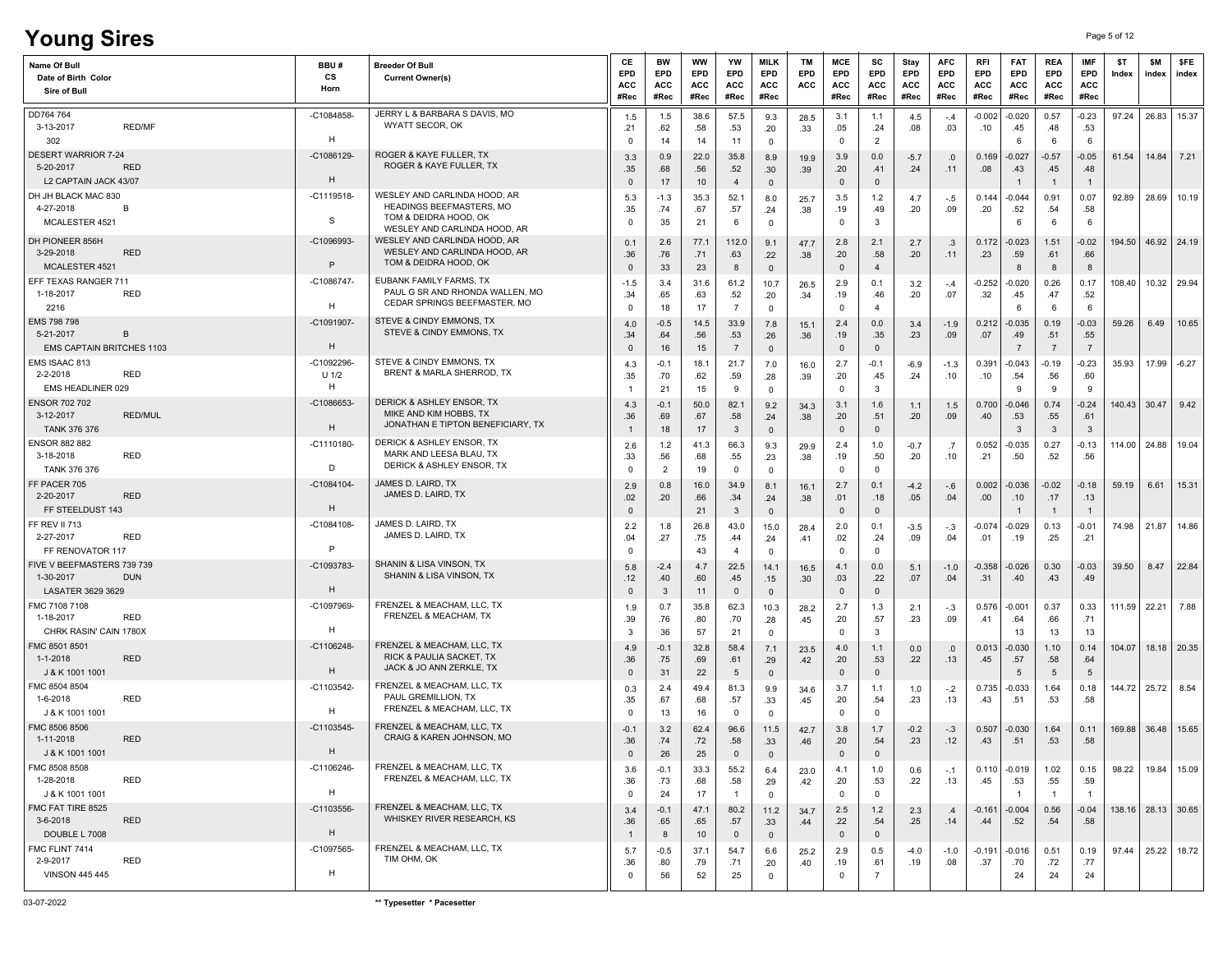# **Young Sires** Page 6 of 12

| Name Of Bull<br>Date of Birth Color<br>Sire of Bull       |                   | BBU#<br>СS<br>Horn          | <b>Breeder Of Bull</b><br><b>Current Owner(s)</b>                                    | СE<br>EPD<br>ACC<br>#Rec     | <b>BW</b><br><b>EPD</b><br>ACC<br>#Rec | ww<br><b>EPD</b><br>ACC<br>#Rec | YW<br><b>EPD</b><br>ACC<br>#Rec | <b>MILK</b><br><b>EPD</b><br>ACC<br>#Rec | TM<br>EPD<br>ACC | MCE<br><b>EPD</b><br>ACC<br>#Rec | SC<br><b>EPD</b><br>ACC<br>#Rec | Stay<br><b>EPD</b><br>ACC<br>#Rec | <b>AFC</b><br><b>EPD</b><br>ACC<br>#Rec | RFI<br>EPD<br>ACC<br>#Rec | <b>FAT</b><br>EPD<br>ACC<br>#Rec  | <b>REA</b><br>EPD<br>ACC<br>#Rec | <b>IMF</b><br>EPD<br>ACC<br>#Rec | \$T<br>Index | \$M<br>index           | \$FE<br>index |
|-----------------------------------------------------------|-------------------|-----------------------------|--------------------------------------------------------------------------------------|------------------------------|----------------------------------------|---------------------------------|---------------------------------|------------------------------------------|------------------|----------------------------------|---------------------------------|-----------------------------------|-----------------------------------------|---------------------------|-----------------------------------|----------------------------------|----------------------------------|--------------|------------------------|---------------|
| FMC MAGNITUDE 8527<br>3-9-2018<br>J & K 1001 1001         | <b>RED</b>        | -C1103558-<br>S             | FRENZEL & MEACHAM, LLC, TX<br>JOE & JOE BAYNE KREGER, OK                             | 1.0<br>.35<br>$\mathbf 0$    | 2.5<br>.67<br>11                       | 57.7<br>.65<br>11               | 92.5<br>.56<br>$\mathbf{0}$     | 9.7<br>.33<br>$\mathbf{0}$               | 38.5<br>.44      | 4.2<br>.20<br>$\Omega$           | 1.4<br>.53<br>$\mathbf{0}$      | 0.4<br>.23                        | .0<br>.13                               | $-0.109$<br>.43           | $-0.035$<br>.51                   | 1.70<br>.53                      | 0.19<br>.58                      | 164.19       | $30.68$ 30.81          |               |
| FRENZEL 7216 7216<br>2-16-2017<br>LYSSY 112/458 112/458   | <b>RED</b>        | -C1097873-                  | FRENZEL BEEFMASTERS, TX<br>SCHNEIDER & SONS BEEFMASTER, TX                           | 3.6<br>.37<br>0              | $-0.1$<br>.81<br>50                    | 23.3<br>.78<br>48               | 51.1<br>.64<br>8                | 9.2<br>.29<br>$\mathbf{0}$               | 20.9<br>.45      | 2.9<br>.19<br>$\Omega$           | 0.4<br>.58<br>$\overline{4}$    | 0.4<br>.20                        | $-1.2$<br>.11                           | 0.149<br>.39              | $-0.024$<br>.60<br>-8             | 0.04<br>.62<br>8                 | 0.02<br>.67<br>8                 | 89.07        | 9.29                   | 19.03         |
| FRENZEL 7414 7414<br>2-23-2017<br>4906                    | <b>RED</b>        | -C1098030-                  | FRENZEL BEEFMASTERS, TX<br>MMM CATTLE, TX<br>F TWO CATTLE COMPANY, TX                | 2.8<br>.37<br>$\overline{2}$ | 0.7<br>.77<br>42                       | 34.4<br>.72<br>29               | 51.0<br>.68<br>19               | 9.4<br>.23<br>$\overline{0}$             | 26.6<br>.39      | 2.5<br>.19<br>$\mathbf 0$        | 1.2<br>.56<br>$\overline{4}$    | $-0.3$<br>.19                     | $\cdot$ .2<br>.09                       | 0.172<br>.35              | -0.047<br>.67<br>19               | 0.00<br>.68<br>19                | $-0.38$<br>.74<br>19             | 84.82        | 26.51                  | 9.39          |
| FRENZEL 8204 8204<br>2-13-2018<br>3112                    | RED               | -C1108692-<br>н             | FRENZEL BEEFMASTERS, TX<br>DERICK & ASHLEY ENSOR, TX<br>MATT & LARISSA ENSOR, TX     | 8.8<br>.34                   | $-2.8$<br>.67<br>14                    | 42.3<br>.63<br>12               | 68.0<br>.55<br>$\mathbf 0$      | 7.5<br>.25<br>$\mathbf 0$                | 28.7<br>.38      | 4.1<br>.19<br>$\Omega$           | 1.2<br>.50<br>$^{\circ}$        | 5.3<br>.20                        | $-.2$<br>.09                            | $-0.265$<br>.38           | $-0.027$<br>.50                   | 0.76<br>.52                      | 0.03<br>.57                      | 118.92       | 29.78 27.04            |               |
| FRENZEL 8319 8319<br>2-20-2018<br>LYSSY 112/458 112/458   | RED/WUL           | $-C1108844-$<br>H           | FRENZEL BEEFMASTERS, TX<br>MARK AND LEESA BLAU, TX                                   | 5.2<br>.33<br>$\mathbf 0$    | $-0.5$<br>.56                          | 42.5<br>.64<br>10               | 68.0<br>.57<br>$\mathbf 0$      | 5.3<br>.31<br>$\mathbf{0}$               | 26.6<br>.42      | 3.8<br>.20<br>$\Omega$           | 1.4<br>.54<br>$\mathsf 0$       | 3.0<br>.20                        | $\cdot$<br>.12                          | 0.069<br>.42              | $-0.005$<br>.53                   | 0.40<br>.55                      | 0.14<br>.60                      | 119.15       | 25.46                  | 18.95         |
| FRENZEL 8901 8901<br>9-17-2018<br>ML608 608               | <b>RED</b>        | -C1117377-<br>н             | FRENZEL BEEFMASTERS, TX<br>DAVIN AND GAIL VAUGHN, MO                                 | 2.0<br>.35<br>0              | 1.5<br>.70<br>17                       | 46.0<br>.67<br>16               | 76.4<br>.55<br>$\mathbf 0$      | 10.3<br>.21<br>$\mathbf{0}$              | 33.3<br>.36      | 3.7<br>.20<br>$\Omega$           | 1.0<br>.40<br>$\Omega$          | 5.0<br>.20                        | $-.4$<br>.10                            | 0.350<br>.39              | -0.016<br>.50                     | 0.62<br>.52                      | 0.11<br>.57                      | 133.89       | 25.67                  | 16.31         |
| FRENZEL 8902 8902<br>9-12-2018<br>ML608 608               | <b>RED</b>        | $-C1117378$<br>Н            | FRENZEL BEEFMASTERS, TX<br>FRENZEL & MEACHAM, LLC, TX<br>MARK AND LEESA BLAU, TX     | 0.3<br>.36<br>$\Omega$       | 2.5<br>.75<br>28                       | 56.3<br>.73<br>29               | 83.3<br>.56<br>$\overline{0}$   | 7.1<br>.21<br>$\mathbf{0}$               | 35.3<br>.38      | 3.9<br>.20<br>$\Omega$           | 1.3<br>.40<br>$\mathbf{0}$      | 4.7<br>.20                        | .0<br>.10                               | 0.212<br>.38              | $-0.037$<br>.50                   | 0.71<br>.52                      | $-0.06$<br>.57                   | 144.44       | 32.15                  | 16.81         |
| FRENZEL 8903 8903<br>9-10-2018<br>FRENZEL 2807 2807       | <b>RED</b>        | -C1117379-<br>н             | FRENZEL BEEFMASTERS. TX<br>DAVIN AND GAIL VAUGHN, MO                                 | 3.4<br>.36<br>0              | 0.3<br>.75<br>29                       | 39.0<br>.73<br>28               | 66.6<br>.56<br>$\mathbf 0$      | 10.8<br>.26<br>$\mathbf{0}$              | 30.3<br>.42      | 2.7<br>.20<br>$\Omega$           | 1.0<br>.40<br>$\Omega$          | 1.2<br>.21                        | $-1.3$<br>.12                           | -0.087<br>.38             | $-0.020$<br>.49                   | 0.83<br>.52                      | 0.15<br>.57                      | 117.75       | 24.11                  | 24.36         |
| FRENZEL 8918 8918<br>11-21-2018<br>ML608 608              | <b>RED/MUL</b>    | $-C1117381$<br>H            | FRENZEL BEEFMASTERS, TX<br>MARK AND LEESA BLAU, TX<br>FRENZEL & MEACHAM, LLC, TX     | 3.6<br>.33<br>$\mathbf 0$    | $-0.3$<br>.58<br>$\overline{4}$        | 33.7<br>.60<br>12               | 54.9<br>.48<br>$\mathbf 0$      | 6.7<br>.23<br>$\mathbf{0}$               | 23.5<br>.35      | 3.7<br>.19<br>$\Omega$           | 0.9<br>.39<br>$\mathbf{0}$      | 4.2<br>.20                        | 1.1<br>.10                              | 0.564<br>.39              | $-0.033$<br>.41                   | 0.21<br>.43                      | $-0.15$<br>.46                   | 93.88        | 21.04                  | 3.81          |
| FRENZEL CENTEX 8401<br>2-18-2018<br>ML539 539             | RED               | $-C1108967$<br>н            | FRENZEL BEEFMASTERS, TX<br>SAN PEDRO LAND & CATTLE CO, TX<br>FRENZEL BEEFMASTERS, TX | 0.6<br>.36                   | 2.1<br>.80<br>46                       | 35.3<br>.77<br>43               | 66.7<br>.71<br>20               | 14.6<br>.25<br>$\mathbf 0$               | 32.2<br>.42      | 2.6<br>.19<br>$\Omega$           | 0.6<br>.61<br>6                 | 5.1<br>.20                        | $-.7$<br>.10                            | $-0.453$<br>.37           | -0.011<br>.56<br>4                | 0.67<br>.59<br>-5                | 0.12<br>.64<br>-5                | 117.23       | 18.59                  | 36.16         |
| FUSION KING 07/18<br>3-30-2018<br>CF KINGSTON 730/4       | <b>RED</b>        | $-C1105116$<br>H            | SEVEN - C ANDERSON CATTLE CO., TX<br>DR. ALVARO RESTREPO, TX                         | 1.4<br>.36<br>$\mathbf 0$    | 1.9<br>.75<br>29                       | 26.0<br>.69<br>22               | 41.1<br>.62<br>$\overline{7}$   | 9.4<br>.22<br>$\mathbf{0}$               | 22.4<br>.38      | 2.9<br>.19<br>$\mathbf 0$        | 0.1<br>.53<br>$\mathbf{1}$      | $-0.9$<br>.20                     | -.9<br>.10                              | $-0.014$<br>.07           | $-0.020$<br>.59                   | $-0.30$<br>.61<br>$\overline{7}$ | $-0.06$<br>.66<br>-7             | 70.37        | 16.47                  | 12.53         |
| G4 753 753<br>1-4-2017<br>MAVERICK 17/557 **              | RED               | -C1084036-<br>н             | BURNELL GATES, TX<br>MIKE & RHONDA COLLIER, TX                                       | 6.5<br>.35<br>0              | $-1.7$<br>.66<br>13                    | 16.1<br>.63<br>10               | 27.3<br>.61<br>8                | 8.9<br>.32<br>$\mathbf 0$                | 17.0<br>.42      | 3.5<br>.20<br>$\Omega$           | 0.1<br>.52<br>$\Omega$          | 1.1<br>.24                        | $-1.3$<br>.11                           | 0.291<br>.14              | $-0.047$<br>.59<br>$\overline{7}$ | -0.19<br>.61<br>$\overline{7}$   | $-0.06$<br>.67<br>$\overline{7}$ | 47.87        | 15.84                  | 2.25          |
| <b>GRAN PATRON 56</b><br>2-6-2017<br>EL PATRON 686/3      | <b>RED/SF</b>     | -C1078323-<br>U<br>Н        | GARY L. DELZ, TX<br>HALL & TATE, TN                                                  | 2.6<br>.35<br>$\overline{2}$ | 1.4<br>.69<br>24                       | 20.0<br>.63<br>20               | 38.8<br>.55<br>$\overline{4}$   | 7.2<br>.22<br>$\mathbf{0}$               | 17.2<br>.36      | 2.6<br>.20<br>$\mathbf 0$        | 0.5<br>.39<br>$\mathbf 0$       | $-4.1$<br>.21                     | $-1.0$<br>.10                           | 0.014<br>.09              | $-0.051$<br>.39<br>$\overline{2}$ | $-0.13$<br>.52<br>$\mathbf{3}$   | $-0.24$<br>.57<br>$\overline{4}$ | 65.50        | 9.17                   | 14.89         |
| GUNNER 20/7<br>4-6-2017<br>ELLIS' HOLLYWOOD 9511          | <b>RED/BF</b>     | -C1085137-<br>s             | <b>GENE HAWTHORNE, TX</b><br>DUSTY LANE, TX                                          | 2.9<br>.07<br>0              | 0.8<br>.29                             | 18.3<br>.53<br>16               | 37.8<br>.33<br>$\overline{2}$   | 11.4<br>.16<br>$^{\circ}$                | 20.5<br>.28      | 2.8<br>.02<br>$\Omega$           | 0.1<br>.18<br>$\Omega$          | $-1.0$<br>.08                     | $-2.0$<br>.03                           | 0.134<br>.04              | $-0.031$<br>.23<br>$\overline{2}$ | 0.28<br>.26<br>$\overline{2}$    | $-0.11$<br>.26<br>$\overline{2}$ | 64.99        | 11.10                  | 12.61         |
| <b>HEAVY RECOVERY 75</b><br>4-18-2017<br>WPR'S 1342 1342  | <b>RED</b>        | -C1086669-<br>P             | DAVID, BEN, JOHN, PAUL LOFTIN, MO<br>RICHARD OR RUTH PUTNAM, KY                      | 6.2<br>.22<br>$\Omega$       | $-1.5$<br>.65<br>26                    | 25.6<br>.52<br>17               | 47.5<br>.48<br>15               | 7.2<br>.14<br>$\mathbf{0}$               | 20.0<br>.27      | 4.3<br>.04<br>$\Omega$           | 0.9<br>.23<br>$\overline{2}$    | 2.3<br>.04                        | $-.4$<br>.04                            | 0.011<br>.03              | -0.024<br>.40                     | 0.37<br>.43                      | 0.17<br>.48                      | 84.93        | 16.68 17.41            |               |
| HL WARDEN 81<br>12-10-2017<br>TOTAL ADDICTION 1419        | B                 | -C1094747-<br>P             | GARY LINDSEY, TX<br><b>GARY LINDSEY, TX</b>                                          | 6.6<br>.35                   | $-1.8$<br>.70<br>29                    | 48.4<br>.65<br>22               | 76.8<br>.62<br>14               | 10.1<br>.21<br>$\Omega$                  | 34.3<br>.36      | 2.7<br>.19                       | 1.3<br>.38                      | 0.2<br>.21                        | $-.1$<br>.09                            | -0.165<br>.07             | $-0.009$<br>.60<br>13             | 0.42<br>.62<br>13                | 0.14<br>.67<br>13                | 134.38       | 33.93                  | 26.85         |
| HOOD 713 713H<br>2-25-2017<br><b>SCHNEIDER 0481 0481</b>  | B                 | $-C1085628-$<br>P           | TOM & DEIDRA HOOD, OK<br>JARED STRICKLIN, TN<br>GERRY & CHERYL STRICKLIN, TN         | 4.6<br>.36<br>$\mathbf{0}$   | $-1.6$<br>.72<br>28                    | 20.2<br>.69<br>27               | 40.4<br>.62<br>11               | 10.9<br>.32<br>$\mathbf{0}$              | 21.0<br>.44      | 2.7<br>.20<br>$\mathbf 0$        | 0.0<br>.45<br>$\overline{2}$    | 4.7<br>.24                        | .6<br>.11                               | 0.034<br>.13              | $-0.010$<br>.59<br>11             | 0.49<br>.61<br>11                | 0.29<br>.66<br>11                | 73.81        |                        | 14.57 15.49   |
| HOOD RED RESERVE 710H<br>2-25-2017<br>SCHNEIDER 0481 0481 | <b>RED</b>        | $-C1085618-$<br>$\mathsf P$ | TOM & DEIDRA HOOD, OK<br>NEXTGEN CATTLE COMPANY, KS                                  | 9.8<br>.37<br>$\mathbf{0}$   | $-4.9$<br>.81<br>48                    | 20.5<br>.80<br>48               | 36.6<br>.79<br>42               | 10.1<br>.32<br>$\mathbf 0$               | 20.4<br>.48      | 3.4<br>.20<br>0                  | $-0.2$<br>.68<br>18             | 9.0<br>.23                        | $-.5$<br>.10                            | 0.007<br>.12              | $-0.021$<br>.79<br>41             | 1.22<br>.80<br>41                | 0.17<br>.83<br>41                |              | 66.78 20.91 12.82      |               |
| J&L 805 805<br>2-3-2018<br>SCHNEIDER 0481 0481            | <b>RED/SF/MUL</b> | $-C1100900-$<br>P           | J & L LIVESTOCK INC, TX<br><b>J &amp; L LIVESTOCK INC. TX</b>                        | 5.4<br>.15<br>0              | 0.1<br>.47<br>$5\phantom{.0}$          | 39.3<br>.64<br>15               | 67.5<br>.55<br>$\overline{4}$   | 9.7<br>.27<br>$\mathbf 0$                | 29.4<br>.39      | 3.0<br>.05<br>$\mathbf{0}$       | 0.3<br>.47<br>$\mathbf 0$       | 4.4<br>.11                        | $-.2$<br>.06                            | 0.065<br>.13              | 0.000<br>.51<br>$\overline{4}$    | 0.79<br>.53<br>$\overline{4}$    | 0.16<br>.58<br>$\overline{4}$    |              | 118.71   21.52   21.26 |               |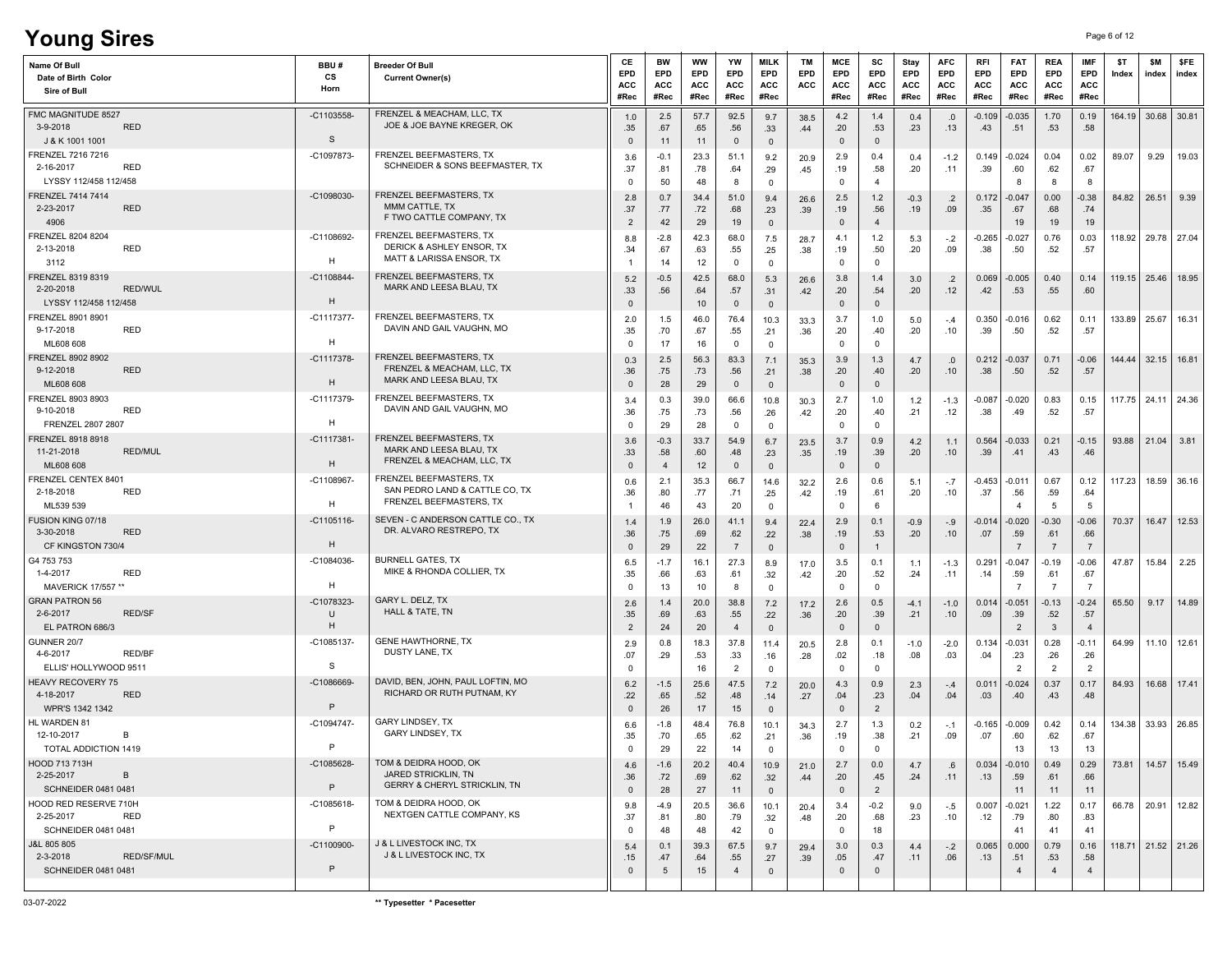# **Young Sires** Page 7 of 12

| Name Of Bull<br>Date of Birth Color<br>Sire of Bull                                          | BBU#<br>cs<br>Horn         | <b>Breeder Of Bull</b><br><b>Current Owner(s)</b>                         | CE<br>EPD<br>ACC<br>#Rec                | BW<br>EPD<br><b>ACC</b><br>#Rec | ww<br>EPD<br>ACC<br>#Rec | YW<br>EPD<br>ACC<br>#Rec         | <b>MILK</b><br>EPD<br>ACC<br>#Rec                        | ТM<br><b>EPD</b><br>ACC | MCE<br>EPD<br>ACC<br>#Rec                 | SC<br>EPD<br>ACC<br>#Rec                   | Stay<br>EPD<br>ACC<br>#Rec | <b>AFC</b><br>EPD<br>ACC<br>#Rec | RFI<br>EPD<br><b>ACC</b><br>#Rec | <b>FAT</b><br>EPD<br>ACC<br>#Rec  | REA<br>EPD<br>ACC<br>#Rec | <b>IMF</b><br>EPD<br><b>ACC</b><br>#Rec | \$T<br>Index | \$M<br>index           | \$FE<br>index          |
|----------------------------------------------------------------------------------------------|----------------------------|---------------------------------------------------------------------------|-----------------------------------------|---------------------------------|--------------------------|----------------------------------|----------------------------------------------------------|-------------------------|-------------------------------------------|--------------------------------------------|----------------------------|----------------------------------|----------------------------------|-----------------------------------|---------------------------|-----------------------------------------|--------------|------------------------|------------------------|
| JG MIDNIGHT E23<br>8-22-2017<br>B                                                            | $-C1082133$                | JERRY GLOR BEEFMASTERS, MO<br>STANFORD AND ELVA KROPF, MO                 | 3.3<br>.35                              | 0.8<br>.74                      | 20.8<br>.69              | 37.7<br>.60                      | 11.0<br>.19                                              | 21.4<br>.36             | 2.4<br>.18                                | 0.5<br>.44                                 | 0.3<br>.18                 | $-.5$<br>.09                     | $-0.154$<br>.07                  | $-0.034$<br>.57                   | 0.49<br>.59               | 0.25<br>.64                             | 69.65        |                        | 15.35 17.31            |
| CHRK 1818X 1818X<br>JH DUN A WAY 74<br><b>DUN</b><br>2-15-2017<br><b>SCHNEIDER 0481 0481</b> | P<br>-C1087662-<br>S       | HEADINGS BEEFMASTERS, MO<br><b>BOWMAN FARMS, TX</b>                       | 0<br>2.5<br>.22<br>$\mathbf{0}$         | 34<br>0.2<br>.63<br>13          | 28<br>37.9<br>.61<br>13  | 12<br>66.4<br>.58<br>6           | $\overline{0}$<br>12.9<br>.29<br>$\overline{\mathbf{0}}$ | 31.8<br>.40             | $\mathbf 0$<br>3.1<br>.07<br>$\mathbf{0}$ | -3<br>0.2<br>.47<br>$\mathbf{0}$           | 5.4<br>.15                 | .4<br>.07                        | 0.050<br>.13                     | 12<br>-0.012<br>.55<br>6          | 12<br>0.79<br>.56<br>6    | 12<br>0.23<br>.61<br>6                  |              | 118.20   22.67   21.92 |                        |
| JK 479/7 479/7<br>12-6-2017<br><b>RED/MUL</b><br>CHRK GENESIS 1500T 1500T                    | $-C1103610$<br>H           | BEDLAM BEEFMASTERS LLC, OK<br>RICHARD & TANYA MILLER, TX                  | 2.0<br>.35                              | 0.9<br>.68                      | 33.9<br>.66              | 47.9<br>.58                      | 10.3<br>.35                                              | 27.3<br>.45             | 2.2<br>.20                                | 0.6<br>.45                                 | 0.1<br>.28                 | $-.2$<br>.13                     | 0.311<br>.41                     | $-0.030$<br>.54                   | 0.10<br>.56               | 0.18<br>.59                             | 85.86        | 26.88                  | 3.98                   |
| JK GENERAL WASHINGTON 489/7<br>12-4-2017<br><b>RED/MUL</b><br>CHRK GENESIS 1500T 1500T       | -C1103612-<br>S            | BEDLAM BEEFMASTERS LLC, OK<br>SURON ENTERPRISES INC, TX                   | $^{\circ}$<br>2.2<br>.34<br>$\mathbf 0$ | 12<br>0.8<br>.67<br>18          | 12<br>36.7<br>.60<br>12  | $\mathbf{0}$<br>54.1<br>.57<br>6 | $\overline{0}$<br>8.6<br>.35<br>$\overline{0}$           | 26.9<br>.43             | $\mathbf 0$<br>1.8<br>.20<br>$\mathbf{0}$ | $^{\circ}$<br>0.6<br>.46<br>$\overline{2}$ | $-0.7$<br>.28              | $-.5$<br>.13                     | 0.232<br>.41                     | $-0.037$<br>.53<br>6              | 0.10<br>.54<br>6          | 0.12<br>.55<br>$5\overline{5}$          | 96.08        | 25.26                  | 8.66                   |
| JT 1 JT1<br>6-20-2017<br>B<br>CF LIMITED EDITION 861/3                                       | -C1096254-<br>H            | JERRY, TAMMY AND TAYLOR THOMAS, TN<br>O'DRISCOLL BEEFMASTER RANCH, OK     | 4.4<br>.23<br>$^{\circ}$                | $-0.3$<br>.65<br>17             | $-12.7$<br>.60<br>17     | 8.0<br>.53<br>8                  | 8.6<br>.12<br>$\overline{\mathbf{0}}$                    | 2.2<br>.28              | 2.6<br>.03<br>$\mathbf{0}$                | $-0.6$<br>.26<br>$\mathbf 0$               | -6.0<br>.06                | $-.3$<br>.03                     | $-0.331$<br>.30                  | $-0.037$<br>.23                   | $-0.38$<br>.28            | $-0.20$<br>.26                          | 12.34        |                        | $-16.65$ 24.58         |
| JT 2 JT2<br>6-6-2017<br>B<br>JACKPOT 2/927                                                   | -C1096255-<br>P            | JERRY, TAMMY AND TAYLOR THOMAS, TN<br>O'DRISCOLL BEEFMASTER RANCH, OK     | 2.4<br>.25<br>$\mathbf{0}$              | 1.7<br>.73<br>26                | 53.0<br>.69<br>26        | 73.6<br>.58<br>9                 | 8.3<br>.28<br>$\overline{\mathbf{0}}$                    | 34.7<br>.42             | 3.3<br>.07<br>$\overline{0}$              | 1.2<br>.37<br>$\overline{2}$               | $-1.5$<br>.15              | $-.2$<br>.07                     | -0.325<br>.33                    | $-0.032$<br>.35                   | 0.15<br>.39               | $-0.10$<br>.38                          |              | 126.66 35.70 24.37     |                        |
| JT BUDAKON 44 JT44<br>6-1-2018<br>B<br><b>BIG TEX 5811</b>                                   | -C1109122-<br>н            | JERRY, TAMMY AND TAYLOR THOMAS, TN<br>STEVE & SANDRA DODDS, TN            | 3.3<br>.34<br>0                         | 0.5<br>.67<br>19                | 20.8<br>.59<br>13        | 44.6<br>.47<br>$\mathbf 0$       | 7.9<br>.18<br>$\overline{0}$                             | 18.3<br>.32             | 2.7<br>.18<br>$\mathbf 0$                 | 0.3<br>.36<br>$\mathbf 0$                  | $-2.1$<br>.19              | $-1.6$<br>.08                    | 0.262<br>.12                     | $-0.011$<br>.39                   | 0.02<br>.41               | $-0.02$<br>.44                          | 76.83        | 7.91                   | 13.08                  |
| JUSTIFIED 1701<br>1-20-2017<br><b>RED</b><br>CF SUGAR BRITCHES 040 **                        | $-C1086360$                | <b>BAILEY FARM, TN</b><br><b>CLAY MILLS, NC</b>                           | 2.0<br>.35<br>$\mathbf{0}$              | 1.8<br>.66<br>12                | 28.6<br>.63<br>10        | 46.9<br>.57<br>$\mathbf 0$       | 6.4<br>.32<br>$\overline{\mathbf{0}}$                    | 20.7<br>.42             | 3.1<br>.20<br>$\overline{0}$              | 0.2<br>.43<br>$\mathbf 0$                  | $-4.4$<br>.26              | $-.4$<br>.14                     | 0.135<br>.14                     | 0.015<br>.53                      | 0.13<br>.55               | 0.11<br>.60                             | 81.58        |                        | 13.99 11.63            |
| KB 1716 17/16<br>4-10-2017<br>RED<br>KB BLACKIE'S BO 1101                                    | -C1094159-<br>H            | KEVIN W. BUETOW, KS<br>ROGER & LINDA CHRISCO, OK                          | 5.4<br>.18<br>$\mathbf 0$               | $-1.2$<br>.53<br>10             | 7.5<br>.46<br>10         | 25.5<br>.25<br>$\overline{1}$    | 7.5<br>.07<br>$\overline{0}$                             | 11.3<br>.20             | 3.4<br>.03<br>$\mathbf 0$                 | $-0.1$<br>.10<br>$^{\circ}$                | $-0.2$<br>.01              | -.8<br>.02                       | $-0.081$<br>.00                  | $-0.023$<br>.04                   | 0.13<br>.09               | 0.00<br>.04                             | 44.71        | 2.47                   | 16.44                  |
| KEEP ON DREAMIN 7770<br>5-8-2017<br>B<br>CJ'S DREAM ON 21/12                                 | $-C1085197$<br>H           | KAYLEE FAITH NELSON, TX<br>NINA & ELBERT MANOR, TX                        | 3.2<br>.16<br>$\mathbf 0$               | 0.3<br>.48<br>11                | 25.2<br>.49<br>11        | 40.2<br>.42<br>6                 | 10.4<br>.14<br>$\overline{\mathbf{0}}$                   | 22.9<br>.26             | 2.4<br>.04<br>$\mathbf 0$                 | 0.3<br>.23<br>$\mathbf{0}$                 | $-0.6$<br>.07              | $-1.0$<br>.03                    | 0.113<br>.10                     | $-0.041$<br>.37<br>5              | 0.08<br>.39<br>6          | $-0.09$<br>.42<br>6                     | 69.65        | 19.56                  | 9.52                   |
| <b>KFB DISTINCTION K214</b><br>4-6-2018<br>RED<br>TOTAL ADDICTION 1419                       | $-C1100890$<br>P           | KEITH & ARLIS KRUSE, WI<br>KEITH & ARLIS KRUSE, WI<br>M DOYLE SANDERS, TX | 2.6<br>.35<br>$\overline{2}$            | 0.5<br>.68<br>17                | 59.7<br>.63<br>11        | 98.6<br>.56<br>3                 | 11.2<br>.24<br>$\mathbf 0$                               | 41.1<br>.37             | 2.4<br>.19<br>$\Omega$                    | 1.8<br>.49<br>$\mathbf 0$                  | 0.4<br>.20                 | $-.3$<br>.09                     | -0.084<br>.08                    | $-0.031$<br>.51<br>3              | 0.67<br>.53<br>3          | 0.04<br>.59<br>$\mathbf{3}$             | 171.81       |                        | 34.88 33.45            |
| L BAR 7301 7301<br>2-24-2017<br><b>RED</b><br>L BAR 1525 1525                                | $-C1086907$<br>P           | LORENZO LASATER, TX<br>M DOYLE SANDERS, TX                                | 3.4<br>.38<br>-1                        | $-0.2$<br>.82<br>68             | 38.0<br>.79<br>53        | 65.1<br>.72<br>25                | 6.3<br>.25<br>$\overline{\mathbf{0}}$                    | 25.3<br>.43             | 2.6<br>.19<br>$\mathbf 0$                 | 1.5<br>.67<br>12                           | 0.7<br>.21                 | 1.9<br>.11                       | 0.097<br>.06                     | -0.017<br>.64<br>20               | 0.55<br>.68<br>22         | 0.40<br>.71<br>21                       | 118.01       | 21.36 19.69            |                        |
| L BAR 7516 7516<br>8-18-2017<br><b>RED</b><br>L BAR 5150 5150                                | -C1095239<br>D             | LORENZO LASATER, TX<br>JOEY & LUANN PIERCE, TX                            | 7.0<br>.34                              | $-1.9$<br>.57<br>10             | 18.0<br>.62<br>10        | 39.6<br>.61<br>$\overline{7}$    | 11.2<br>.22<br>$\mathbf 0$                               | 20.1<br>.35             | 3.6<br>.19<br>$\mathbf 0$                 | 0.1<br>.58<br>5                            | 2.1<br>.20                 | $-.3$<br>.09                     | 0.111<br>.13                     | $-0.035$<br>.53<br>3              | 0.56<br>.60<br>-6         | $-0.08$<br>.65<br>-6                    | 68.98        |                        | 12.86 14.90            |
| L BAR 7518 7518<br>8-12-2017<br><b>RED</b><br>L BAR 5150 5150                                | $-C1095241-$<br>D          | LORENZO LASATER, TX<br>RANCHO LA AMISTAD, TX<br>LORENZO LASATER, TX       | 5.7<br>.31<br>$\mathbf 0$               | 0.1<br>.41                      | 44.6<br>.66<br>15        | 64.5<br>.66<br>15                | 8.7<br>.22<br>$\overline{\mathbf{0}}$                    | 31.0<br>.37             | 4.5<br>.19<br>$\overline{0}$              | 1.1<br>.59<br>$5\phantom{.0}$              | 0.1<br>.20                 | .3<br>.10                        | 0.162<br>.12                     | -0.041<br>.64<br>14               | 0.60<br>.67<br>15         | $-0.07$<br>.73<br>15                    |              | 112.09 31.90 12.33     |                        |
| L BAR 8310 8310<br>1-29-2018<br>RED<br>L BAR 5140 5140                                       | -C1100515-<br>D            | LORENZO LASATER, TX<br>LORENZO LASATER, TX                                | 1.0<br>.32<br>0                         | $-0.5$<br>.51<br>-6             | 5.6<br>.76<br>40         | 33.8<br>.63<br>9                 | 10.0<br>.17<br>$\mathbf{0}$                              | 12.8<br>.37             | 3.1<br>.18<br>$\mathbf 0$                 | $-0.1$<br>.59<br>5                         | $-0.5$<br>.19              | $-.4$<br>.08                     | 0.118<br>.04                     | -0.016<br>.49<br>-7               | 0.32<br>.63<br>9          | 0.34<br>.69<br>-9                       | 63.20        | $-4.42$                | 20.08                  |
| BAR 8502 8502<br>8-6-2018<br><b>RED</b><br>L BAR 4519 4519                                   | $-C1101915$<br>D           | <b>LORENZO LASATER. TX</b><br>LORENZO LASATER, TX                         | 3.4<br>.32                              | $-0.3$<br>.52                   | 31.5<br>.68<br>18        | 52.7<br>.55<br>$\Omega$          | 8.7<br>.18<br>$\mathbf 0$                                | 24.4<br>.35             | 4.1<br>.19<br>$\Omega$                    | 0.9<br>.52<br>$\Omega$                     | $-2.1$<br>.20              | .6<br>.10                        | 0.147<br>.09                     | $-0.028$<br>.37                   | 0.72<br>.52               | $-0.09$<br>.57                          | 91.20        | 21.07   13.67          |                        |
| L BAR MOMENTUM 7512<br>7-31-2017<br>RED<br>L BAR 5150 5150                                   | -C1095158-<br>$U$ 1/2<br>D | LORENZO LASATER, TX<br>LORENZO LASATER, TX<br>HH HOLMES RANCH, LLC, TX    | 1.1<br>.36<br>-1                        | 1.7<br>.75<br>37                | 40.3<br>.80<br>55        | 57.9<br>.68<br>12                | 6.2<br>.23<br>$\mathbf 0$                                | 26.3<br>.42             | 3.6<br>.19<br>$\mathbf{0}$                | 1.4<br>.60<br>5                            | $-0.1$<br>.20              | $\cdot$ .2<br>.10                | 0.166<br>.13                     | $-0.039$<br>.58<br>10             | 0.63<br>.66<br>11         | 0.02<br>.71<br>11                       |              |                        | 101.77   26.47   10.35 |
| L2 ENCO 12/18 12/18<br>9-18-2017<br><b>RED</b><br>BUSHWACKER 42/11                           | -C1093908-<br>H            | FRED E. LONG, TX<br>FRED E. LONG. TX                                      | 2.1<br>.36<br>$\mathbf 0$               | 1.8<br>.74<br>34                | 25.1<br>.67<br>27        | 41.8<br>.54<br>10                | 6.2<br>.24<br>$\overline{0}$                             | 18.8<br>.38             | 3.2<br>.19<br>$\overline{0}$              | 0.3<br>.38<br>$\mathbf 0$                  | $-4.3$<br>.20              | $-1.4$<br>.09                    | 0.082<br>.05                     | $-0.024$<br>.46<br>10             | 0.01<br>.49<br>10         | 0.03<br>.54<br>10                       |              | 73.14   12.37   11.57  |                        |
| L2 PURE PRODIGY 73/17<br>2-26-2017<br>RED<br>PRODIGY L2 161/13 161/13                        | $-C1085164$<br>U<br>H      | FRED E. LONG, TX<br>HANS R. WITTENBURG, TX                                | 5.3<br>.33<br>$\Omega$                  | $-0.2$<br>.58<br>$\overline{2}$ | 17.5<br>.68<br>20        | 25.1<br>.58<br>$\overline{2}$    | 9.7<br>.21<br>$\mathbf 0$                                | 18.5<br>.37             | 3.5<br>.19<br>$\mathbf 0$                 | 0.0<br>.38<br>$\mathbf 0$                  | $-5.2$<br>.19              | $-.6$<br>.09                     | 0.031<br>.09                     | $-0.044$<br>.54<br>$\overline{2}$ | $-0.56$<br>.56<br>2       | $-0.30$<br>.61<br>$\overline{2}$        |              | 40.68   17.79   5.42   |                        |
|                                                                                              |                            |                                                                           |                                         |                                 |                          |                                  |                                                          |                         |                                           |                                            |                            |                                  |                                  |                                   |                           |                                         |              |                        |                        |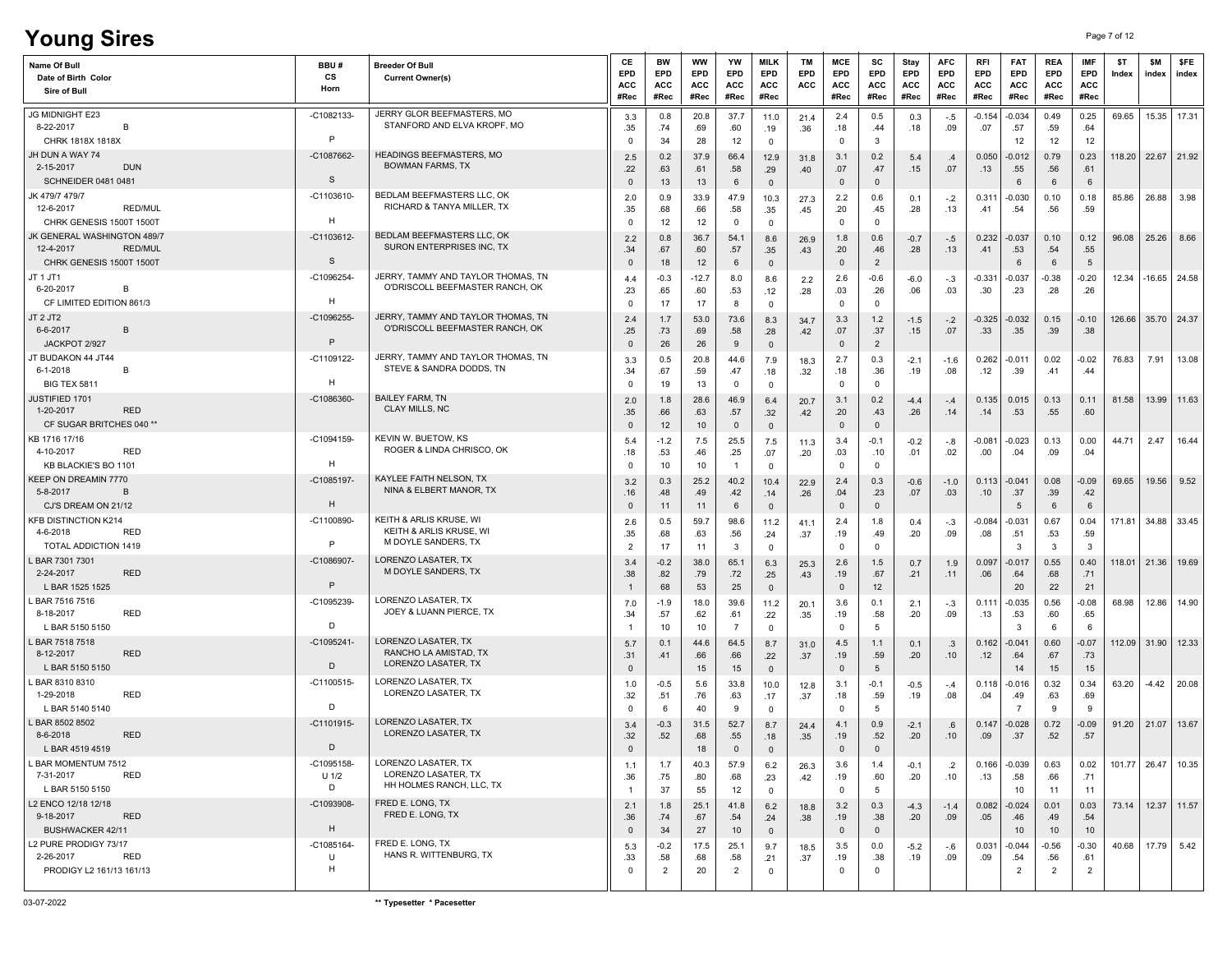# **Young Sires** Page 8 of 12

| <b>Name Of Bull</b><br>Date of Birth Color<br>Sire of Bull                            | BBU#<br>CS<br>Horn | <b>Breeder Of Bull</b><br><b>Current Owner(s)</b>                                        | СE<br>EPD<br>ACC<br>#Rec     | <b>BW</b><br>EPD<br><b>ACC</b><br>#Rec | <b>WW</b><br>EPD<br>ACC<br>#Rec | YW<br><b>EPD</b><br><b>ACC</b><br>#Rec | <b>MILK</b><br><b>EPD</b><br>ACC<br>#Rec | TM<br>EPD<br>ACC | MCE<br>EPD<br>ACC<br>#Rec    | SC<br><b>EPD</b><br>ACC<br>#Rec | Stay<br><b>EPD</b><br>ACC<br>#Rec | <b>AFC</b><br><b>EPD</b><br>ACC<br>#Rec | RFI<br>EPD<br>ACC<br>#Rec | <b>FAT</b><br>EPD<br>ACC<br>#Rec  | <b>REA</b><br><b>EPD</b><br><b>ACC</b><br>#Rec | <b>IMF</b><br>EPD<br>ACC<br>#Rec | \$T<br>Index       | \$M<br>index  | \$FE<br>index |
|---------------------------------------------------------------------------------------|--------------------|------------------------------------------------------------------------------------------|------------------------------|----------------------------------------|---------------------------------|----------------------------------------|------------------------------------------|------------------|------------------------------|---------------------------------|-----------------------------------|-----------------------------------------|---------------------------|-----------------------------------|------------------------------------------------|----------------------------------|--------------------|---------------|---------------|
| LASATER 7023 7023<br>5-30-2017<br><b>RED/MF</b><br><b>LASATER 5367 5367</b>           | $-C1095850$<br>H   | THE DALE LASATER RANCH, CO<br>THE DALE LASATER RANCH, CO                                 | 3.6<br>.24<br>$\Omega$       | $-0.6$<br>.71<br>22                    | 14.4<br>.68<br>22               | 31.5<br>.61<br>11                      | 9.5<br>.10<br>$\mathbf 0$                | 16.8<br>.29      | 3.2<br>.03<br>$\mathbf{0}$   | 0.2<br>.23<br>$\mathbf{0}$      | 2.6<br>.04                        | $-1.5$<br>.02                           | $-0.080$<br>.00           | $-0.027$<br>.57<br>10             | 0.48<br>.61<br>11                              | 0.06<br>.63<br>$\overline{7}$    | 56.34              |               | $10.10$ 15.72 |
| LASATER 7025 7025<br>5-22-2017<br>RED/MF<br>LASATER 5367 5367                         | $-C1095851$<br>н   | THE DALE LASATER RANCH, CO<br>DOUG JOHNSON, ID                                           | 8.9<br>.24<br>0              | $-3.2$<br>.71<br>24                    | 24.5<br>.70<br>24               | 46.6<br>.59<br>8                       | 9.9<br>.09<br>$\mathbf 0$                | 22.2<br>.29      | 5.0<br>.02<br>$\mathbf 0$    | 0.6<br>.48<br>8                 | 0.2<br>.04                        | $-1.9$<br>.02                           | -0.089<br>.00             | -0.027<br>.40                     | 0.77<br>.45                                    | 0.10<br>.49                      | 83.02              |               | 19.49 20.03   |
| <b>LASATER 7395 7395</b><br>6-23-2017<br>RED<br><b>LASATER 3795 3795</b>              | -C1096089<br>H     | THE DALE LASATER RANCH, CO<br>JERE M. GENGENBACH, TX                                     | 3.4<br>.24<br>$\overline{2}$ | $-0.6$<br>.69<br>19                    | 12.7<br>.65<br>18               | 33.3<br>.52<br>$\overline{2}$          | 10.7<br>.15<br>$\mathbf 0$               | 17.0<br>.32      | 2.8<br>.04<br>$\mathbf 0$    | $-0.2$<br>.23<br>$\overline{1}$ | 5.1<br>.05                        | $-1.6$<br>.02                           | 0.011<br>.00              | $-0.026$<br>.43                   | 0.42<br>.46                                    | $-0.05$<br>.51                   | 57.99              | 6.45          | 16.42         |
| <b>LAST CALL TH730</b><br>3-4-2017<br><b>RED</b><br>SIMON CREEK 432 432               | $-C1095411$<br>H   | TRUEHEART LAND & LIVESTOCK, LLC, TX<br>WHISKEY RIVER RESEARCH, KS                        | 2.7<br>.30<br>$\Omega$       | 0.7<br>.36                             | 25.6<br>.67<br>18               | 46.8<br>.55<br>$\overline{a}$          | 11.4<br>.23<br>$\mathbf 0$               | 24.3<br>.38      | 2.9<br>.18<br>$\mathbf 0$    | 0.6<br>.50<br>$^{\circ}$        | 3.4<br>.21                        | -.9<br>.10                              | 0.515<br>.35              | $-0.032$<br>.50<br>3              | 0.65<br>.54<br>$\overline{4}$                  | $-0.07$<br>.60<br>$\overline{a}$ | 81.31              | 17.17         | 4.93          |
| LL MR DOUBLE L 708 708<br>1-15-2017<br><b>RED</b><br>DOUBLE L 7008                    | -C1083237-<br>H    | <b>LARRY LAIRMORE, AR</b><br><b>BRIAN KNEPP, MO</b>                                      | 2.4<br>.39<br>3              | 0.6<br>.82<br>61                       | 48.0<br>.80<br>59               | 80.0<br>.72<br>32                      | 8.6<br>.35<br>$\mathbf{0}$               | 32.6<br>.50      | 2.5<br>.23<br>$\mathbf 0$    | 1.0<br>.51<br>$\mathbf{3}$      | 1.9<br>.26                        | 1.0<br>.16                              | 0.130<br>.26              | $-0.023$<br>.71<br>31             | 0.44<br>.72<br>31                              | $-0.02$<br>.76<br>31             | 138.50             | 25.62 22.84   |               |
| LL MR DOUBLE L 716 716<br><b>RED</b><br>2-8-2017<br>DOUBLE L 7008                     | $-C1083211$<br>H   | LARRY LAIRMORE, AR<br>MARK AND LEESA BLAU, TX<br>HOH CATTLE CO, TX                       | 2.8<br>.36<br>0              | 0.0<br>.69<br>17                       | 50.1<br>.72<br>27               | 82.3<br>.60<br>5                       | 9.7<br>.33<br>$\mathbf 0$                | 34.7<br>.46      | 2.2<br>.22<br>$\overline{0}$ | 0.3<br>.54<br>$\Omega$          | 1.3<br>.25                        | .5<br>.14                               | 0.065<br>.42              | $-0.039$<br>.56<br>$\overline{4}$ | 0.69<br>.58<br>$\overline{4}$                  | $-0.27$<br>.63                   | 140.17             | 26.91         | 24.54         |
| LL MR DOUBLE L 719 719<br>2-14-2017<br><b>RED</b><br>DOUBLE L 7008                    | $-C1083188-$<br>H  | LARRY LAIRMORE, AR<br>LAIRMORE BL5 BEEFMASTERS LLC, OH                                   | 1.8<br>.35<br>$\Omega$       | 0.7<br>.64<br>9                        | 33.5<br>.70<br>23               | 66.0<br>.63<br>$\overline{7}$          | 8.8<br>.35<br>$\mathbf 0$                | 25.5<br>.47      | 2.5<br>.23<br>$\mathbf{0}$   | $-0.3$<br>.56<br>$\mathbf{1}$   | 2.3<br>.26                        | .6<br>.15                               | 0.179<br>.42              | -0.029<br>.60<br>7                | 0.41<br>.62<br>$\overline{7}$                  | $-0.03$<br>.67<br>$\overline{7}$ | 114.57             |               | $10.75$ 22.11 |
| LL MR KID ROCK 767 767<br>9-16-2017<br><b>RED</b><br>KID ROCK 4218                    | -C1095473-<br>D    | LARRY LAIRMORE, AR<br>COREY FRANKLIN GARDNER, SC                                         | 4.7<br>.35<br>0              | $-0.7$<br>.67<br>21                    | 21.9<br>.64<br>15               | 45.4<br>.59<br>8                       | 13.6<br>.26<br>$\mathbf 0$               | 24.5<br>.39      | 3.5<br>.21<br>$\overline{0}$ | 0.6<br>.39<br>$\mathbf{0}$      | 2.5<br>.20                        | $-2.6$<br>.09                           | $-0.397$<br>.37           | $-0.031$<br>.56<br>-8             | 0.50<br>.58<br>8                               | 0.20<br>.64<br>8                 | 82.01              |               | 16.53 28.39   |
| LL MR KID ROCK 804 804<br>1-13-2018<br><b>RED</b><br>KID ROCK 4218                    | -C1098954<br>D     | LARRY LAIRMORE, AR<br><b>FRENZEL BEEFMASTERS. TX</b>                                     | 4.0<br>.36<br>$\mathbf 0$    | $-0.7$<br>.70<br>18                    | 36.6<br>.69<br>18               | 63.2<br>.61<br>$\overline{4}$          | 11.1<br>.26<br>$\mathbf 0$               | 29.4<br>.40      | 2.7<br>.21<br>$\mathbf 0$    | 1.4<br>.54<br>$\mathbf{0}$      | 3.8<br>.20                        | $-.7$<br>.11                            | $-0.396$<br>.41           | -0.034<br>.58<br>$\overline{4}$   | 0.44<br>.59<br>$\overline{4}$                  | $-0.13$<br>.65<br>$\overline{4}$ | 108.61             | 25.75 30.85   |               |
| LL MR POLLED 759 759<br>9-29-2017<br>RED<br>LL MR PD 501 501                          | -C1095490-<br>-S   | LARRY LAIRMORE, AR<br>STANTON PILAND, TX                                                 | 3.3<br>.35<br>$\overline{2}$ | 0.0<br>.70<br>27                       | 42.4<br>.70<br>27               | 72.9<br>.62<br>13                      | 9.1<br>.20<br>$\mathbf 0$                | 30.3<br>.37      | 2.4<br>.20<br>$\mathbf 0$    | 1.2<br>.47<br>$\overline{4}$    | 1.1<br>.20                        | $-.4$<br>.09                            | -0.208<br>.39             | $-0.022$<br>.58<br>13             | 0.51<br>.60<br>13                              | 0.12<br>.64<br>12                | 128.10             | 24.18 29.59   |               |
| LL TRAIN 811 811<br><b>RED</b><br>1-21-2018<br>DOUBLE L 7008                          | $-C1098961$<br>D   | LARRY LAIRMORE, AR<br>TIMBERLAND BEEFMASTERS, GA                                         | 0.6<br>.37<br>-1             | 1.7<br>.77<br>37                       | 47.3<br>.75<br>36               | 76.8<br>.62<br>6                       | 8.3<br>.35<br>$\mathbf{0}$               | 32.0<br>.48      | 3.0<br>.23<br>$\mathbf 0$    | 1.0<br>.55<br>$\mathbf 0$       | 2.4<br>.26                        | $\cdot$ 1<br>.15                        | $-0.03'$<br>.41           | $-0.045$<br>.58<br>6              | 0.34<br>.60<br>6                               | $-0.32$<br>.66<br>6              | 130.17             | 24.98 24.61   |               |
| LONG LF 1706 1706<br>1-23-2017<br><b>RED</b><br><b>VINSON 375 375</b>                 | -C1086965<br>H     | LONG L F BEEFMASTERS, TX<br>M DOYLE SANDERS, TX                                          | 4.6<br>.33                   | $-1.0$<br>.61<br>18                    | 27.2<br>.64<br>14               | 48.0<br>.56<br>5                       | 13.7<br>.22<br>$\mathbf 0$               | 27.3<br>.36      | 3.3<br>.18<br>$^{\circ}$     | 0.5<br>.37<br>$\Omega$          | 2.0<br>.20                        | $-.8$<br>.08                            | $-0.254$<br>.06           | $-0.042$<br>.45<br>-5             | 0.63<br>.55<br>-5                              | 0.01<br>.57<br>3                 | 84.78              |               | 22.66 22.83   |
| LYSSY'S DUTTON 98/938<br>$9 - 1 - 2018$<br><b>RED</b><br>CHRK GENESIS 1500T 1500T     | $-C1113733$<br>P   | LYSSY & SONS, TX<br>JERRY & JULIE LINGO, OK                                              | 4.0<br>.33<br>$\mathbf{0}$   | $-0.2$<br>.59<br>$\overline{2}$        | 45.6<br>.62<br>10               | 71.8<br>.57<br>$\mathbf 0$             | 11.9<br>.30<br>$\mathbf{0}$              | 34.7<br>.41      | 2.1<br>.20<br>$\mathbf{0}$   | 1.2<br>.44<br>$\mathbf 0$       | 1.0<br>.26                        | $-1.1$<br>.12                           | 0.473<br>.22              | $-0.032$<br>.53                   | 0.21<br>.55                                    | 0.22<br>.60                      | 127.63             | 32.38         | 10.09         |
| LYSSY'S ELVIS 127/575<br>12-17-2017<br>RED<br>LYSSY'S PINNACLE 92/465                 | -C1098559<br>н     | LYSSY BEEFMASTERS, TX<br><b>DERICK &amp; ASHLEY ENSOR, TX</b>                            | 6.9<br>.34<br>0              | $-2.0$<br>.64<br>10                    | 15.5<br>.62<br>10               | 17.6<br>.56<br>6                       | 5.7<br>.23<br>$\mathbf 0$                | 13.5<br>.36      | 3.1<br>.19<br>$\overline{0}$ | 0.5<br>.46<br>$\overline{2}$    | $-5.0$<br>.21                     | -.8<br>.08                              | 0.067<br>.10              | $-0.045$<br>.50<br>-5             | $-0.21$<br>.52<br>5                            | $-0.12$<br>.56<br>-5             | 30.32              | 19.94         | 0.10          |
| LYSSY'S RYDIN N-STYLE 37/110 37/110<br>3-15-2017<br><b>RED</b><br>VFF RYDIN DIRTY 5/2 | -C1092725-<br>H    | LYSSY & SONS, TX<br>DAVIN AND GAIL VAUGHN, MO                                            | 5.6<br>.34                   | $-0.5$<br>.65<br>11                    | 34.2<br>.62<br>10               | 45.0<br>.62<br>10                      | 11.2<br>.28<br>$\mathbf 0$               | 28.3<br>.39      | 3.3<br>.20<br>$\mathbf{0}$   | 0.9<br>.54<br>$\overline{4}$    | $-2.1$<br>.24                     | $-1.0$<br>.09                           | $-0.236$<br>.16           | -0.054<br>.60<br>10               | 0.32<br>.61<br>10                              | $-0.30$<br>.67<br>10             | 75.91              | 32.78 14.31   |               |
| MCK REDEMPTION 150 150<br>2-5-2018<br><b>RED</b><br>SUMMIT 5306 5306                  | -C1103596-<br>D    | MC KENZIE'S BEEFMASTERS, LA<br>MC KENZIE'S BEEFMASTERS, LA                               | 4.6<br>.35<br>0              | $-0.8$<br>.72<br>27                    | 42.8<br>.69<br>21               | 66.1<br>.57<br>$\overline{2}$          | 13.2<br>.22                              | 34.6<br>.38      | 3.0<br>.19<br>0              | 1.2<br>.40                      | 0.9<br>.18                        | $-.3$<br>.09                            | 0.331<br>.15              | -0.019<br>.53                     | 0.68<br>.55<br>$\overline{2}$                  | 0.14<br>.60<br>$\overline{2}$    | 116.61             | 34.26         | 11.00         |
| MCK FLINT ROCK 142 142<br>$2 - 1 - 2018$<br><b>RED</b><br>SUMMIT 5306 5306            | $-C1103594-$<br>P  | MC KENZIE'S BEEFMASTERS, LA<br>NEXTGEN CATTLE COMPANY, KS<br>MC KENZIE'S BEEFMASTERS. LA | 3.8<br>.37<br>$\overline{1}$ | $-0.2$<br>.81<br>49                    | 56.0<br>.79<br>50               | 85.0<br>.63<br>$\overline{7}$          | 9.8<br>.26<br>$\mathbf 0$                | 37.8<br>.44      | 2.5<br>.20<br>$\mathbf 0$    | 1.6<br>.44<br>$\mathbf{0}$      | 2.4<br>.21                        | $-1.0$<br>.11                           | 0.267<br>.16              | $-0.013$<br>.59<br>$\overline{7}$ | 0.85<br>.61<br>$\overline{7}$                  | 0.23<br>.66<br>$\overline{7}$    | 150.21 37.70 17.19 |               |               |
| MCK NEW TESTAMENT 115 115<br>2-15-2017<br>RED<br>CHRK GENESIS 1500T 1500T             | $-C1084744-$<br>н  | MC KENZIE'S BEEFMASTERS, LA<br>ANTHONY GRAYSON, MS<br>MC KENZIE'S BEEFMASTERS, LA        | 2.9<br>.35<br>$\mathbf 0$    | 0.3<br>.70<br>24                       | 50.0<br>.67<br>20               | 80.0<br>.61<br>8                       | 12.8<br>.32<br>$\mathbf 0$               | 37.8<br>$-44$    | 1.1<br>.20<br>$\mathbf 0$    | 1.3<br>.44<br>$\overline{1}$    | 2.2<br>.24                        | $-.8$<br>.11                            | 0.220<br>.16              | $-0.028$<br>.59<br>8              | 0.28<br>.60<br>8                               | 0.14<br>.66<br>8                 | 140.49 33.73 19.03 |               |               |
| MILLER 715 715<br>3-16-2017<br><b>RED</b><br><b>TANK 376 376</b>                      | -C1096360-         | LARRY & JANET MILLER, TX<br>TRUEHEART LAND & LIVESTOCK, LLC, TX                          | 5.2<br>.33<br>$\mathbf 0$    | $-1.3$<br>.52                          | 40.6<br>.64<br>11               | 66.8<br>.55<br>1                       | 10.8<br>.21<br>$\mathbf 0$               | 31.1<br>.35      | 3.0<br>.19<br>$\overline{0}$ | 1.3<br>.54<br>$\mathbf{1}$      | 0.0<br>.20                        | $-.3$<br>.09                            | 0.215<br>.38              | $-0.030$<br>.50<br>$\mathbf{1}$   | 0.77<br>.53<br>$\overline{1}$                  | $-0.10$<br>.58<br>$\overline{1}$ | 115.31             | $29.37$ 16.13 |               |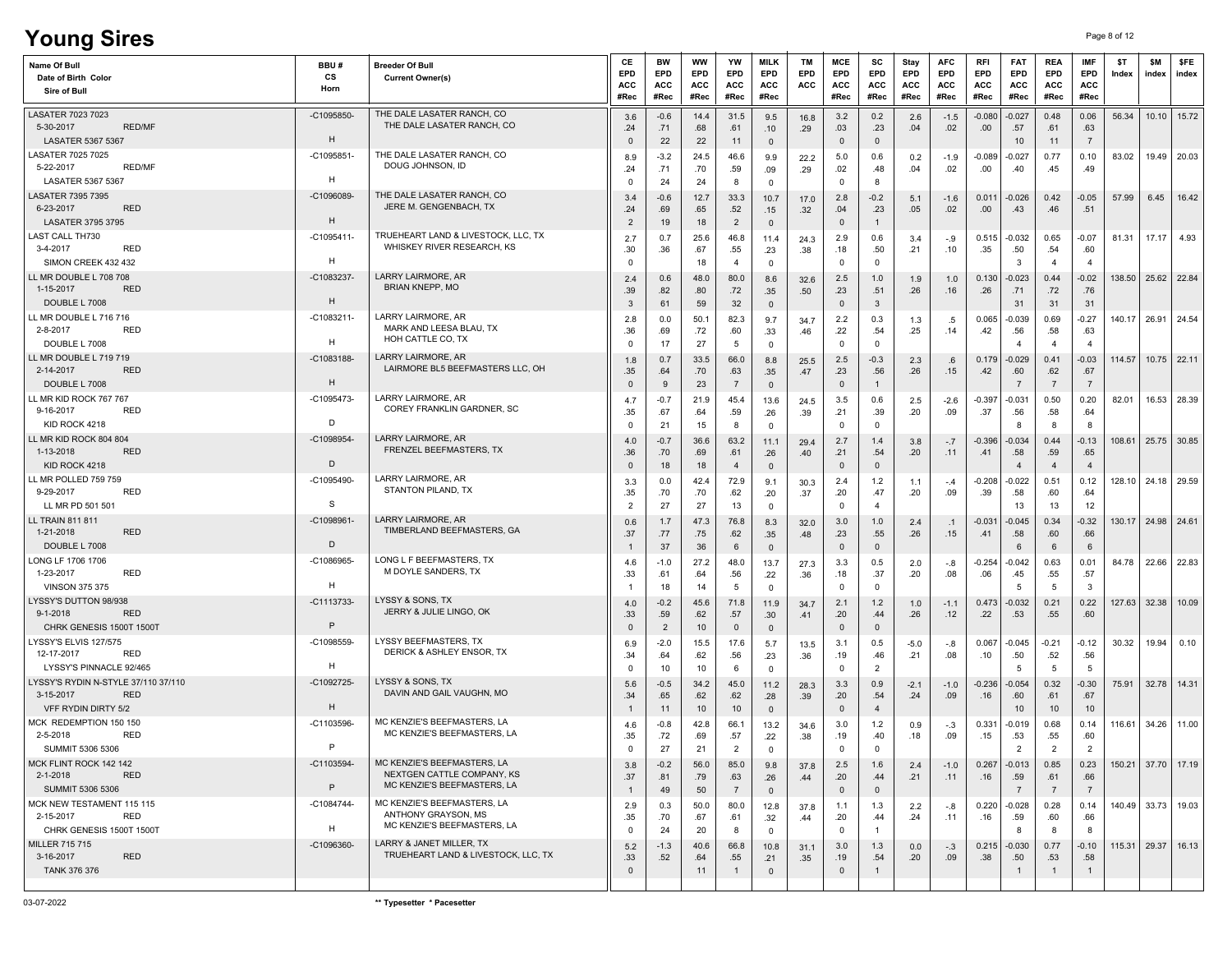# **Young Sires** Page 9 of 12

| Name Of Bull<br>Date of Birth Color<br>Sire of Bull |                | BBU#<br>cs<br>Horn | <b>Breeder Of Bull</b><br><b>Current Owner(s)</b>      | CE<br>EPD<br>ACC<br>#Rec | BW<br><b>EPD</b><br>ACC<br>#Rec | <b>WW</b><br><b>EPD</b><br>ACC<br>#Rec | YW<br>EPD<br>ACC<br>#Rec | <b>MILK</b><br>EPD<br><b>ACC</b><br>#Rec | <b>TM</b><br><b>EPD</b><br>ACC | MCE<br><b>EPD</b><br><b>ACC</b><br>#Rec | sc<br><b>EPD</b><br><b>ACC</b><br>#Rec | Stay<br>EPD<br><b>ACC</b><br>#Rec | <b>AFC</b><br>EPD<br>ACC<br>#Rec | <b>RFI</b><br>EPD<br>ACC<br>#Rec | <b>FAT</b><br>EPD<br>ACC<br>#Rec | <b>REA</b><br>EPD<br><b>ACC</b><br>#Rec | <b>IMF</b><br>EPD<br><b>ACC</b><br>#Rec | \$T<br>Index | <b>SM</b><br>index | \$FE<br>index |
|-----------------------------------------------------|----------------|--------------------|--------------------------------------------------------|--------------------------|---------------------------------|----------------------------------------|--------------------------|------------------------------------------|--------------------------------|-----------------------------------------|----------------------------------------|-----------------------------------|----------------------------------|----------------------------------|----------------------------------|-----------------------------------------|-----------------------------------------|--------------|--------------------|---------------|
| <b>MILLER 727 727</b>                               |                | -C1096362-         | LARRY & JANET MILLER, TX                               | 1.4                      | 1.2                             | 48.4                                   | 78.2                     | 9.9                                      | 34.1                           | 3.2                                     | 1.7                                    | 2.9                               | $-.1$                            | 0.487                            | $-0.033$                         | 0.41                                    | $-0.09$                                 | 134.94       | 29.83              | 12.64         |
| 4-14-2017<br><b>TANK 376 376</b>                    | <b>RED/MUL</b> | H                  | CORY HINES & SPENCER HINES, TX                         | .36                      | .74                             | .70                                    | .61                      | .23                                      | .39                            | .20<br>$\mathbf 0$                      | .59                                    | .21                               | .09                              | .44                              | .58                              | .59                                     | .65                                     |              |                    |               |
| MILLER 741 741                                      |                | -C1096365          | LARRY & JANET MILLER, TX                               | $\mathbf 0$<br>3.6       | 39<br>0.4                       | 30<br>50.3                             | 8<br>82.6                | $\mathbf 0$<br>9.5                       | 34.7                           | 2.8                                     | 6<br>1.1                               | 0.9                               | $-.3$                            | $-0.412$                         | 8<br>0.006                       | - 8<br>1.09                             | -8<br>0.28                              | 146.14       | 28.81              | 35.85         |
| 2-27-2017                                           | <b>RED</b>     |                    | HOH CATTLE CO, TX                                      | .35                      | .70                             | .69                                    | .61                      | .23                                      | .38                            | .19                                     | .55                                    | .20                               | .08                              | .39                              | .58                              | .60                                     | .65                                     |              |                    |               |
| <b>TANK 376 376</b>                                 |                | H                  |                                                        | $\mathbf{0}$             | 30                              | 29                                     | 10                       | $\mathbf 0$                              |                                | 0                                       | $\overline{2}$                         |                                   |                                  |                                  | 10                               | 10                                      | 10                                      |              |                    |               |
| <b>MILLER 784 784</b><br>11-29-2017                 | RED            | $-C1102652$        | LARRY & JANET MILLER, TX<br>DON-KELS BEEFMASTERS, MO   | -0.3<br>.35              | 2.3<br>.68                      | 47.4<br>.66                            | 72.9<br>.62              | 12.1<br>.24                              | 35.9<br>.38                    | 3.3<br>.20                              | 0.7<br>.46                             | 0.8<br>.21                        | -.5<br>.10                       | 0.073<br>.19                     | $-0.038$<br>.55                  | 0.57<br>.61                             | $-0.14$<br>.67                          | 125.57       | 29.76              | 18.94         |
| <b>TANK 376 376</b>                                 |                | H                  |                                                        | -1                       | 16                              | 15                                     | 8                        | $\mathbf 0$                              |                                | $\Omega$                                | 2                                      |                                   |                                  |                                  | 3                                | 8                                       | -8                                      |              |                    |               |
| MILLER 8113 8113                                    |                | $-C1111575$        | LARRY & JANET MILLER, TX                               | 6.5                      | $-2.7$                          | 9.3                                    | 30.5                     | 13.1                                     | 17.7                           | 3.2                                     | 0.1                                    | 1.0                               | $-1.2$                           | 0.316                            | -0.041                           | 0.42                                    | -0.20                                   | 51.94        | 9.41               | 9.76          |
| 9-28-2018<br>LL STRETCH 400 400                     | <b>RED</b>     | H                  | ALEX MAGEE, OK<br><b>MOSS BEEFMASTERS, OK</b>          | .35<br>$\mathbf{0}$      | .68<br>16                       | .65<br>15                              | .52<br>$\mathbf{0}$      | .18<br>$\overline{0}$                    | .34                            | .19<br>$\mathbf 0$                      | .39<br>$\mathbf{0}$                    | .20                               | .08                              | .37                              | .46                              | .48                                     | .54                                     |              |                    |               |
| <b>MILLER 85 85</b>                                 |                | -C1109616-         | LARRY & JANET MILLER. TX                               | 5.7                      | $-1.6$                          | 41.7                                   | 65.9                     | 11.5                                     | 32.4                           | 3.2                                     | 1.5                                    | 1.4                               | $-1.1$                           | 0.566                            | $-0.034$                         | 0.84                                    | $-0.22$                                 | 112.58       | 33.23              | 6.22          |
| 3-4-2018                                            | <b>BRN/MUL</b> |                    | JACK W. JOHNSON JR., FL                                | .35                      | .68                             | .67                                    | .66                      | .20                                      | .36                            | .19                                     | .53                                    | .20                               | .09                              | .38                              | .65                              | .67                                     | .72                                     |              |                    |               |
| LL STRETCH 400 400                                  |                | H                  |                                                        | $\mathbf 0$              | 14                              | 14                                     | 13                       | $\mathbf 0$                              |                                | 0                                       | $\mathbf 0$                            |                                   |                                  |                                  | 13                               | 13                                      | 13                                      |              |                    |               |
| <b>MILLER 898 898</b><br>3-16-2018                  | <b>RED</b>     | $-C1113436$        | LARRY & JANET MILLER, TX<br>FRENZEL & MEACHAM, LLC, TX | 0.9<br>.34               | 1.6<br>.64                      | 60.8<br>.63                            | 92.2<br>.55              | 9.0<br>.23                               | 39.4<br>.36                    | 2.3<br>.20                              | 1.7<br>.50                             | $-2.1$<br>.21                     | $-.4$<br>.10                     | 0.477<br>.25                     | $-0.038$<br>.50                  | 0.48<br>.52                             | $-0.14$<br>.56                          | 158.57       |                    | 36.76 14.18   |
| TANK 376 376                                        |                | $\mathsf{P}$       | MARK AND LEESA BLAU, TX                                | $\Omega$                 | 10                              | 10                                     | $\mathbf{0}$             | $\overline{0}$                           |                                | $\mathbf 0$                             | $\mathbf{0}$                           |                                   |                                  |                                  |                                  |                                         |                                         |              |                    |               |
| MILLER FACTOR 714                                   |                | -C1096359          | LARRY & JANET MILLER. TX                               | $-1.6$                   | 3.3                             | 52.1                                   | 79.9                     | 8.4                                      | 34.4                           | 2.9                                     | 1.2                                    | 0.3                               | $-.2$                            | 0.018                            | $-0.017$                         | 0.63                                    | 0.07                                    | 139.42       | 28.22              | 22.07         |
| 3-4-2017<br><b>TANK 376 376</b>                     | RED            | H                  | DAVID BILES, OK                                        | .36                      | .68<br>15                       | .66<br>14                              | .55<br>$\mathbf 0$       | .22<br>$\mathbf{0}$                      | .37                            | .20<br>$\overline{0}$                   | .54<br>$\overline{\mathbf{0}}$         | .19                               | .09                              | .40                              | .50                              | .52                                     | .58                                     |              |                    |               |
| ML 769 769                                          |                | -C1093144-         | MARK AND LEESA BLAU. TX                                | 5.3                      | $-0.4$                          | 39.8                                   | 72.6                     | 6.9                                      | 26.8                           | 4.7                                     | 1.4                                    | 4.6                               | .9                               | 0.272                            | $-0.006$                         | 1.23                                    | 0.22                                    | 128.81       |                    | 19.68 20.15   |
| 1-27-2017                                           | <b>RED</b>     |                    | DIAMOND H, MO                                          | .37                      | .81                             | .79                                    | .71                      | .34                                      | .49                            | .20                                     | .60                                    | .24                               | .13                              | .52                              | .70                              | .71                                     | .76                                     |              |                    |               |
| J & K 1001 1001                                     |                | H                  |                                                        | $\mathbf{0}$             | 56                              | 55                                     | 24                       | $\overline{0}$                           |                                | 0                                       | $5\phantom{.0}$                        |                                   |                                  |                                  | 24                               | 24                                      | 24                                      |              |                    |               |
| ML816816<br>3-4-2018                                | <b>RED</b>     | $-C1102585$        | MARK AND LEESA BLAU, TX<br>ERNIE & MARIE FORD, GA      | 3.8<br>.33               | -0.4<br>.55                     | 45.4<br>.71                            | 75.3<br>.56              | 8.7<br>.23                               | 31.4<br>.39                    | 3.0<br>.21                              | 1.4<br>.52                             | 1.8<br>.20                        | $-.1$<br>.11                     | -0.532<br>.24                    | $-0.023$<br>.50                  | 1.22<br>.53                             | 0.04<br>.58                             | 131.79       |                    | 27.58 36.73   |
| TRADEMARK 5318                                      |                | H                  |                                                        | $\Omega$                 |                                 | 25                                     | $\Omega$                 | $\mathbf 0$                              |                                | $\Omega$                                | $^{\circ}$                             |                                   |                                  |                                  |                                  |                                         |                                         |              |                    |               |
| MOUNTAIN PASS 7115 7115                             |                | $-C1082911$        | ROBERT HILL WELBORN, TX<br>DAVID J. MOORE, TX          | 0.3                      | 2.8                             | 16.7                                   | 36.1                     | 9.6                                      | 17.9                           | 2.9                                     | 0.0                                    | $-2.0$                            | $-.8$                            | 0.030                            | $-0.025$                         | $-0.06$                                 | $-0.05$                                 | 62.44        | 5.19               | 14.97         |
| 2-10-2017<br>41                                     | <b>RED</b>     | H                  |                                                        | .13<br>$\mathbf 0$       | .39<br>6                        | .45<br>10                              | .28<br>$\mathbf{1}$      | .07<br>$\mathbf 0$                       | .20                            | .01<br>$\mathbf 0$                      | .13<br>$\mathbf{0}$                    | .02                               | .02                              | .01                              | .16                              | .20<br>$\overline{1}$                   | .20<br>$\overline{1}$                   |              |                    |               |
| MR CJ 1737 1737                                     |                | -C1098865-         | JONES BEEFMASTERS, TN                                  | 6.8                      | $-2.6$                          | 37.4                                   | 50.9                     | 8.1                                      | 26.8                           | 2.5                                     | 0.9                                    | 1.2                               | $-.8$                            | 0.074                            | $-0.029$                         | 0.16                                    | 0.19                                    | 91.15        | 33.57              | 9.18          |
| 9-12-2017                                           | B              |                    | LYSSY & SONS, TX<br><b>LYSSY BEEFMASTERS, TX</b>       | .37                      | .75                             | .72                                    | .68                      | .22                                      | .39                            | .19                                     | .52                                    | .20                               | .08                              | .13                              | .68                              | .69                                     | .74                                     |              |                    |               |
| CJ'S LOVE MAKER 1420<br>MR CJ M DIAMOND'S 27/17     |                | H<br>-C1085442-    | JONES BEEFMASTERS, TN                                  |                          | 32                              | 30                                     | 19                       | $\mathbf 0$                              |                                | 0                                       | $\mathbf 0$                            |                                   |                                  |                                  | 19                               | 19                                      | 19                                      |              |                    |               |
| 4-1-2017                                            | B              |                    | MOCKINGBIRD HILL RANCH, TX                             | 6.1<br>.35               | $-1.2$<br>.72                   | 53.9<br>.66                            | 80.0<br>.60              | 14.8<br>.27                              | 41.8<br>.40                    | 3.2<br>.20                              | 1.7<br>.55                             | $-0.2$<br>.23                     | $-.7$<br>.10                     | 0.355<br>.10                     | -0.011<br>.58                    | 0.35<br>.59                             | 0.44<br>.63                             | 143.70       | 44.40              | 12.67         |
| EMS RING OF FIRE 130                                |                | $\mathsf{P}$       |                                                        | $\mathbf{0}$             | 24                              | 23                                     | 10                       | $\mathbf 0$                              |                                | $\mathbf 0$                             | $\mathbf{0}$                           |                                   |                                  |                                  | 10                               | 10                                      | 9                                       |              |                    |               |
| MR CJ'S FIREBALL 25/17<br>4-1-2017                  | <b>RED</b>     | -C1085440-         | JONES BEEFMASTERS, TN<br>NEAL C. HIATT, NC             | 7.3                      | $-2.2$                          | 60.4                                   | 79.0                     | 12.3                                     | 42.5                           | 3.0                                     | 2.0                                    | $-0.4$                            | $-.7$                            | 0.354                            | $-0.007$                         | 0.39                                    | 0.30                                    | 140.17       | 54.03              | 6.68          |
| EMS RING OF FIRE 130                                |                | P                  | JACKSON CREEK BEEFMASTERS, SC                          | .36                      | .74<br>34                       | .68<br>28                              | .65<br>21                | .27<br>$\mathbf 0$                       | .41                            | .20<br>$\mathbf 0$                      | .58<br>$\overline{4}$                  | .22                               | .10                              | .10                              | .62<br>20                        | .64<br>20                               | .69<br>20                               |              |                    |               |
| MR MR SUGAR R1700                                   |                | $-C1085346$        | CEDAR SPRINGS BEEFMASTER, MO                           | 4.7                      | $-0.3$                          | 28.0                                   | 37.6                     | 9.5                                      | 23.5                           | 2.4                                     | 0.5                                    | $-4.7$                            | $-.4$                            | 0.092                            | $-0.040$                         | 0.16                                    | 0.04                                    | 66.67        | 25.83              | 5.60          |
| 2-20-2017                                           | <b>DUN</b>     | U<br>H             | ALLAN L. & EVELYN M. LANIK, TX                         | .23                      | .67                             | .65                                    | .62                      | .17                                      | .33                            | .05                                     | .29                                    | .10                               | .05                              | .09                              | .61                              | .63                                     | .68                                     |              |                    |               |
| 613A<br>MVR PAINT MY WAGON 108E                     |                | -C1095125-         | MOUNTAIN VIEW RANCH, MO                                | $\Omega$<br>3.3          | 16<br>1.1                       | 16<br>35.5                             | 11<br>59.7               | $\overline{0}$<br>11.9                   |                                | $\mathbf 0$<br>3.9                      | $\mathbf{0}$<br>1.0                    | $-2.5$                            |                                  | 0.045                            | 11<br>$-0.024$                   | 11<br>0.19                              | 11<br>$-0.10$                           | 102.41       | 23.70              | 18.53         |
| 9-12-2017                                           | <b>RED</b>     |                    | CHANCE SMITH, MO                                       | .34                      | .68                             | .64                                    | .58                      | .20                                      | 29.6<br>.35                    | .19                                     | .55                                    | .19                               | $-.1$<br>.08                     | .03                              | .51                              | .53                                     | .59                                     |              |                    |               |
| VFF CRAZY TRAIN 157C 157C                           |                | D                  |                                                        | $\Omega$                 | 16                              | 15                                     | 7                        | $\mathbf 0$                              |                                | 0                                       | 3                                      |                                   |                                  |                                  | -3                               | 3                                       | 3                                       |              |                    |               |
| <b>NG MAC DADDY 33F</b><br>3-19-2018                | <b>RED</b>     | $-C1102157$<br>U   | NEXTGEN CATTLE COMPANY, KS<br>C & M RANCHES LLC, SC    | 3.6<br>.34               | $-0.2$<br>.65                   | 55.9<br>.61                            | 74.8<br>.55              | 10.1<br>.21                              | 38.1<br>.34                    | 2.1<br>.19                              | 1.8<br>.52                             | 0.7<br>.19                        | .0<br>.10                        | 0.099<br>.19                     | $-0.035$<br>.50                  | 0.89<br>.52                             | 0.03<br>.58                             | 130.96       |                    | 45.16 12.97   |
| MCALESTER 4521                                      |                | H                  |                                                        |                          | 10                              | 10                                     | $\Omega$                 | $\Omega$                                 |                                | $\Omega$                                | $\Omega$                               |                                   |                                  |                                  |                                  |                                         |                                         |              |                    |               |
| PINE SPRINGS 702 702                                |                | -C1083023-         | MOSS BEEFMASTERS, OK                                   | 2.8                      | 0.1                             | 28.6                                   | 50.4                     | 6.4                                      | 20.6                           | 3.9                                     | 0.8                                    | $-2.0$                            | $-2.4$                           | 0.070                            | $-0.036$                         | 0.51                                    | $-0.08$                                 | 87.41        |                    | 15.75 15.98   |
| 1-18-2017<br><b>BUSTER 227 227</b>                  | RED/MF         | P                  | DOUBLE DEUCE BEEFMASTER, OK                            | .22<br>$^{\circ}$        | .64<br>17                       | .58<br>10                              | .49<br>$\overline{7}$    | .27                                      | .37                            | .07<br>$\mathbf 0$                      | .27<br>$^{\circ}$                      | .13                               | .07                              | .08                              | .43<br>6                         | .45<br>6                                | .48<br>-6                               |              |                    |               |
| PINE SPRINGS 707 707                                |                | -C1083029-         | <b>MOSS BEEFMASTERS, OK</b>                            | 4.2                      | $-1.0$                          | 26.3                                   | 40.5                     | $\mathbf 0$<br>4.0                       | 17.2                           | 4.1                                     | 0.7                                    | 0.5                               | $-1.0$                           | 0.139                            | $-0.033$                         | 0.19                                    | $-0.17$                                 | 68.94        |                    | 17.87 8.17    |
| 1-27-2017                                           | <b>RED/MF</b>  |                    | COLBY SEXTON, OK                                       | .34                      | .63                             | .61                                    | .55                      | .28                                      | .39                            | .20                                     | .36                                    | .23                               | .11                              | .08                              | .40                              | .43                                     | .47                                     |              |                    |               |
| <b>BUSTER 227 227</b>                               |                | P                  | MOSS BEEFMASTERS, OK                                   | $\mathbf 0$              | 11                              | 10                                     | $\mathbf{3}$             | $\overline{0}$                           |                                | $\mathbf{0}$                            | $\mathbf{0}$                           |                                   |                                  |                                  | $\mathbf{3}$                     | $\mathbf{3}$                            | $\overline{\mathbf{3}}$                 |              |                    |               |
| PINE SPRINGS 733 733<br>4-11-2017                   | RED            | -C1087409-         | DENNY & LORI BATTY, OK                                 | 1.9<br>.24               | 0.9<br>.69                      | 27.0<br>.65                            | 54.1<br>.40              | 8.4<br>.16                               | 21.9<br>.32                    | 4.1<br>.04                              | 0.5<br>.19                             | 3.6<br>.06                        | $-1.8$<br>.04                    | $-0.006$<br>.04                  | $-0.032$<br>.24                  | 0.45<br>.28                             | 0.04<br>.28                             | 95.16        |                    | 10.80 22.10   |
| LASATER 4261 4261                                   |                | H                  |                                                        | 3                        | 24                              | 24                                     | $\mathbf 0$              | $^{\circ}$                               |                                | $\mathbf 0$                             | $\mathbf 0$                            |                                   |                                  |                                  |                                  |                                         |                                         |              |                    |               |
|                                                     |                |                    |                                                        |                          |                                 |                                        |                          |                                          |                                |                                         |                                        |                                   |                                  |                                  |                                  |                                         |                                         |              |                    |               |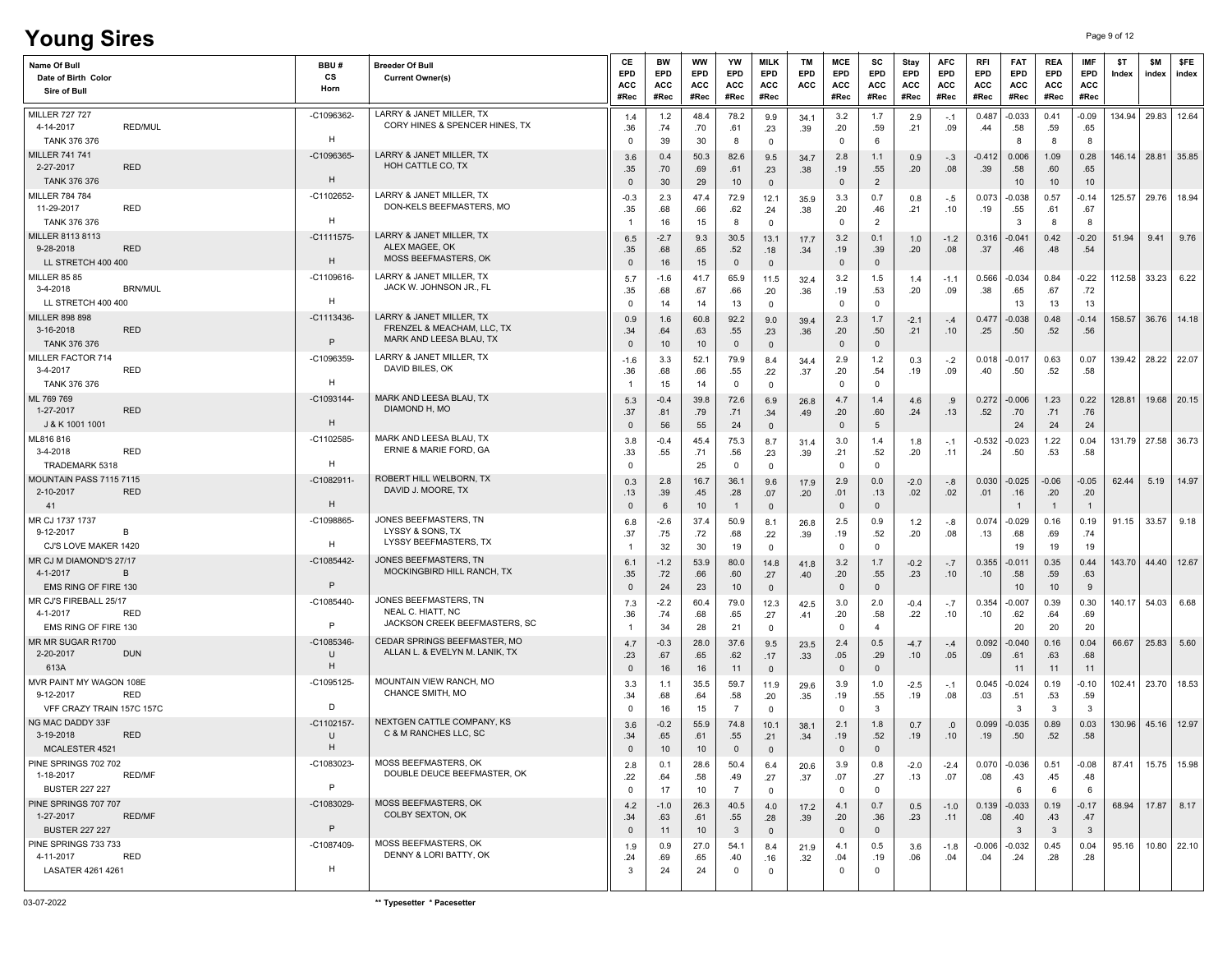| <b>Young Sires</b>                                                                   |                              |                                                                                               |                              |                                        |                                        |                                     |                                             |                         |                                          |                                 |                                   |                                         |                           |                                         |                                         |                                         | Page 10 of 12 |               |                         |
|--------------------------------------------------------------------------------------|------------------------------|-----------------------------------------------------------------------------------------------|------------------------------|----------------------------------------|----------------------------------------|-------------------------------------|---------------------------------------------|-------------------------|------------------------------------------|---------------------------------|-----------------------------------|-----------------------------------------|---------------------------|-----------------------------------------|-----------------------------------------|-----------------------------------------|---------------|---------------|-------------------------|
| Name Of Bull<br>Date of Birth Color<br>Sire of Bull                                  | BBU#<br>cs<br>Horn           | <b>Breeder Of Bull</b><br><b>Current Owner(s)</b>                                             | CE<br>EPD<br>ACC<br>#Rec     | <b>BW</b><br>EPD<br><b>ACC</b><br>#Rec | <b>WW</b><br><b>EPD</b><br>ACC<br>#Rec | YW<br>EPD<br>ACC<br>#Rec            | <b>MILK</b><br>EPD<br><b>ACC</b><br>#Rec    | <b>TM</b><br>EPD<br>ACC | MCE<br>EPD<br>ACC<br>#Rec                | sc<br><b>EPD</b><br>ACC<br>#Rec | Stay<br><b>EPD</b><br>ACC<br>#Rec | <b>AFC</b><br><b>EPD</b><br>ACC<br>#Rec | RFI<br>EPD<br>ACC<br>#Rec | <b>FAT</b><br><b>EPD</b><br>ACC<br>#Rec | <b>REA</b><br>EPD<br><b>ACC</b><br>#Rec | <b>IMF</b><br>EPD<br><b>ACC</b><br>#Rec | \$T<br>Index  | \$M<br>index  | <b>SFE</b><br>index     |
| RB1704 RB1704<br>2-19-2017<br><b>RED</b><br>LYSSY'S PINNACLE 92/465                  | -C1080123<br>H               | RED BLUFF CATTLE CO, LA<br>HORSESHOE T CATTLE, LA                                             | 4.7<br>.34<br>$\Omega$       | $-0.6$<br>.57<br>10                    | 26.9<br>.65<br>17                      | 40.0<br>.54<br>$\mathbf 0$          | 9.6<br>.26<br>$\mathsf 0$                   | 23.0<br>.39             | 3.3<br>.20<br>$\mathbf{0}$               | 0.6<br>.41<br>$\mathbf{0}$      | 2.2<br>.22                        | $-.9$<br>.09                            | 0.107<br>.09              | $-0.031$<br>.48                         | $-0.01$<br>.51                          | $-0.09$<br>.56                          | 68.82         | 23.53         | 8.12                    |
| <b>RED SUN 17165</b><br>9-6-2017<br>RED                                              | -C1097168-                   | CEDAR SPRINGS BEEFMASTER, MO<br>DAVIN AND GAIL VAUGHN, MO                                     | 0.1<br>.35                   | 2.4<br>.70                             | 30.0<br>.66                            | 54.1<br>.55                         | 13.0<br>.23                                 | 28.0<br>.37             | 3.0<br>.19                               | 0.1<br>.41                      | 0.3<br>.20                        | .0<br>.09                               | 0.016<br>.13              | $-0.045$<br>.51                         | 0.41<br>.53                             | $-0.26$<br>.58                          | 91.78         | 16.46         | 19.10                   |
| WPR'S VISUAL IMPACT 2102<br>RGB VICTOR 717<br><b>RED/MUL</b><br>4-22-2017            | H<br>$-C1087931$<br>H        | RAFTER G BAR, TX<br>CHAD MCENTEE, TX                                                          | 3.8<br>.23                   | 19<br>0.1<br>.65                       | 17<br>11.0<br>.56                      | $\overline{2}$<br>16.8<br>.35       | $\mathbf 0$<br>$5.0$<br>.14                 | 10.5<br>.28             | $\mathbf 0$<br>2.8<br>.04                | $\overline{1}$<br>0.0<br>.18    | $-2.3$<br>.06                     | .5<br>.04                               | $-0.081$<br>.04           | $\overline{2}$<br>$-0.034$<br>.19       | $\overline{2}$<br>$-0.20$<br>.22        | $\overline{2}$<br>0.04<br>.21           | 30.45         | 9.24          | 6.60                    |
| ILLUSIONS IMPRESSION 028<br>ROCKIN' TWO STEP 7403<br>2-26-2017<br><b>RED</b><br>4906 | -C1097957                    | FRENZEL BEEFMASTERS, TX<br>JOHN D & BARB G GILLESPIE, TX                                      | 4.1<br>.36<br>$\Omega$       | 19<br>0.3<br>.78<br>41                 | 17<br>54.3<br>.76<br>41                | $\overline{2}$<br>85.6<br>.70<br>26 | $\overline{0}$<br>8.1<br>.25<br>$\mathbf 0$ | 35.3<br>.42             | $\mathbf 0$<br>2.6<br>.19<br>$\mathbf 0$ | $\mathbf{0}$<br>1.4<br>.59<br>8 | 3.8<br>.19                        | .5<br>.09                               | $-0.077$<br>.37           | $-0.013$<br>.69<br>25                   | 0.79<br>.71<br>25                       | $-0.03$<br>.75<br>24                    | 147.98        |               | 31.95 27.16             |
| S3 CLASSIC HORIZON 2148<br>2-14-2018<br><b>RED</b><br>VFF NEW HORIZON 19/3           | $-C1096144-$<br><sub>S</sub> | ABE & GRACE, DANNY & MELANIE SAENZ, TX<br>ABE & GRACE, DANNY & MELANIE SAENZ, TX              | 2.5<br>.34<br>$\mathbf{0}$   | 1.4<br>.63<br>12                       | 40.2<br>.60<br>12                      | 64.6<br>.53<br>$\mathbf{3}$         | 10.4<br>.23<br>$\overline{0}$               | 30.5<br>.35             | 2.4<br>.19<br>$\mathsf 0$                | 0.9<br>.36<br>$\mathbf 0$       | $-2.7$<br>.20                     | $-.9$<br>.08                            | $-0.222$<br>.29           | $-0.050$<br>.49<br>3                    | 0.38<br>.51<br>$\mathbf{3}$             | $-0.17$<br>.56<br>$\mathbf{3}$          | 111.13        | $25.11$ 24.98 |                         |
| S3 RYDIN THE APEX 7077<br>7-7-2017<br>RED<br>LYSSY'S APEX 25/83                      | -C1095647<br>H               | ABE & GRACE, DANNY & MELANIE SAENZ, TX<br>JAMES MEYER III, TX                                 | 4.1<br>.33<br>0              | $-0.2$<br>.60<br>10                    | 29.3<br>.58<br>10                      | 37.9<br>.53<br>$\overline{4}$       | 7.9<br>.18<br>$\mathbf 0$                   | 22.5<br>.31             | 3.1<br>.18<br>$\mathbf 0$                | 0.6<br>.34<br>$\mathbf 0$       | $-2.3$<br>.19                     | -.9<br>.07                              | 0.220<br>.06              | $-0.037$<br>.50<br>$\overline{4}$       | $-0.01$<br>.52<br>$\overline{4}$        | 0.11<br>.58<br>$\overline{a}$           | 67.90         | 26.00         | 1.75                    |
| SIMON CREEK 742 742<br>2-7-2017<br><b>RED</b><br>L BAR AUTOMATIC 4408                | -C1097273<br>H               | SIMON CREEK BEEFMASTERS, OK<br><b>GENESIS BEEFMASTERS, TX</b>                                 | 2.0<br>.28                   | 1.1<br>.80<br>48                       | 32.1<br>.78<br>46                      | 45.1<br>.68<br>22                   | 5.8<br>.31<br>$\mathsf 0$                   | 21.8<br>.47             | 4.4<br>.06<br>$\mathbf{0}$               | 0.9<br>.39<br>$\mathbf{0}$      | 2.4<br>.15                        | $-.3$<br>.09                            | $-0.053$<br>.07           | $-0.033$<br>.45<br>$\overline{7}$       | 0.26<br>.48<br>$\overline{7}$           | 0.08<br>.48<br>6                        | 79.85         | 22.26         | 11.77                   |
| SIMON CREEK 806 806<br>2-15-2018<br><b>RED</b><br>SIMON CREEK 634 634                | -C1100650                    | SIMON CREEK BEEFMASTERS, OK<br>DAVID OR SHIRLEY BYERS, TX<br>DAVID OR CRISTA BYERS, TX        | 1.4<br>.24<br>0              | 1.4<br>.69<br>19                       | 39.5<br>.67<br>19                      | 75.2<br>.61<br>11                   | 10.1<br>.14<br>$\mathbf 0$                  | 29.9<br>.32             | 3.2<br>.04<br>$\mathbf 0$                | 0.9<br>.26<br>$\mathbf 0$       | 1.6<br>.05                        | .0<br>.04                               | -0.014<br>.02             | $-0.013$<br>.28<br>$\overline{2}$       | 0.42<br>.33<br>$\overline{2}$           | 0.23<br>.31<br>$\overline{2}$           | 132.91        | 16.87         | 29.19                   |
| SIMON CREEK 862 862<br>3-4-2018<br><b>RED</b><br>SIMON CREEK 540 540                 | $-C1100617$<br>H             | SIMON CREEK BEEFMASTERS, OK<br>M-5 RANCH, TX                                                  | 5.0<br>.21<br>$\mathbf{0}$   | $-0.9$<br>.62<br>11                    | 24.8<br>.58<br>11                      | 39.8<br>.50<br>$\mathbf{0}$         | 13.9<br>.20<br>$\mathsf 0$                  | 26.4<br>.33             | 4.3<br>.04<br>$\mathbf 0$                | 0.6<br>.26<br>$\mathbf 0$       | 4.7<br>.07                        | $-2.2$<br>.04                           | -0.132<br>.08             | -0.022<br>.25                           | 0.47<br>.29                             | 0.18<br>.29                             | 71.82         |               | 25.06 15.23             |
| SIMON CREEK 871 871<br>3-26-2018<br><b>RED</b><br>SIMON CREEK 540 540                | -C1100632<br>H               | SIMON CREEK BEEFMASTERS, OK<br>JOHN D. EVANGELO BEEFMASTERS, CA                               | 0.5<br>.22<br>$^{\circ}$     | 2.3<br>.64<br>12                       | 44.0<br>.62<br>11                      | 66.0<br>.51<br>$\mathbf 0$          | 8.0<br>.20<br>$\mathbf 0$                   | 30.0<br>.34             | 4.6<br>.05<br>$\mathbf 0$                | 1.2<br>.28<br>$^{\circ}$        | 4.1<br>.07                        | $-1.3$<br>.05                           | -0.023<br>.10             | -0.020<br>.39                           | 0.52<br>.42                             | 0.28<br>.47                             | 118.09        | 26.78         | 18.34                   |
| SISTER GROVE 1725 1725<br>1-20-2018<br>B<br>RED RYDER 8035                           | -C1105707-                   | H. G. & JILL GRIFFIN, TX<br>H. G. & JILL GRIFFIN, TX                                          | 0.8<br>.23<br>$\mathbf{0}$   | 1.9<br>.62<br>11                       | 27.3<br>.56<br>12                      | 52.2<br>.44<br>$\mathbf{0}$         | 11.9<br>.28<br>$\overline{0}$               | 25.6<br>.37             | 2.2<br>.07<br>$\mathbf 0$                | 0.3<br>.32<br>$\mathbf 0$       | $-2.6$<br>.16                     | $-1.3$<br>.07                           | 0.257<br>.14              | $-0.032$<br>.29                         | 0.20<br>.31                             | $-0.11$<br>.30                          | 89.69         | 13.87         | 14.04                   |
| SM DREAM RYDER 7402<br>4-2-2017<br><b>B/MUL</b><br>CJ'S DREAM ON 21/12               | -C1077067<br>$\mathsf{P}$    | SHELDON MC MANUS, LA<br>AK BEEFMASTERS, TX                                                    | 2.5<br>.35<br>0              | 0.7<br>.70<br>28                       | 37.1<br>.57<br>19                      | 55.2<br>.56<br>11                   | 11.0<br>.20<br>$\mathsf 0$                  | 29.6<br>.32             | 1.5<br>.19<br>$\mathbf 0$                | 0.6<br>.40<br>$\overline{1}$    | 1.6<br>.20                        | $-1.3$<br>.09                           | 0.256<br>.13              | $-0.038$<br>.52<br>11                   | 0.28<br>.54<br>11                       | $-0.14$<br>.59<br>11                    | 94.82         | 27.63         | 8.63                    |
| SOUTHERN MR E1022 E1022<br><b>RED</b><br>2-11-2017<br>THE CAPTAIN 910                | -C1101720<br>$\mathsf{P}$    | SOUTHERN CATTLE COMPANY, FL<br>J.P. & LINDA KELLEY, AL                                        | 2.9<br>.22<br>$\mathbf{0}$   | 1.5<br>.63<br>17                       | 15.9<br>.51<br>11                      | 29.3<br>.48<br>9                    | 8.0<br>.17<br>$\mathbf 0$                   | 16.0<br>.28             | 3.8<br>.05<br>$\mathbf 0$                | $-0.1$<br>.22<br>$\mathbf{1}$   | $-5.4$<br>.07                     | $-.5$<br>.04                            | 0.110<br>.06              | $-0.035$<br>.39<br>$\overline{7}$       | $-0.23$<br>.41<br>$\overline{7}$        | $-0.11$<br>.41<br>6                     | 50.24         | 8.69          | 8.28                    |
| SPR 7069 7069<br><b>RED</b><br>9-12-2017<br>L BAR EN FUEGO 9560                      | -C1093207-<br>H              | SAN PEDRO LAND & CATTLE CO. TX<br>SAN PEDRO LAND & CATTLE CO, TX<br>MICHAEL JAMES DEVILLE, LA | 4.8<br>.35<br>0              | $-0.3$<br>.71<br>20                    | 26.3<br>.67<br>14                      | 48.3<br>.62<br>6                    | 6.6<br>.26<br>$\mathbf 0$                   | 19.8<br>.40             | 4.4<br>.19<br>$\mathbf 0$                | 1.3<br>.58<br>$\overline{4}$    | 0.8<br>.21                        | $.2\phantom{0}$<br>.10                  | 0.195<br>.08              | $-0.024$<br>.43<br>-3                   | 0.17<br>.47<br>3                        | 0.13<br>.50<br>3                        | 85.57         | 15.88         | 13.21                   |
| SPR 7121 7121<br>9-6-2017<br><b>RED</b><br>COLONEL TOM 31/0                          | $-C1091508$<br>H             | SAN PEDRO LAND & CATTLE CO, TX<br>SAN PEDRO LAND & CATTLE CO. TX<br>MICHAEL JAMES DEVILLE, LA | 5.5<br>.35<br>$\mathbf 0$    | $-0.7$<br>.73<br>23                    | 40.4<br>.70<br>20                      | 64.3<br>.67<br>13                   | 6.6<br>.30 <sub>0</sub><br>$\mathbb O$      | 26.8<br>.43             | 3.4<br>.20<br>$\mathbf 0$                | 0.8<br>.62<br>$\overline{7}$    | 0.6<br>.21                        | $-.4$<br>.10                            | -0.018<br>.08             | $-0.029$<br>.50<br>6                    | 0.60<br>.53<br>6                        | 0.11<br>.57<br>6                        |               |               | 113.54   24.49   19.79  |
| ST CLAIRS 8926 8926<br>4-1-2018<br>RED<br>ML DOMINATOR 526                           | -C1099546-<br>H              | CRAIG & KAREN JOHNSON, MO<br>CRAIG & KAREN JOHNSON, MO                                        | -2.1<br>.23<br>0             | 4.7<br>.65<br>13                       | 58.7<br>.64<br>13                      | 91.0<br>.53<br>$\mathbf 0$          | 10.5<br>.21<br>$\mathbf 0$                  | 39.9<br>.35             | 4.5<br>.06<br>$\mathbf 0$                | 1.5<br>.45<br>$^{\circ}$        | $5.0$<br>.08                      | $-1.0$<br>.04                           | $-0.140$<br>.15           | $-0.025$<br>.46                         | 0.37<br>.48                             | $-0.03$<br>.53                          |               |               | 157.42 31.24 29.41      |
| ST CLAIRS BIG RED FRED 8445<br>1-27-2018<br><b>RED</b><br>FMC 4302 4302              | -C1099507-<br>H              | CRAIG & KAREN JOHNSON, MO<br>FLOAGRI INC. FL                                                  | 3.0<br>.27<br>$\overline{1}$ | $-0.2$<br>.61<br>14                    | 35.7<br>.57<br>11                      | 57.4<br>.52<br>$\mathbf{3}$         | 7.3<br>.22<br>$\overline{0}$                | 25.1<br>.34             | 3.7<br>.07<br>$\mathbf 0$                | 1.0<br>.45<br>$\mathbf{0}$      | 1.3<br>.10                        | .3<br>.06                               | 0.108<br>.40              | $-0.045$<br>.46<br>-1                   | 0.91<br>.48<br>$\overline{1}$           | $-0.10$<br>.53<br>$\overline{1}$        |               |               | $99.89$   22.75   15.05 |
| ST CLAIRS DOMINATORS LEGACY 1806<br>3-4-2018<br>RED<br>ML DOMINATOR 526              | -C1099554-<br>H              | CRAIG & KAREN JOHNSON, MO<br>CRAIG & KAREN JOHNSON, MO<br>TRAVIS RANCH, MO                    | 5.1<br>.36<br>0              | -0.6<br>.77<br>32                      | 49.7<br>.74<br>32                      | 80.1<br>.57<br>$\overline{1}$       | 10.8<br>.24<br>$\mathbf 0$                  | 35.6<br>.41             | 4.2<br>.20<br>$\mathbf 0$                | 1.6<br>.39<br>$\mathbf 0$       | 5.4<br>.20                        | $-1.4$<br>.09                           | -0.101<br>.15             | $-0.017$<br>.52<br>$\overline{1}$       | 0.72<br>.54<br>$\overline{1}$           | 0.12<br>.59<br>$\overline{1}$           |               |               | 140.48 33.38 27.02      |
| SWB SUBSTANCE 01417<br>2-24-2017<br>RED<br><b>VFF TORQ'D 8/2 8/2</b>                 | -C1082669-<br>U<br>H         | LORAN M AND/OR NORMA J BOUNDS, TX<br>JOSE O. GARZA, TX                                        | 2.8<br>.34<br>$\mathbf 0$    | 0.9<br>.68<br>17                       | 15.8<br>.62<br>15                      | 33.3<br>.57<br>$\overline{4}$       | 9.1<br>.23<br>$\mathbf{0}$                  | 17.0<br>.36             | 2.2<br>.19<br>$\overline{0}$             | 0.1<br>.37<br>$\mathbf 0$       | $-5.4$<br>.23                     | $-1.3$<br>.09                           | 0.179<br>.11              | $-0.026$<br>.54<br>$\mathbf{3}$         | 0.10<br>.56<br>$\mathbf{3}$             | 0.09<br>.61<br>$\mathbf{3}$             | 59.52         | 8.18          | 9.96                    |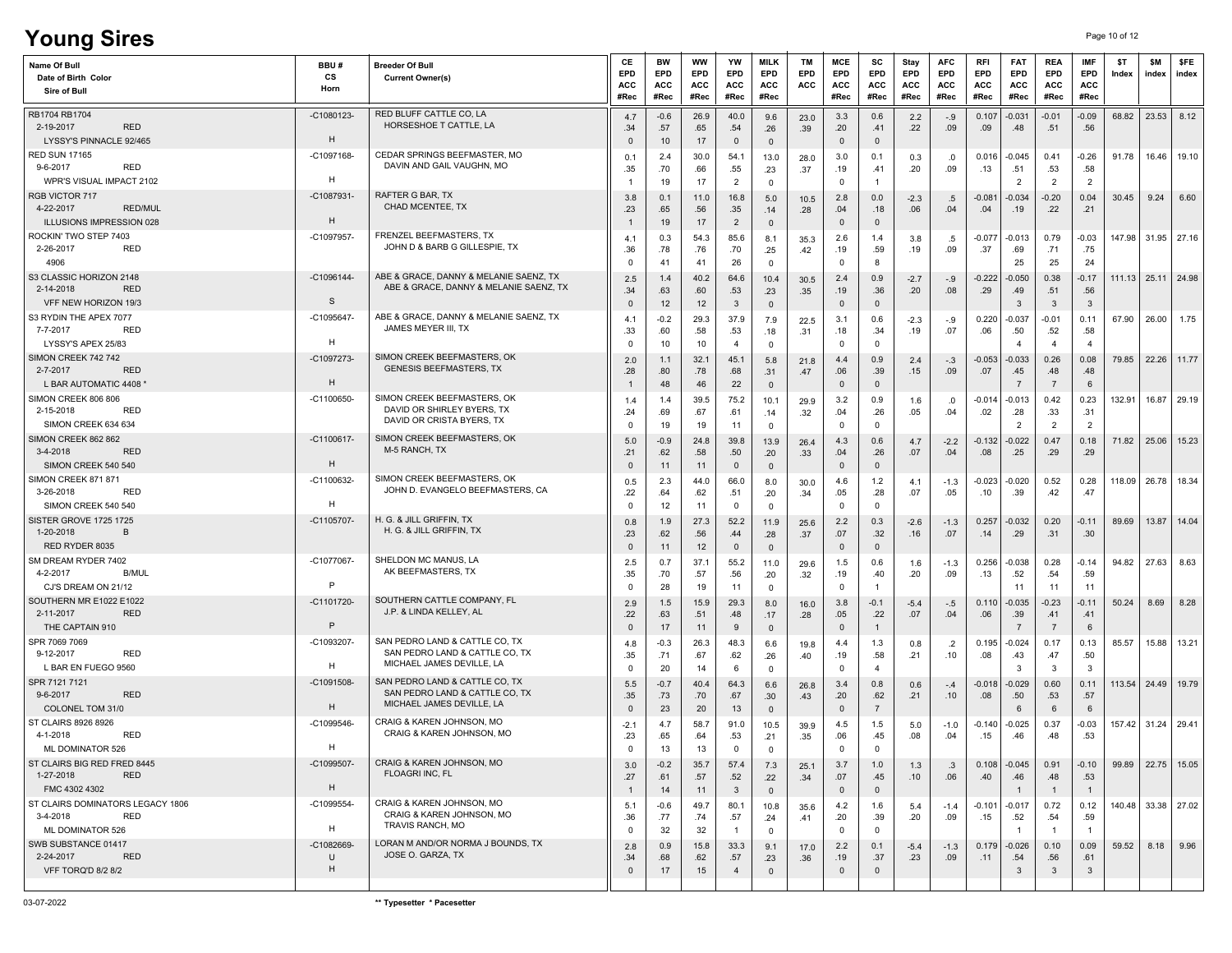| <b>Young Sires</b>                                                                       |                                   |                                                                               |                                       |                                 |                                        |                               |                                          |                         |                                          |                                              |                            |                                  |                           |                                         |                                         |                                       | Page 11 of 12 |                        |                     |
|------------------------------------------------------------------------------------------|-----------------------------------|-------------------------------------------------------------------------------|---------------------------------------|---------------------------------|----------------------------------------|-------------------------------|------------------------------------------|-------------------------|------------------------------------------|----------------------------------------------|----------------------------|----------------------------------|---------------------------|-----------------------------------------|-----------------------------------------|---------------------------------------|---------------|------------------------|---------------------|
| Name Of Bull<br>Date of Birth Color<br>Sire of Bull                                      | BBU#<br>cs<br>Horn                | <b>Breeder Of Bull</b><br><b>Current Owner(s)</b>                             | CE<br>EPD<br>ACC<br>#Rec              | BW<br>EPD<br><b>ACC</b><br>#Rec | <b>WW</b><br><b>EPD</b><br>ACC<br>#Rec | YW<br>EPD<br>ACC<br>#Rec      | <b>MILK</b><br>EPD<br><b>ACC</b><br>#Rec | <b>TM</b><br>EPD<br>ACC | MCE<br>EPD<br>ACC<br>#Rec                | sc<br>EPD<br>ACC<br>#Rec                     | Stay<br>EPD<br>ACC<br>#Rec | <b>AFC</b><br>EPD<br>ACC<br>#Rec | RFI<br>EPD<br>ACC<br>#Rec | <b>FAT</b><br><b>EPD</b><br>ACC<br>#Rec | <b>REA</b><br>EPD<br><b>ACC</b><br>#Rec | IMF<br>EPD<br><b>ACC</b><br>#Rec      | \$T<br>Index  | \$M<br>index           | <b>SFE</b><br>index |
| <b>T5 SUGAR BB 786-7</b><br>2-6-2017<br><b>RED</b><br>SUGAR BULLET 258-9                 | -C1083124<br>-S                   | J.C. - TERI THOMPSON JR, TX<br><b>KENDRICK PALMER, TX</b>                     | 0.4<br>.22                            | 2.3<br>.63<br>21                | 24.2<br>.53<br>11                      | 45.9<br>.39<br>$\mathbf 0$    | 6.4<br>.19<br>$\mathbf 0$                | 18.5<br>.30             | 2.7<br>.05<br>$\mathbf 0$                | 0.2<br>.24<br>$^{\circ}$                     | -4.8<br>.11                | $-2.2$<br>.05                    | 0.282<br>.07              | $-0.035$<br>.27                         | 0.06<br>.30                             | $-0.13$<br>.30                        | 78.68         | 7.52                   | 10.96               |
| TA 918 918<br>2-19-2019<br>RED/BF<br>LL GAME CHANGER 664 664                             | $-C1117264$<br>D                  | WARNER " TY " AGEE, TN<br><b>JOSHUA BIRD, MO</b>                              | 4.5<br>.35<br>$\mathbf 0$             | $-0.9$<br>.69                   | 29.9<br>.67                            | 64.1<br>.54                   | 11.9<br>.20                              | 26.8<br>.36             | 2.4<br>.19                               | 0.7<br>.39<br>$\mathsf 0$                    | $-0.9$<br>.20              | $-.6$<br>.09                     | 0.432<br>.16              | $-0.027$<br>.49                         | 0.73<br>.52                             | 0.10<br>.57                           | 113.00        | 14.84                  | 17.46               |
| TH738<br><b>RED</b><br>$3 - 2 - 2017$                                                    | -C1095414-<br>H                   | TRUEHEART LAND & LIVESTOCK, LLC, TX<br><b>DERICK THOMAS, FL</b>               | 2.8<br>.34                            | 17<br>1.2<br>.61                | 17<br>45.4<br>.65                      | $\mathbf 0$<br>68.9<br>.62    | $\mathsf 0$<br>11.6<br>.20               | 34.3<br>.35             | $\mathbf 0$<br>3.3<br>.18                | 1.5<br>.59                                   | 1.0<br>.20                 | .3<br>.09                        | -0.246<br>.35             | $-0.030$<br>.48                         | 0.96<br>.51                             | 0.26<br>.57                           | 123.68        |                        | $32.53$ 24.83       |
| 4310<br>THE ROCK JT817<br>5-4-2017<br>$\overline{B}$                                     | -C1090169                         | JERRY, TAMMY AND TAYLOR THOMAS, TN<br>JERRY, TAMMY AND TAYLOR THOMAS, TN      | 0<br>5.1<br>.35                       | 22<br>$-0.1$<br>.73             | 18<br>35.1<br>.60                      | 11<br>54.7<br>.54             | $\mathbf 0$<br>9.7<br>.23                | 27.2<br>.35             | $\mathbf 0$<br>3.2<br>.19                | $\overline{7}$<br>0.7<br>.37                 | $-3.6$<br>.20              | $-.3$<br>.09                     | 0.127<br>.12              | $-0.029$<br>.48                         | $-0.32$<br>.51                          | 0.14<br>.55                           | 96.67         |                        | 25.15 12.88         |
| HIGH VELOCITY 61/11<br>TOP SHELF TH749<br><b>RED</b><br>3-21-2017<br>SIMON CREEK 432 432 | S<br>-C1095408-<br>H              | TRUEHEART LAND & LIVESTOCK, LLC, TX<br>WHISKEY RIVER RESEARCH, KS             | $\Omega$<br>2.1<br>.30<br>$\mathbf 0$ | 30<br>0.8<br>.37                | 18<br>29.0<br>.66<br>19                | 8<br>57.4<br>.58<br>9         | $\mathsf 0$<br>6.3<br>.24<br>$\mathbf 0$ | 20.8<br>.38             | $\mathbf 0$<br>2.9<br>.19<br>$\mathsf 0$ | $\mathbf{0}$<br>1.0<br>.51<br>$\overline{7}$ | 1.4<br>.21                 | $-.4$<br>.10                     | 0.516<br>.49              | 6<br>$-0.021$<br>.56<br>8               | $\overline{7}$<br>0.38<br>.58<br>9      | $\overline{7}$<br>$-0.15$<br>.64<br>9 | 97.93         | 11.18                  | 10.81               |
| <b>TRANUM 717 717</b><br><b>RED</b><br>5-10-2017<br>KID ROCK 4218                        | -C1087477<br>H                    | LEE CREEK FARM, AR<br>FRENZEL & MEACHAM, TX                                   | 1.6<br>.36<br>$\mathbf{0}$            | 1.9<br>.70<br>18                | 42.8<br>.75<br>38                      | 70.0<br>.69<br>22             | 14.0<br>.25<br>$\mathbf 0$               | 35.4<br>.42             | 3.3<br>.21<br>$\mathbf 0$                | 0.9<br>.62<br>8                              | 4.3<br>.20                 | $-2.4$<br>.10                    | $-0.371$<br>.44           | $-0.040$<br>.66<br>18                   | 0.25<br>.68<br>19                       | $-0.05$<br>.73<br>19                  |               | 121.44   27.97   30.75 |                     |
| TT RANGE VISION 861 861<br>3-25-2018<br><b>RED/WUL</b><br>VISION 905 905/7 **            | -C1098782-<br>-S                  | RONNIE & MIKE TEAGUE, TN<br>DAVID J. MOORE, TX                                | 3.6<br>.34<br>$\Omega$                | 0.2<br>.62<br>$\overline{7}$    | 16.2<br>.68<br>19                      | 26.3<br>.52<br>$\mathbf{1}$   | 4.1<br>.34<br>$\mathbf 0$                | 12.2<br>.45             | 2.6<br>.20<br>$\mathbf 0$                | 0.1<br>.43<br>$^{\circ}$                     | $-5.9$<br>.25              | .8<br>.12                        | $-0.283$<br>.18           | $-0.030$<br>.44                         | 0.11<br>.46<br>$\overline{1}$           | 0.13<br>.48<br>$\mathbf{1}$           | 47.96         | 9.56                   | 14.88               |
| V7 707/17 707/17<br><b>RED</b><br>2-17-2017<br>CF SUGAR BRITCHES 040 **                  | -C1092615                         | MELVIN SCHERER JR., TX<br>HUGH (TIM) CHAPMAN, TX                              | 2.7<br>.34<br>$\mathbf{0}$            | 1.8<br>.58                      | 28.5<br>.71<br>24                      | 48.7<br>.68<br>17             | 10.4<br>.33<br>$\overline{0}$            | 24.7<br>.46             | 2.9<br>.20<br>$\mathbf 0$                | 0.3<br>.47<br>$\mathbf 0$                    | $-4.0$<br>.25              | $-1.8$<br>.13                    | 0.221<br>.15              | $-0.015$<br>.48<br>$\overline{2}$       | $-0.07$<br>.51<br>$\overline{2}$        | $-0.04$<br>.53<br>$\overline{2}$      | 83.80         | 16.71                  | 11.11               |
| VFF ENFORCER 306E 306E<br>3-5-2017<br><b>RED</b><br>VFF NEW HORIZON 19/3                 | -C1087935-<br>s                   | DAVIN AND GAIL VAUGHN, MO<br>LYSSY BEEFMASTERS, TX<br>LYSSY & SONS, TX        | 6.2<br>.39                            | $-1.3$<br>.89<br>140            | 73.8<br>.85<br>109                     | 107.8<br>.82<br>86            | 12.4<br>.25<br>$\mathsf 0$               | 49.3<br>.45             | 2.5<br>.19<br>$\mathbf 0$                | 2.6<br>.64<br>15                             | 0.1<br>.21                 | $-1.4$<br>.08                    | $-0.065$<br>.33           | $-0.007$<br>.80<br>72                   | 0.72<br>.81<br>72                       | 0.58<br>.84<br>72                     | 193.47        |                        | 54.63 29.05         |
| <b>VINSON 820 820</b><br>3-21-2018<br><b>RED</b><br>FMC 4302 4302                        | -C1107273<br>H                    | <b>GEORGE E. VINSON, TX</b><br>JACK W. JOHNSON JR., FL                        | 3.6<br>.23<br>$\mathbf{0}$            | 0.7<br>.63<br>10                | 39.2<br>.62<br>10                      | 66.9<br>.57<br>$\overline{7}$ | 12.5<br>.22<br>$\mathsf 0$               | 32.1<br>.35             | 4.2<br>.05<br>$\mathbf 0$                | 0.8<br>.45<br>$\mathbf{0}$                   | 2.0<br>.09                 | $-.8$<br>.06                     | -0.372<br>.39             | $-0.032$<br>.55<br>$\overline{7}$       | 1.24<br>.56<br>$\overline{7}$           | 0.09<br>.62<br>$\overline{7}$         |               | 118.42   24.73   31.25 |                     |
| WPR'S 1722 1722<br><b>RED</b><br>4-30-2017<br>WPR'S CAPONE 1333                          | $-C1086436$<br>$\mathsf{P}$       | PAUL G SR AND RHONDA WALLEN, MO<br>CEDAR SPRINGS BEEFMASTER, MO               | 0.8<br>.37<br>$^{\circ}$              | 2.5<br>.81<br>48                | 45.4<br>.79<br>49                      | 74.7<br>.76<br>36             | 10.7<br>.26<br>$\mathbf 0$               | 33.4<br>.44             | 2.6<br>.20<br>$\mathbf 0$                | 1.3<br>.57<br>$\overline{7}$                 | 0.1<br>.20                 | .0<br>.10                        | 0.019<br>.41              | $-0.044$<br>.76<br>36                   | 0.29<br>.77<br>36                       | 0.01<br>.81<br>36                     | 130.56        |                        | 25.54 23.33         |
| WPR'S 1726 1726<br>5-18-2017<br><b>RED</b><br>WPR'S CAPONE 1333                          | $-C1086447$<br>-U<br><sub>S</sub> | PAUL G SR AND RHONDA WALLEN, MO<br>MIKE & RHONDA COLLIER, TX                  | $-0.3$<br>.36<br>$\mathbf 0$          | 2.7<br>.78<br>39                | 25.6<br>.76<br>38                      | 46.5<br>.72<br>25             | 14.1<br>.24<br>$\mathsf 0$               | 26.9<br>.41             | 2.9<br>.20<br>$\mathbf 0$                | 0.1<br>.61<br>$6\phantom{.}6$                | 0.4<br>.21                 | .3<br>.10                        | $-0.167$<br>.16           | $-0.036$<br>.67<br>16                   | 0.51<br>.69<br>16                       | $-0.04$<br>.73<br>16                  | 81.23         |                        | 15.83 20.87         |
| WPR'S 1795 1795<br><b>RED</b><br>8-24-2017<br>WPR'S CHICK MAGNET 1427                    | -C1094693-<br>Н                   | PAUL G SR AND RHONDA WALLEN, MO<br>JOE & JOE BAYNE KREGER, OK                 | 7.7<br>.37<br>$^{\circ}$              | $-3.2$<br>.77<br>36             | 20.2<br>.75<br>37                      | 28.6<br>.57<br>$\overline{2}$ | 6.8<br>.23<br>$\mathbf 0$                | 16.8<br>.40             | 2.1<br>.19<br>$\mathbf 0$                | 0.1<br>.43<br>$\mathbf 0$                    | 1.1<br>.18                 | $\cdot$ .2<br>.10                | $-0.319$<br>.36           | 0.010<br>.51<br>2                       | -0.16<br>.53<br>$\overline{2}$          | 0.05<br>.58<br>$\overline{2}$         | 49.33         | 21.01                  | 14.34               |
| WPR'S 1798 1798<br><b>RED</b><br>9-14-2017<br>WPR'S THE TOTAL PACKAGE 7595 **            | $-C1094694$<br>H                  | PAUL G SR AND RHONDA WALLEN. MO<br>RANLY CATTLE CO, TX                        | $-0.9$<br>.38<br>$\mathbf{0}$         | 3.5<br>.82<br>55                | 54.2<br>.80<br>55                      | 88.5<br>.70<br>19             | 9.1<br>.34<br>$\overline{0}$             | 36.2<br>.49             | 3.3<br>.20<br>$\mathbf 0$                | 1.0<br>.55<br>5                              | 2.7<br>.23                 | .3<br>.12                        | 0.076<br>.21              | $-0.043$<br>.66<br>16                   | 0.46<br>.69<br>19                       | $-0.21$<br>.74<br>19                  | 151.54        |                        | 25.53 25.93         |
| WPR'S 7101 7101<br>10-3-2017<br><b>RED</b><br>WPR'S CAPONE 1333                          | -C1094697<br>$\mathsf{P}$         | PAUL G SR AND RHONDA WALLEN, MO<br>SPEAR, TX<br>JERRY L & BARBARA S DAVIS, MO | 2.9<br>.37<br>$^{\circ}$              | 0.5<br>.83<br>63                | 26.6<br>.77<br>45                      | 40.4<br>.64<br>14             | 17.2<br>.25<br>$\mathsf 0$               | 30.5<br>.42             | 1.9<br>.19<br>$\mathbf 0$                | 0.9<br>.51<br>$\overline{4}$                 | 0.4<br>.18                 | -.6<br>.09                       | $-0.103$<br>.36           | $-0.031$<br>.61<br>14                   | 0.07<br>.63<br>14                       | 0.01<br>.67<br>14                     | 70.70         | 29.38                  | 13.60               |
| WPR'S 7102 7102<br>10-8-2017<br><b>RED</b><br>WPR'S LEGENDMAKER 1410                     | -C1094698-<br>H                   | PAUL G SR AND RHONDA WALLEN, MO<br>DRISTON SELF, MO                           | 5.6<br>.22<br>$\mathbf{0}$            | $-0.6$<br>.63<br>18             | 24.9<br>.59<br>14                      | 43.9<br>.51<br>$\overline{2}$ | 11.3<br>.22<br>$\mathbf{0}$              | 23.7<br>.34             | 3.4<br>.05<br>$\mathbf{0}$               | 0.4<br>.44<br>$\mathbf{0}$                   | $-2.6$<br>.10              | $-1.0$<br>.05                    | 0.226<br>.12              | $-0.029$<br>.45<br>$\overline{2}$       | $-0.11$<br>.47<br>$\overline{2}$        | 0.15<br>.52<br>$\overline{2}$         |               |                        | 78.33 19.16 10.03   |
| WPR'S CAPONE'S POLLED COWBOY 7100<br>9-26-2017<br>RED<br>WPR'S CAPONE 1333               | -C1094696<br>P                    | PAUL G SR AND RHONDA WALLEN, MO<br>MARK & MARLA MACEK, TX                     | 3.6<br>.35<br>0                       | 1.0<br>.71<br>25                | 30.5<br>.64<br>15                      | 55.2<br>.53<br>5              | 12.6<br>.23<br>$\mathbf 0$               | 27.8<br>.37             | 3.5<br>.20<br>$\mathbf 0$                | 0.8<br>.41<br>$\mathbf 0$                    | $-1.1$<br>.20              | $-.3$<br>.09                     | 0.028<br>.35              | $-0.036$<br>.45<br>$\overline{4}$       | 0.26<br>.47<br>$\overline{4}$           | 0.05<br>.51<br>$\overline{4}$         | 97.10         |                        | 19.84 19.33         |
| WPR'S COUSIN VINNY 1748<br>5-16-2017<br>RED<br>WPR'S CAPONE 1333                         | -C1086394-<br>U<br>S              | PAUL G SR AND RHONDA WALLEN, MO<br>FLOAGRI INC, FL                            | 2.2<br>.35<br>$\overline{2}$          | 1.1<br>.68<br>16                | 28.9<br>.64<br>11                      | 51.2<br>.60<br>$\overline{7}$ | 10.5<br>.27<br>$\mathbf 0$               | 24.9<br>.39             | 2.4<br>.20<br>$\mathsf 0$                | 0.3<br>.54<br>$\mathbf{0}$                   | $-4.2$<br>.21              | $-.8$<br>.11                     | $-0.189$<br>.18           | $-0.036$<br>.58<br>$\overline{7}$       | $-0.10$<br>.60<br>$\overline{7}$        | $-0.08$<br>.65<br>$\overline{7}$      | 88.31         |                        | 16.78 22.46         |
| WPR'S EMPIRE 17031<br>3-5-2017<br>RED<br>WPR'S CHICK MAGNET 1427                         | -C1086672-<br>P                   | PAUL G SR AND RHONDA WALLEN, MO<br>PARKPHUM MUNGNGARM,                        | 3.3<br>.37<br>$^{\circ}$              | $-0.3$<br>.74<br>25             | 61.3<br>.69<br>24                      | 78.0<br>.67<br>20             | 11.0<br>.21<br>$\mathbf 0$               | 41.7<br>.37             | 2.4<br>.19<br>$\mathbf 0$                | 1.8<br>.51<br>6                              | $-1.1$<br>.19              | .3<br>.10                        | $-0.260$<br>.14           | $-0.031$<br>.65<br>20                   | 0.18<br>.67<br>20                       | 0.01<br>.71<br>20                     |               | 135.62 51.60 19.72     |                     |
|                                                                                          |                                   |                                                                               |                                       |                                 |                                        |                               |                                          |                         |                                          |                                              |                            |                                  |                           |                                         |                                         |                                       |               |                        |                     |